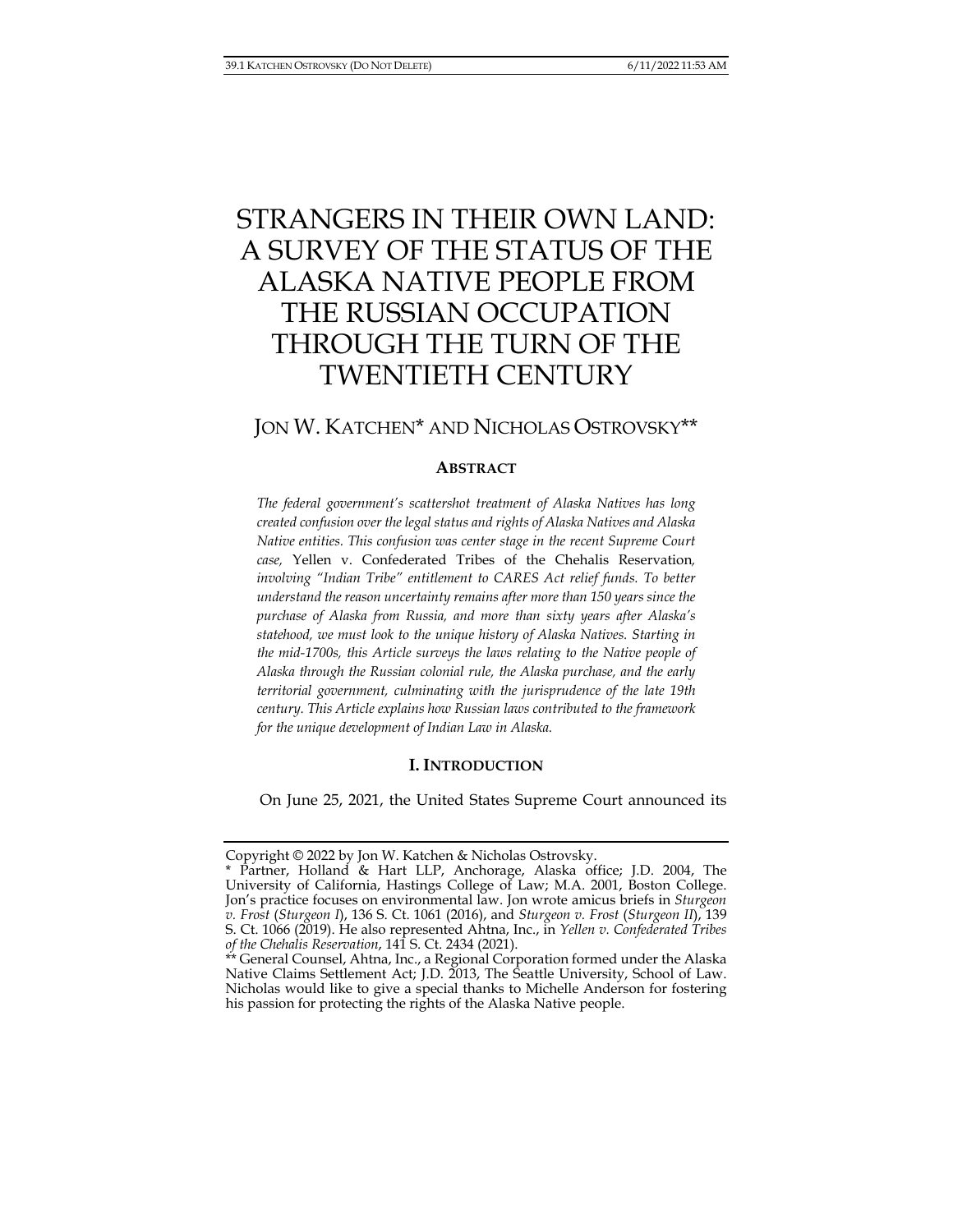third landmark decision in five years involving the rights of Alaska Natives.<sup>1</sup> In these decisions, the Court repeated what is now a familiar refrain: "Alaska is different."2 This difference matters when analyzing federal laws impacting Alaska Natives. "To see why, one must first understand the United States' unique historical relationship with Alaska Natives."3

The most recent high-profile controversy addressing the rights of Alaska Natives centered on whether Alaska Native Corporations (ANCs), created by Congress in the 1971 Alaska Native Claims Settlement Act  $(ANCSA)<sup>4</sup>$  were entitled to receive federal aid earmarked for "Indian tribes."5 To address the havoc caused by the COVID-19 pandemic, the Coronavirus Aid, Relief, and Economic Security Act (CARES Act)6 directed the Department of the Treasury to disburse eight billion dollars of emergency assistance to "the recognized governing bod[ies]" of "Indian Tribe[s]."7 The term "Indian Tribe" was defined in the Indian Self-Determination and Education Assistance Act (ISDEAA)8 as:

5. *Id.* at 2438.

 6. 42 U.S.C. § 801; *see also id.* § 801(a)(1) (appropriating \$150 billion for "payments to States, Tribal governments, and units of local government").

7. *Id.* § 801(a)(2)(B), (g)(5).

 8. *Id.* § 801(g)(1) (citing 25 U.S.C. § 5304(e)). In 1975, Congress passed the ISDEAA, 25 U.S.C. §§ 5301–5423, to further a "new national policy," first announced in the ANCSA, "of 'autonomy' and 'control' for Native Americans and

 <sup>1.</sup> *See* Yellen v. Confederated Tribes of the Chehalis Rsrv., 141 S. Ct. 2434 (2021); Sturgeon v. Frost (*Sturgeon II*), 139 S. Ct. 1066 (2019); Sturgeon v. Frost (*Sturgeon I*), 136 S. Ct. 1061 (2016). In this Article, the terms "Alaska Native" or "Native" refer to the Aleut, Chugach, Yup'ik, and Inupiat Eskimo; Tlingit, Haida, and Athabascan Indian; Koniag and other indigenous peoples who resided in Alaska at the time the territory was purchased by the United States, as well as to the descendants of those peoples.

 <sup>2.</sup> *Sturgeon II*, 139 S. Ct. at 1087 (quoting *Sturgeon I*, 136 S. Ct. at 1070); *see Yellen*, 141 S. Ct. at 2438 ("This is not the first time the Court has addressed the unique circumstances of Alaska and its indigenous population."). Courts have long recognized that Alaska's unique history has shaped Indian policy. *See, e.g.*, Atkinson v. Haldane*,* 569 P.2d 151, 154 (Alaska 1977) ("The interactions of the United States government and the Alaska Native peoples as a whole have been much different from those between the government and the tribes in the other states."); Metlakatla Indian Cmty., Annette Islands Rsrv. v. Egan, 362 P.2d 901, 917–20 (1961) (identifying reasons why Indian law in Alaska is different), *vacated*, 369 U.S. 45 (1962).

 <sup>3.</sup> *Yellen*, 141 S. Ct*.* at 2438; *see also* Op. Solic. of Interior, M-36975, 1993 WL 13801710, at \*5 (Jan. 11, 1993) [hereinafter *Sansonetti Op*.] (citing C. WILKINSON, AMERICAN INDIANS, TIME, AND THE LAW 32–52 (1987)) ("In examining questions relating to the status and powers of Indians, it is useful, if not essential, to review the historical backdrop for the issues.").

 <sup>4.</sup> *Yellen*, 141 S. Ct. at 2443 ("ANCs are *sui generis* entities created by federal statute and granted an enormous amount of special federal benefits as part of a legislative experiment tailored to the unique circumstances of Alaska and recreated nowhere else.").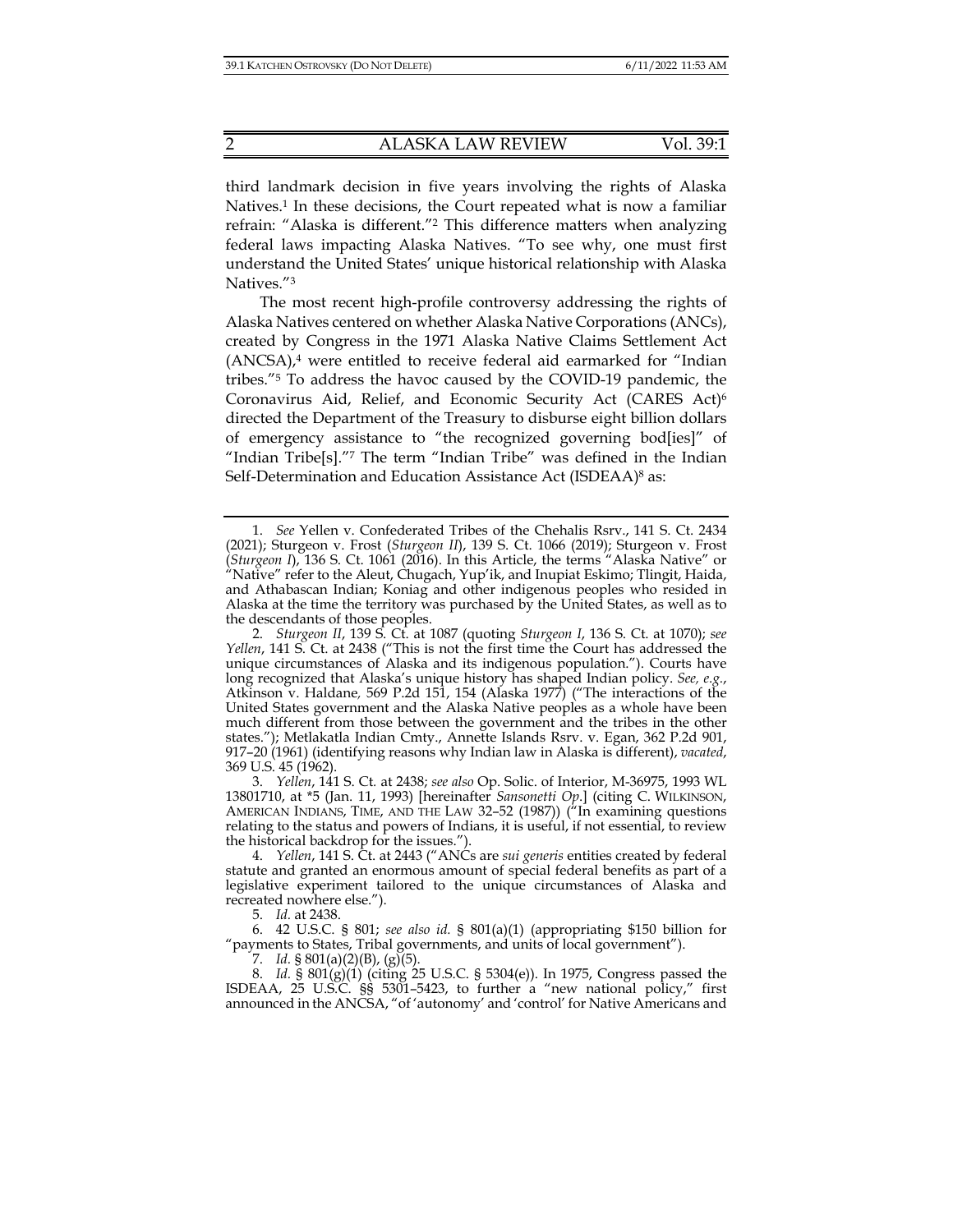any Indian tribe, band, nation, or other organized group or community, including any Alaska Native village or regional or village corporation as defined in or established pursuant to the Alaska Native Claims Settlement Act (85 Stat. 688) [43 U.S.C. 1601–1629h], which is recognized as eligible for the special programs and services provided by the United States to Indians because of their status as Indians.<sup>9</sup>

Because Congress selected a definition of "Indian tribe" that expressly includes ANCs established pursuant to the ANCSA, the Treasury Secretary issued guidance on April 23, 2020, confirming ANCs' eligibility to receive funds under Title V of the CARES Act.<sup>10</sup> This guidance was consistent with longstanding federal case law.11 Since 1976, federal agencies have never wavered from their view that ANCs—despite being corporations formed by Congress—qualify as "Indian tribes" under the ISDEAA.12 But before the Secretary could disburse any funds to ANCs, federally recognized tribes from across the country sued to enjoin any payments, alleging that ANCs were ineligible to receive a portion of the eight billion dollars.13 The plaintiff tribes' arguments were predicated on a syllogism: only federally recognized tribes qualify as "Indian tribes" under the ISDEAA; ANCs are not federally recognized tribes; therefore,

9. 25 U.S.C. § 5304(e).

 10. U.S. DEP'T TREAS., GUIDANCE ON TREATMENT OF ALASKA NATIVE CORPORATIONS (2020),

https://home.treasury.gov/system/files/136/Coronavirus-Relief-Fund-Payments-to-Tribal-Governments.pdf.

 11. *See* Cook Inlet Native Ass'n v. Bowen, 810 F.2d 1471, 1476 (9th Cir. 1987) ("The language and legislative history of the Self-Determination Act indicate that [the Cook Inlet Region, Inc.] . . . is a regional corporation under the Settlement Act, and, therefore, a tribe under the Self-Determination Act.").

 12. *See id.* at 1474 (describing the "consistent" administrative interpretation and agreeing with it); DAVID S. CASE & DAVID A. VOLUCK, ALASKA NATIVES AND AMERICAN LAWS 339 (3d ed. 2012).

Alaska Natives." *Yellen*, 141 S. Ct. at 2439 (quoting RICHARD NIXON, RECOMMENDATIONS FOR INDIAN POLICY, H. R. Doc. No. 91-363, at 3 (1970)). The ISDEAA is designed to "help Indian tribes assume responsibility for aid programs that benefit their members." Menominee Indian Tribe of Wis. v. United States, 577 U.S. 250, 252 (2016). The ISDEAA authorizes the federal government to contract with Indian tribes to provide various services to tribal members. Salazar v. Ramah Navajo Chapter, 567 U.S. 182, 185 (2012).

 <sup>13.</sup> Confederated Tribes of the Chehalis Rsrv. v. Mnuchin (*Confederated Tribes I*), 471 F. Supp. 3d 1, 4 (D.C. Cir. 2020), *rev'd*, 976 F.3d 15 (D.C. Cir. 2020), *cert. granted sub nom.* Alaska Native Vill. Corp. Ass'n v. Confederated Tribes of the Chehalis Rsrv*.*, 141 S. Ct. 976 (2021), *cert. granted sub nom.* Mnuchin v. Confederated Tribes of the Chehalis Rsrv*.*, 141 S. Ct. 976 (2021), *rev'd and remanded sub nom.* Yellen v. Confederated Tribes of the Chehalis Rsrv*.*, 141 S. Ct. 2434 (2021), *aff'd and remanded sub nom.* Confederated Tribes of the Chehalis Rsrv. v. Yellen, 857 F. App'x 1 (D.C. Cir. 2021).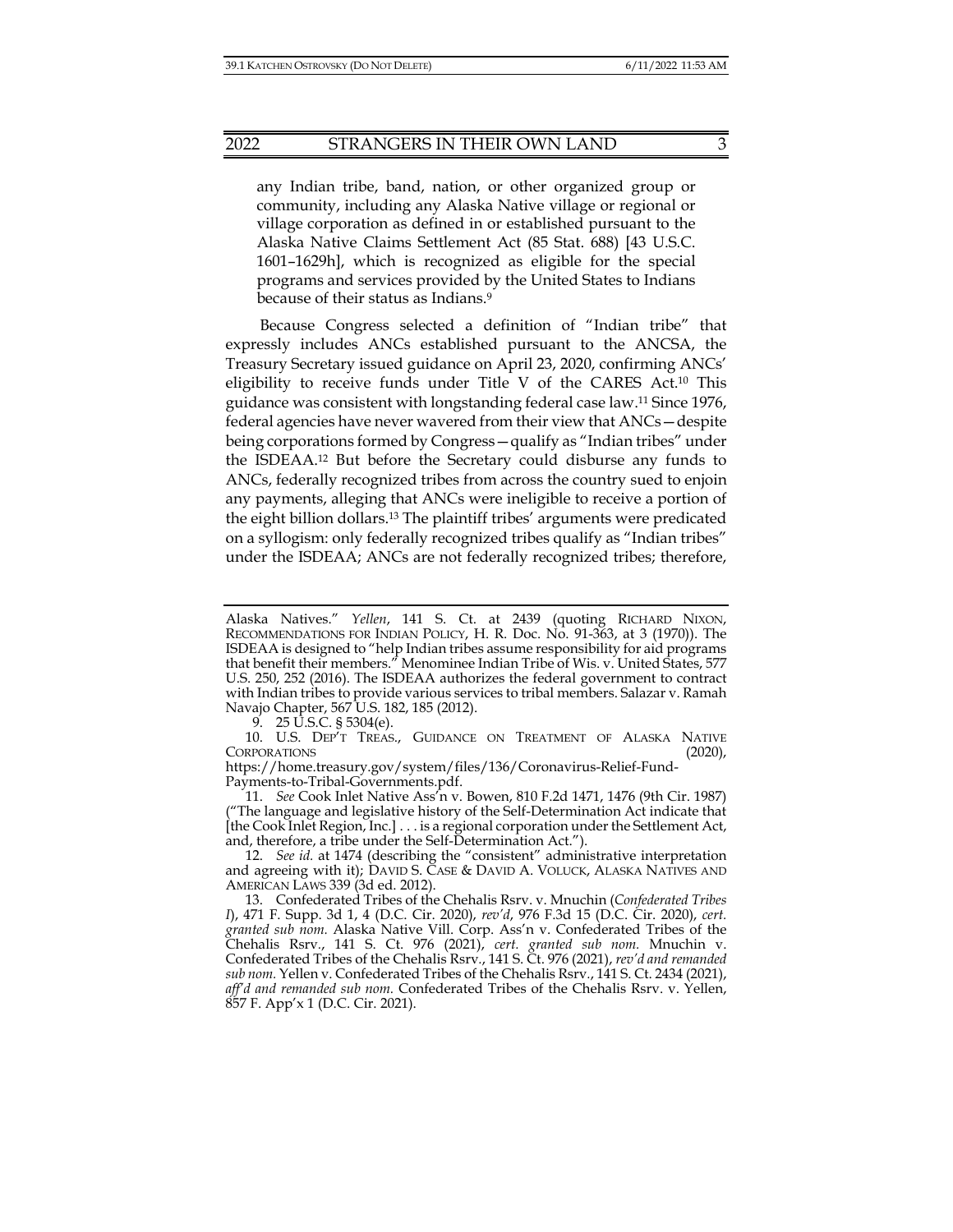ANCs are not eligible to receive CARES Act funds.14

After consolidating the cases, the District Court for the District of Columbia entered a preliminary injunction barring the government from distributing any funds to ANCs pending further proceedings.15 After additional briefing and argument, the district court dissolved the preliminary injunction and granted summary judgment for the federal government, ruling that ANCs qualify as tribes under the ISDEAA and, therefore, are eligible to receive funds.16

On appeal, the Court of Appeals for the District of Columbia Circuit reversed.17 The court began its opinion by noting that "[s]ince the Alaska Purchase in 1867, the United States has taken shifting positions on the political status of Alaska's indigenous populations."18 The court added: "For over a century, the federal government had no settled policy on recognition of Alaska Native groups as Indian tribes."19 After briefly walking through disputes over the status of Alaska Natives from the 1970s to the 1990s—and, in particular, the confusion related to the status of ANCs and Alaska Native villages<sup>20</sup> – the court explained that Congress included ANCs in the ISDEAA's definition of "Indian tribe" because nobody knew in 1975 which groups in Alaska qualified, or would qualify, as federally recognized tribes.21 The court's statutory construction rested on the atextual and ahistorical proposition that, in 1975, Congress inserted the Alaska clause into ISDEAA as a placeholder to give the federal government or courts more time to determine whether ANCs are in fact sovereign tribes.<sup>22</sup> The court then concluded that ANCs are ineligible to receive funds under the CARES Act because they have never been recognized as sovereign tribes.23

<sup>14</sup>*. See id.* at 4 ("In Plaintiffs' view, ANCs do not meet the statutory definition of either 'Indian Tribe' or 'Tribal government.'").

 <sup>15.</sup> Confederated Tribes of the Chehalis Rsrv. v. Mnuchin (*Confederated Tribes II*), 976 F.3d 15, 20 (D.C. Cir. 2020).

 <sup>16.</sup> *Confederated Tribes I*, 471 F. Supp. 3d at 4.

 <sup>17.</sup> *Confederated Tribes II*, 976 F.3d at 29.

 <sup>18.</sup> *Id.* at 18.

 <sup>19.</sup> *Id.*

 <sup>20.</sup> *Id.* at 26 (discussing the longstanding confusion over the status of Alaska Natives).

 <sup>21.</sup> *Id.* ("[I]t was highly unsettled in 1975, when [IISEDAA] was enacted, whether Native villages or Native corporations would ultimately be recognized. The Alaska clause thus does meaningful work by extending ISDA's definition of Indian tribes to whatever Native entities ultimately were recognized—even though, as things later turned out, no ANCs were recognized.").

 <sup>22.</sup> *See* Yellen v. Confederated Tribes of the Chehalis Rsrv., 141 S. Ct. 2434, 2449 (2021) ("[I]t is quite doubtful that anyone in 1975 thought the United States was going to recognize ANCs as sovereign political entities.<sup>"</sup>).

<sup>23</sup>*. Confederated Tribes II*, 976 F.3d at 23 ("Because no ANC has been federally 'recognized' as an Indian tribe, as the recognition clause requires, no ANC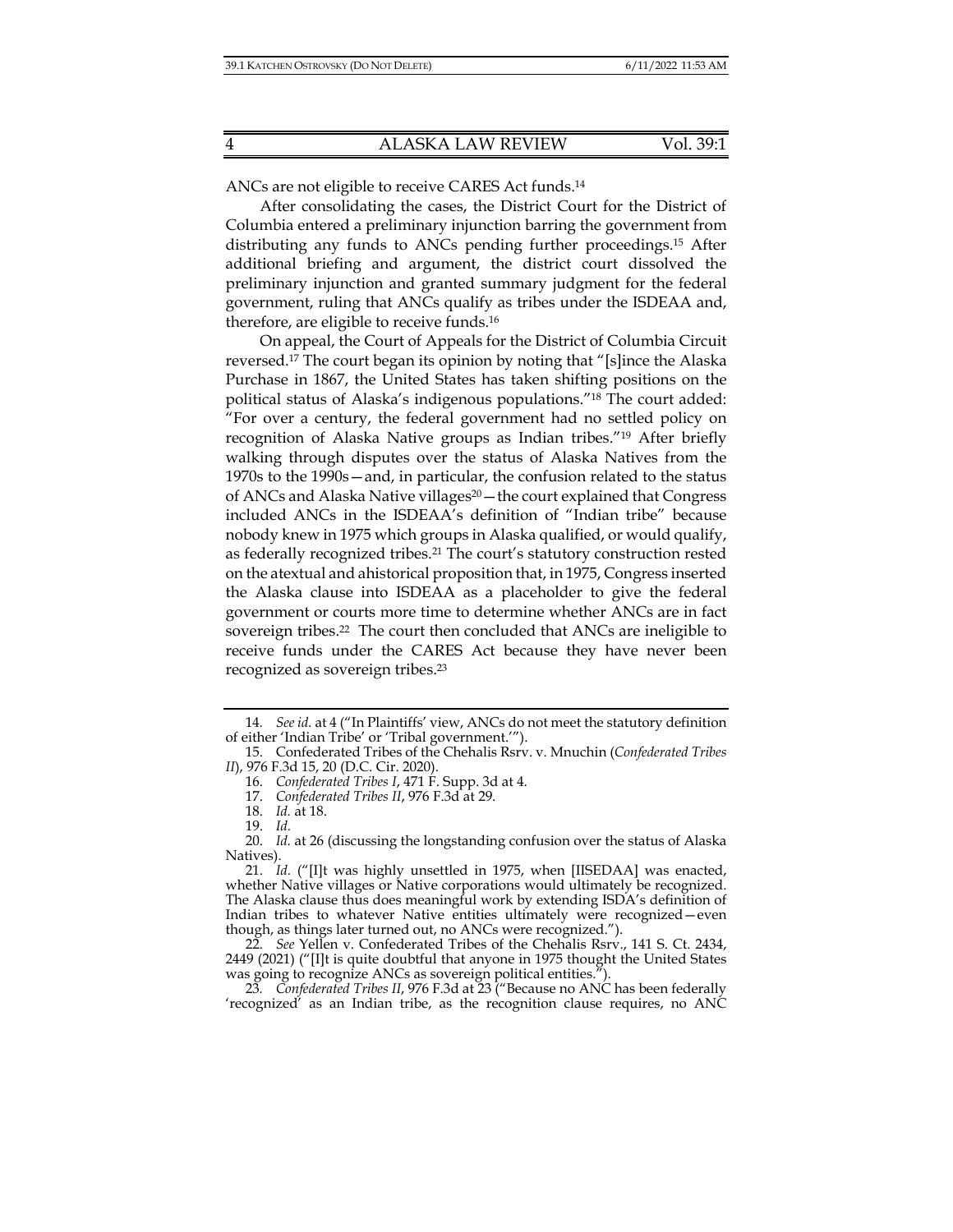Yet the Supreme Court, in a 6-3 decision, disagreed, holding that while ANCs are not federally recognized tribes, they are eligible to receive funds because Congress included ANCs within the ISDEAA definition of Indian tribes.24

This should have been an easy case that never reached the Supreme Court given the express inclusion of ANCs within ISDEAA,25 the executive's consistent forty-five-year practice of recognizing ANCs as eligible for special programs provided to Alaska Natives,26 federal case law affirming the treatment of ANCs as Indian tribes under the  $ISDEAA<sub>2</sub><sup>27</sup>$  and longstanding congressional practice defining ANCs as "Indian tribes" in numerous statutes.28 It was not so easily resolved, however, for two reasons.

First, the ISDEAA's definition of "Indian tribes" is poorly constructed. While ANCs were specifically enumerated in the statute, subsequent qualifying language included the term "recognized as eligible" for certain programs and services.<sup>29</sup> This gave clever lawyers fertile ground to argue that "recognized" is a term of art reserved only for tribes that are formally recognized by the Secretary of the Interior as sovereign pursuant to the Federally Recognized Indian Tribe List Act of 1994.30

Second, and more importantly for the purpose of this Article, the federal government's scattershot treatment of Alaska Natives has long

 28. *Yellen*, 141 S. Ct. at 2451; *Confederated Tribes I*, 471 F. Supp. 3d 1, 16 n. 9 (D.C. Cir. 2020) (noting that some statutes expressly include ANCs in the definition of Indian tribe while others do not).

29. The relevant portion of the ISDEAA amendment reads as follows:

any Indian tribe, band, nation, or other organized group or community, including any Alaska Native village or regional or village corporation as defined in or established pursuant to the Alaska Native Claims Settlement Act (85 Stat. 688), which is recognized as eligible for the special programs and services provided by the United States to Indians because of their status as Indians.

Pub. L. 93-638, § 4, 88 Stat. 2203, 2204 (1975) (codified as amended at 25 U.S.C. § 5304(e)).

 30. *Yellen*, 141 S. Ct. at 2456 (Gorsuch, J., dissenting) (citing Pub. L. 103-454, 108 Stat. 4791 (1994) ("No one before us thinks the Secretary of the Interior should list the ANCs as federally recognized tribes. And given that, it is unclear how ANCs might count as federally recognized tribes under [ISDEAA].").

satisfies the [ISDEAA] definition.").

 <sup>24.</sup> *Yellen*, 141 S. Ct. at 2452 ("The Court today affirms what the Federal Government has maintained for almost half a century: ANCs are Indian tribes under [ISDEAA]. For that reason, they are Indian tribes under the CARES Act and eligible for Title V funding.").

 <sup>25.</sup> *Id.* at 2440.

<sup>26</sup>*. See id.* at 2451 ("The Executive Branch has treated ANCs as Indian tribes for 45 years.").

 <sup>27.</sup> *See, e.g.*, Cook Inlet Native Ass'n v. Bowen, 810 F.2d 1471 (9th Cir. 1987).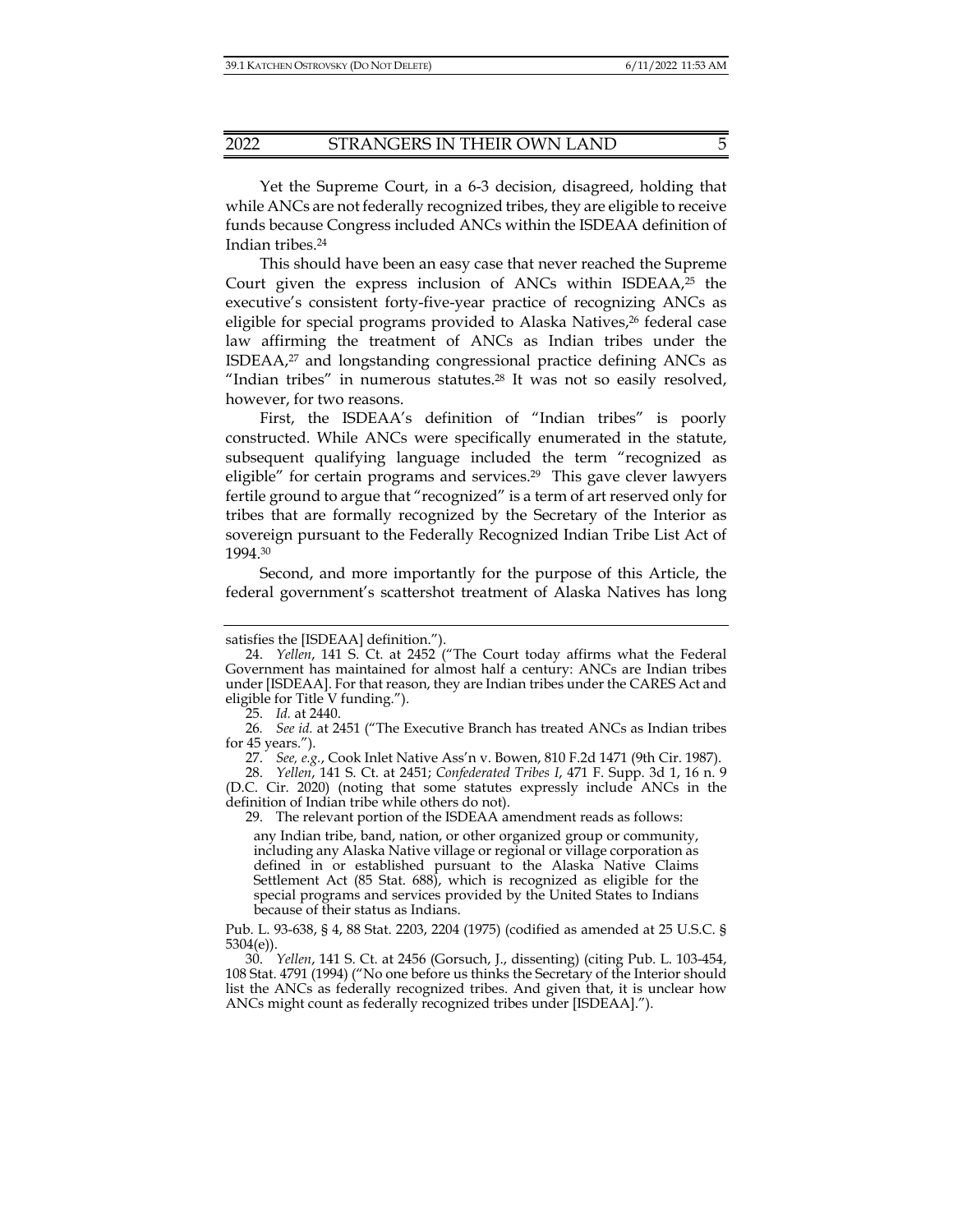called into question the legal status and rights of Alaska Natives and Alaska Native entities. More specifically, since the purchase of Alaska from Russia in 1867, a combination of indifference, shifting policies, vague statutory guidance, and conflicting case law provided scholars, Native leaders, policymakers, and advocates plenty of ammunition to support various conclusions related to the rights of Alaska Natives and Native groups. These disputes covered a range of topics including (1) whether the federal government had a trust responsibility and, if so, the scope of this responsibility; (2) civil rights; (3) the rights Alaska Native entities retained to their land and resources; (4) whether Indian country existed in Alaska; and (5) which, if any, Alaska Native entities possessed tribal sovereignty.

To explore the root causes of the doctrinal confusion over the status of Alaska Natives, which has vexed many over the past 150 years, this Article will survey Alaska's unique history from the mid-1700s to the first part of the twentieth century.

This Article begins in Part II with a high-level overview identifying the primary reasons for confusion over the status and rights of Alaska Natives. It then turns to the history of Russian colonial rule in Alaska in Part III and then, in Part IV, the legal status of Alaska Natives during this period. From the early 1800s until the sale of Alaska to America, Russia granted some Alaska Natives, mostly those living along the coast, a broad array of legal rights and protection under Russian law while other Alaska Natives, mostly those residing in Interior Alaska and along the Arctic coast, were classified as independent tribes that were to be left alone. A third group of Alaska Natives straddled the boundary between these two worlds. It was against this backdrop that the United States entered the Treaty of Cession to purchase Alaska. As discussed in Part V, the Treaty obligated the federal government to grant those Alaska Natives who were Russian subjects full rights of naturalized citizens, while those who were members of independent tribes were to be subject to the same laws and regulations as other American Indians. Part VI will address how these classifications contributed, in part, to federal Indian policy in Alaska.

The classifications of Alaska Natives under Russian law were codified in the 1867 Treaty of Cession and created a tension that flows through Alaska's history; this tension is at the heart of the doctrinal confusion regarding the rights of Alaska Natives today. Starting in the late nineteenth century, one camp pushed for assimilation and granting Alaska Natives equality with all citizens under the law. Advocates within this camp fought to dismantle discrimination, extend civil rights, and ensure individual Alaska Natives were able to fully contribute to Western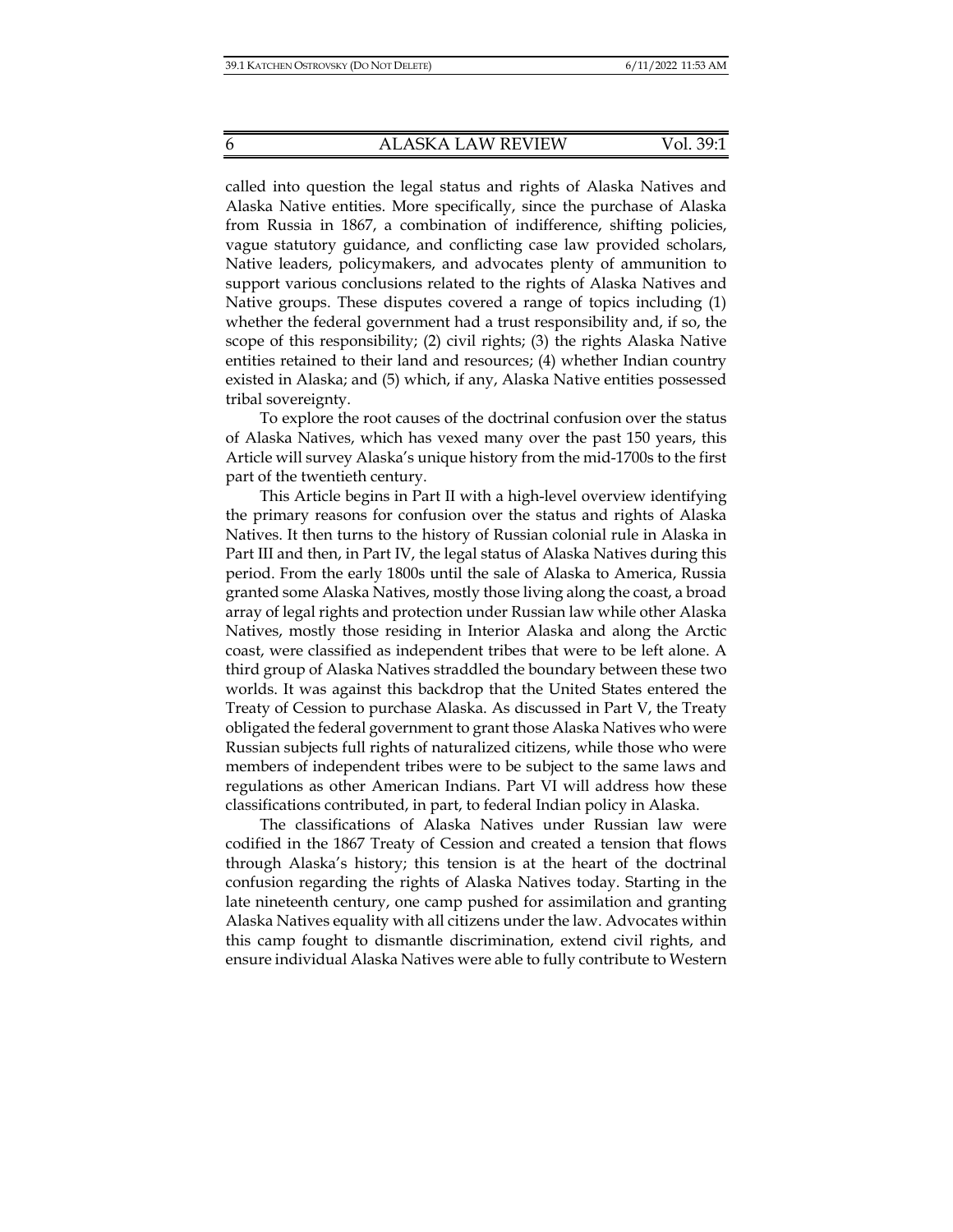society.<sup>31</sup> The flip side of this coin, however, is that those who held these views generally denied the existence of tribal sovereignty, $32$  fought to restrict aboriginal rights to manage their own affairs,<sup>33</sup> and wanted to eliminate specific protections in federal law that would give Alaska Natives the right to their land, fish, and game.<sup>34</sup>

But since the Treaty also provided that those Alaska Natives who were members of "uncivilized native tribes" were to be afforded all of the rights Indians are entitled to under U.S. law, $35$  a second camp had a legal basis to advocate for the federal government to fulfill its trust responsibilities by providing schools, health care, and special rights to

<sup>31</sup>*. See generally* DONALD CRAIG MITCHELL, TRIBAL SOVEREIGNTY IN ALASKA, HOW IT HAPPENED, WHAT IT MEANS 12 (Carolina Academic Press 2022) [hereinafter MITCHELL, TRIBAL SOVEREIGNTY] (discussing the Department of the Interior's push for assimilation and granting Alaska Natives civil rights and the 1884 Alaska Organic Act, which required all Alaska Natives to adhere to civil and criminal laws and required the Secretary of the Interior to make "proper provision for the education of children of school age in the Territory of Alaska, without reference to race"); *id.* at 13 (quoting Address of Dr. Jackson, Oct. 9, 1895, *printed in 1895 Report of the Board of Indian Commissioners* at 25) (quoting an 1895 speech from Sheldon Jackson, who served as the general agent for education in Alaska, advocating for full citizenship rights of Alaska Natives and for the "natives to have all the rights that any white man has. There has never been a time since the establishment of the courts in that land when a native could not go into court, could not sue and be sued, like any white man.").

 <sup>32.</sup> The view that Alaska was bereft of sovereign nations is reflected in an 1899 Department of the Interior study that "listed over three hundred tribes in the states and territories. . . . But no mention whatever is made of Alaskan Indians." ERNEST GRUENING, THE STATE OF ALASKA 357 (Random House 1968). Many in Alaska, including the Alaska Supreme Court, continued to adhere to this view until 1999, when the court overturned precedent on the status of sovereign tribes in Alaska. *See* John v. Baker, 982 P.2d 738, 745–46, 749 (Alaska 1999) (overturning precedent that held that most Alaska Native "groups" were not sovereign). In 2017, the Alaska Attorney General issued a comprehensive opinion unequivocally acknowledging the existence of 229 federally recognized tribes in Alaska. Alaska Att'y Gen., Opinion Letter on Legal Status of Tribal Governments in Alaska (Oct. 19, 2017).

<sup>33</sup>*. See, e.g.*, Stephen W. Haycox, *Economic Development and Indian Land Rights in Modern Alaska: The 1947 Tongass Timber Act*, 21 WESTERN HIST. Q. 1, 20, 20–23 (1990) (discussing debates within the federal government in the 1930s and 1940s over federal Indian policy in Alaska).

 <sup>34.</sup> *See* GERALD MCBEATH & T. MOREHOUSE, THE DYNAMICS OF ALASKA NATIVE SELF-GOVERNMENT 15 (Univ. of Alaska Press 1980) ("Under the *territorial* government, there were no special programs provided for Natives alone. . . . [N]o major programs supported Native subsistence or enhanced Native life styles." (emphasis added)).

 <sup>35.</sup> Treaty Concerning the Cession of the Russian Possessions in North America, Russia-U.S., Mar. 30, 1867, 15 Stat. 539, at 24 [hereinafter "1867 Treaty" or "Treaty of Cession"]; *see* Eric Smith & Mary Kancewick, *The Tribal Status of Alaska Natives*, 61 U. COLO. L. REV. 455, 499–500 (1990) (noting that the United States agreed to apply Indian law principles to Alaska Natives).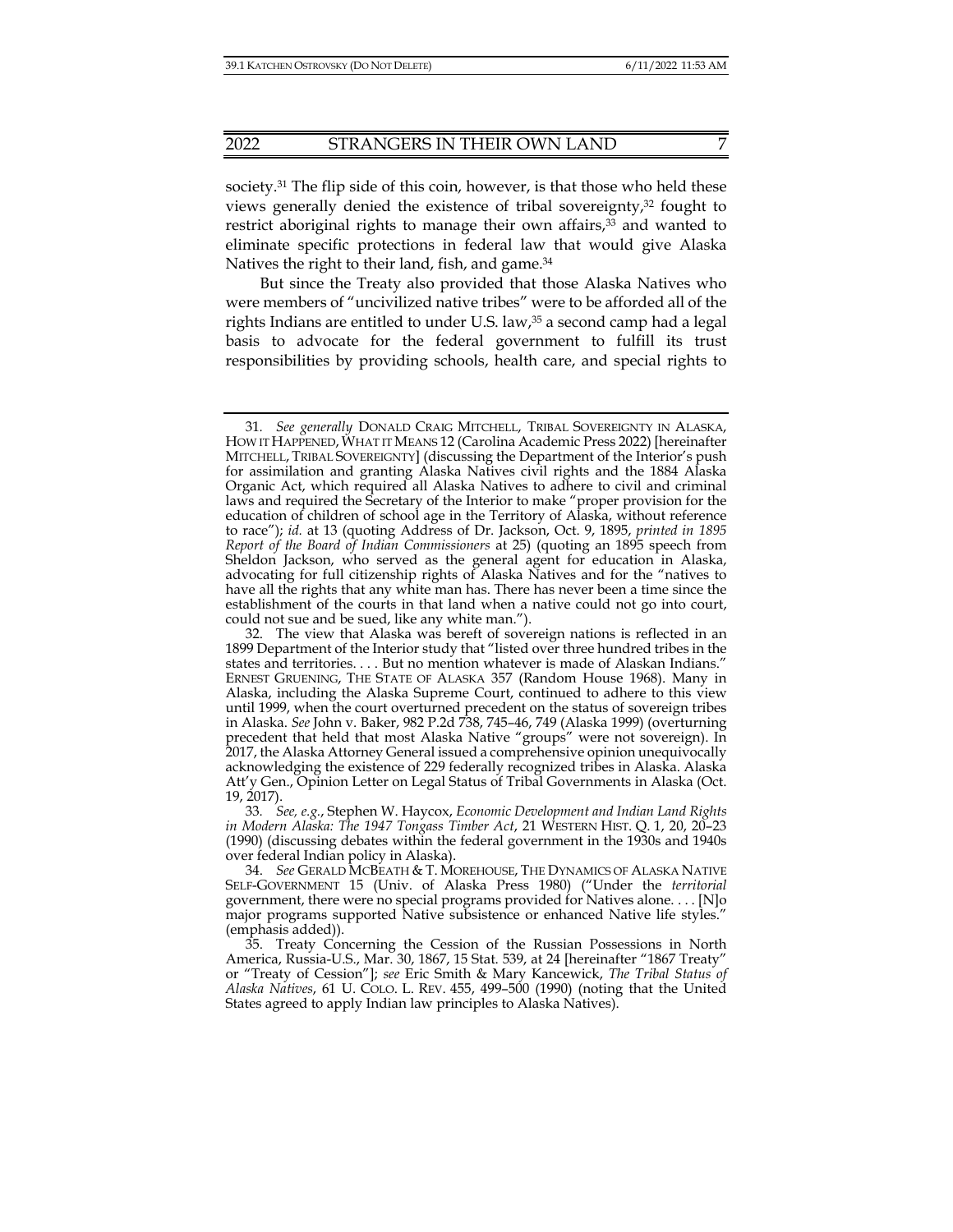land and resources.36 This camp, however, encountered considerable resistance from many, including Alaska Natives, who rejected paternalistic policies and resented federal management of their lands and lives.<sup>37</sup>

None of the foregoing is intended to suggest these "camps" are mutually exclusive.38 Nor does this Article intend to minimize how prejudice, ignorance, and greed have shaped Alaska's history, court decisions, and Indian policy. This Article's focus is modest: to survey the treatment of Alaska Natives between 1800 and the early twentieth century in order to help illuminate why so much confusion continues to surround the legal rights and status of Alaska Natives.

 <sup>36.</sup> *See, e.g.*, *Sansonetti Op.*, *supra* note 3, at \*23–25 (identifying federal laws and policies providing special programs and benefits to Alaska Natives); Robert T. Anderson, *Sovereignty and Subsistence: Native Self-Government and Rights To Hunt Fish and Gather After ANCSA*, 33 ALASKA L. REV. 187, 192–94 (2016) [hereinafter Anderson, *Sovereignty and Subsistence*] (detailing the relationship between the United States federal government and Alaska Natives in the nineteenth century); Haycox, *supra* note 33, at 26–29 (documenting Secretary of the Interior Harold Ickes's attempts to protect aboriginal title and ensure just compensation for tribes in Southeast Alaska). *See generally* CASE &VOLUCK,*supra* note 12, at 239 (discussing United States Supreme Court cases from the late eighteenth century and early nineteenth century establishing a common law federal guardianship or "trust responsibility" over Native Americans).

 <sup>37.</sup> *Hearings on S. 2906 before the Comm. on Interior and Insular Affairs,* 90th Cong. 31, 33 (1968) (statement of Emil Notti, President, Alaska Federation of Natives) ("Controls by Federal agencies over the resources and lives of native people in Alaska has not met with any success though the reasons can always be rationalized away by those responsible for the failures. . . . I stand here before you to state in the strongest terms possible that the representatives here today, of 50,000 native people in Alaska do not want paternal guidance from Washington, D.C. We feel we have the ability to make our own way and once we get a fair settlement for our lands, it will enable us to operate our businesses."); *see also* REPORT TO THE SECRETARY OF THE INTERIOR BY THE TASK FORCE ON ALASKA NATIVE AFFAIRS 57 (Dec. 28, 1962) [hereinafter TASK FORCE REPORT] (finding that many Alaska Natives "generally opposed" the lower forty-eight reservation model and explaining that "[m]any felt that Indians residing on reservations do not have the same citizenship privileges and the same freedom of movement as other Americans"); *id.* at 63 ("The 1936 Act [allowing for the establishment of reservations in Alaska] was firmly opposed by many Alaskans—both native and non-native . . . .").

 <sup>38.</sup> *See, e.g.*, Alaska v. Annette Island Packing Co., 289 F. 671, 674 (9th Cir. 1923) (noting that the Metlakahtla Indians on Annette Island are both citizens and "still subject to the care and protection of the United States. The inhabitants of the Island, being Indians, stand in the same relation to the United States as do Indians on other reservations."). Note, however, that this case turned, in part, on a specific Act of Congress that created a reservation for the Metlakahtla Indians. *See id.* at 672 (explaining that an Act of Congress "provided that the Annette Islands be set apart as a reservation").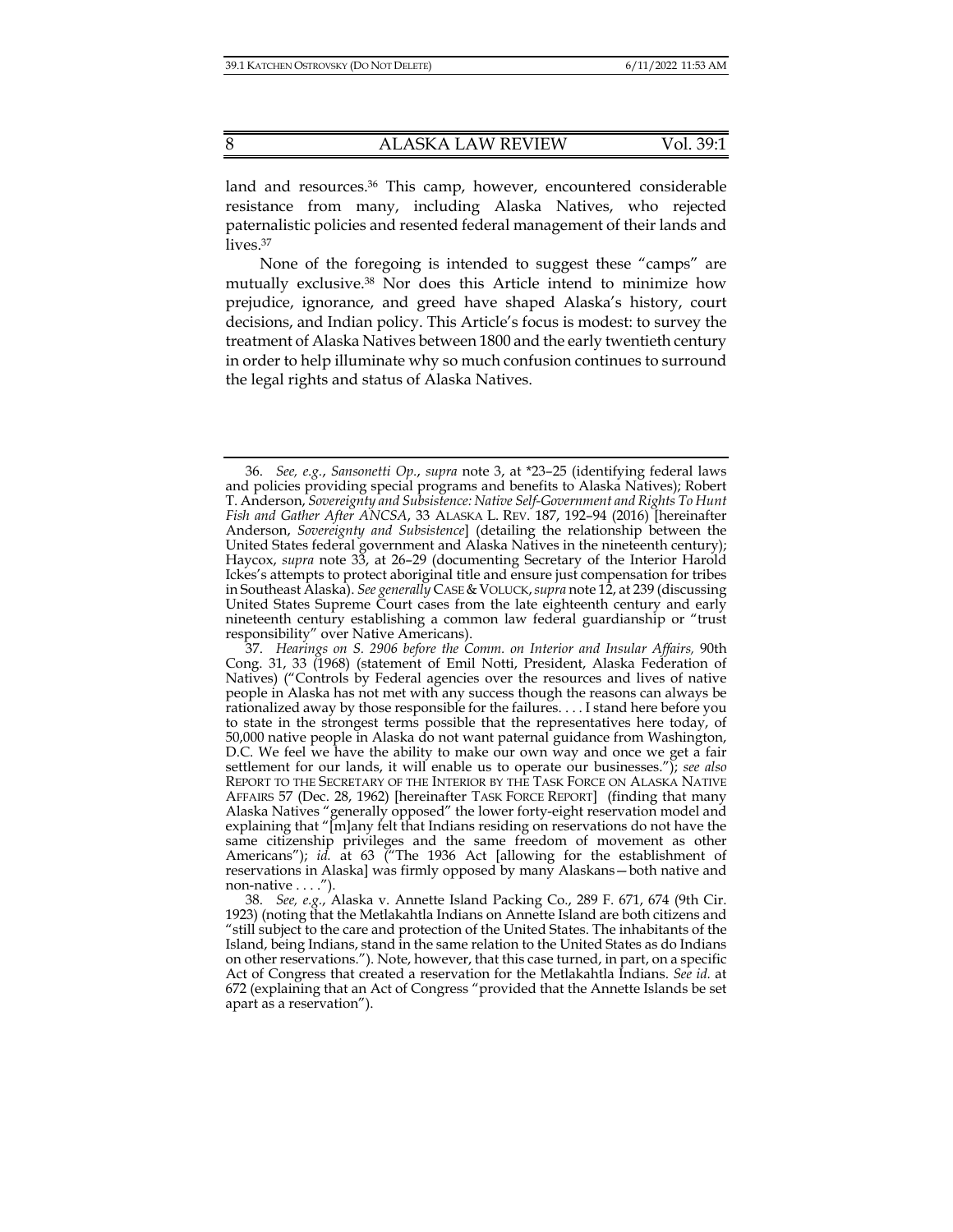## **II. ALASKA NATIVES' RIGHTS HAVE BEEN SHAPED BY ALASKA'S UNIQUE HISTORY**

Before focusing on how the status of Alaska Natives under Russian rule informed the legal rights and status of Alaska Natives in the late nineteenth century, it is worth highlighting some of the other factors that contributed to the disarray over federal Indian policy in Alaska.

After many years of debate and conflicting court decisions related to federal Indian policy in Alaska, the Solicitor for the Department of the Interior issued a seminal 136-page opinion in 1993 analyzing the status of Alaska Native groups and villages.39 The Solicitor observed that the complexity of questions concerning the sovereign powers and rights of Alaska Native tribes, groups, and corporations "arises in considerable measure from Alaska's unique circumstances and history."40 The Solicitor begins his analysis by acknowledging that

there is a fundamental difference between the approach to issues of Indian law and policy in the contiguous 48 and the situation in Alaska. . . . Dealings with Native groups in Alaska have, to be sure, reflected elements of then-current national policies. There has been, however, no consensus on the appropriate comprehensive framework for the relationship with Alaska Natives taking into account the unique circumstances of Alaska.41

A review of Alaska's history confirms that many factors contributed to the development of an incoherent and erratic federal Indian policy in Alaska, including the following six factors.42

#### **A. Diversity Among Alaska Natives**

Alaska Natives are not a monolith—many communities, villages, and tribes live in varied climates sprawled across a massive land mass with different languages, customs, traditional and cultural practices, and

 <sup>39.</sup> *See Sansonetti Op.*, *supra* note 3, at \*2 (discussing the considerable length and complexity of the opinion); *see also* Native Village of Eklutna v. U.S. Dep't of the Interior, No. 1:19-cv-02388, 2021 WL 4306110, at \*8–10 (D.D.C. Sept. 22, 2021) (noting that the 1993 Sansonetti Opinion remains the governing standard for evaluating the rights of Alaska Natives under federal law).

 <sup>40.</sup> *Sansonetti Op.*, *supra* note 3, at \*2.

 <sup>41.</sup> *Id*.

 <sup>42.</sup> While not all these factors are directly related to the period covered by this Article, they are key to understanding why this period of early history informs the confusion today. We acknowledge that there are many other factors, not included in this list, that are also important to the framework for understanding the present legal status and rights of Alaska Natives.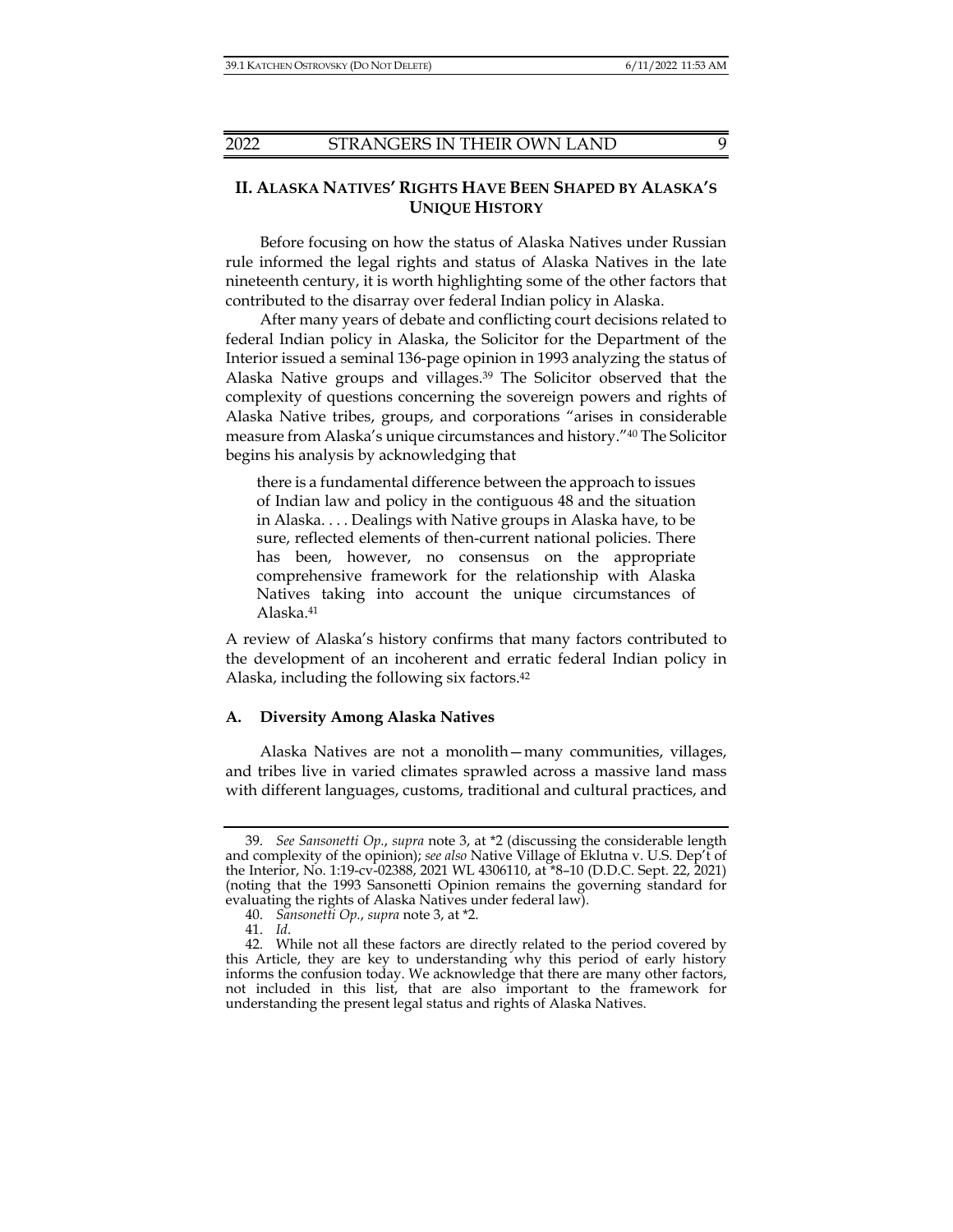histories.43 Alaska Natives include the Inupiat and Yup'ik Eskimo of northern and western Alaska; the Aleuts of the Alaska Peninsula and Aleutian Chain; the Athabascan of Interior Alaska; and the Tlingit, Haida, and Tsimshian of Southeast Alaska. Long before the arrival of the Russians, Alaska Natives had expansive populations and had established traditional forms of governments based on family groups, communities, land, and resources.<sup>44</sup> The considerable differences between Native groups across Alaska has made it difficult to make accurate categorical statements on a host of issues related to Indian policy.45

## **B. The U.S. Abandoned Treaty-Making with Tribes Shortly After the Alaska Purchase**

Shortly after purchasing Alaska, Congress embraced a policy of assimilation and disavowed the use of treaties to resolve the rights and status of Indians. This seismic policy shift was driven by an apparent desire to move from national guardianship to providing individual Indians with all the rights and obligations of citizenship.46 When

 45. *See* TASK FORCE REPORT, *supra* note 37, at 7 (discussing a continuum of assimilation among Alaska Natives); *id.* at 83–85 (discussing the broad diversity of political organizations).

 <sup>43.</sup> The State of Alaska is a large, ecologically diverse place. Its east-west span stretches approximately 2,400 miles and its north-south span stretches approximately 1,420 miles. *Geography of Alaska*, STATE OF ALASKA, https://alaska.gov/Kids/learn/aboutgeography.htm#:~:text=Diameter%3A%2 0East%20to%20west%2C%202%2C400,of%20tidewater%2C%20is%2047%2C300 %20miles (last visited Apr. 14, 2022). It totals 375 million acres. FED. FIELD COMM. FOR DEV. PLAN. IN ALASKA, ALASKA NATIVES AND THE LAND 89 (Oct. 1, 1968). The state ranges in climatic extremes from the moderately mild marine areas in the southeast to the Arctic zone north of the Rocky Mountain System divide. *Id*. The Natives adapted themselves to live with and off this varied land, which meant great variation among the villages in their subsistence patterns. "The remote location, large size and harsh climate of Alaska further delayed the need to confront questions concerning the relationship between the Native peoples of Alaska and the United States." *Sansonetti Op.*, *supra* note 3, at \*2.

 <sup>44.</sup> *See* Rosita Worl, *Models of Sovereignty and Survival in Alaska*, CULTURAL SURVIVAL (Sept. 2003), https://www.culturalsurvival.org/publications/culturalsurvival-quarterly/models-sovereignty-and-survival-alaska; *see also Sansonetti Op*., *supra* note 3, at \*9–12 (describing the considerable cultural and socioeconomic diversity of Alaska Native groups); *Hearings on S. 2037 and S.J. Res. 162 Before the S. Comm. on Interior and Insular Affairs,* 80th Cong., 2d Sess. 149 (1948) (statement of Mr. Theodore H. Haas, Chief Counsel, Office of Indian Affairs) ("[L]ong before there was any Territory of Alaska, Indian communities in the Territory had their own system of government.").

 <sup>46.</sup> Donald Craig Mitchell, Alaska v. Native Village of Venetie: *Statutory Construction or Judicial Usurpation? Why History Counts*, 14 ALASKA L. REV. 353, 357 (1997) [hereinafter Mitchell, *Why History Counts*] ("The Alaska purchase coincided by chance with the beginning of an historic change in the objectives of Congress's Indian policy."); *see also In re* Heff, 197 U.S. 488, 498–99 (1905) (describing the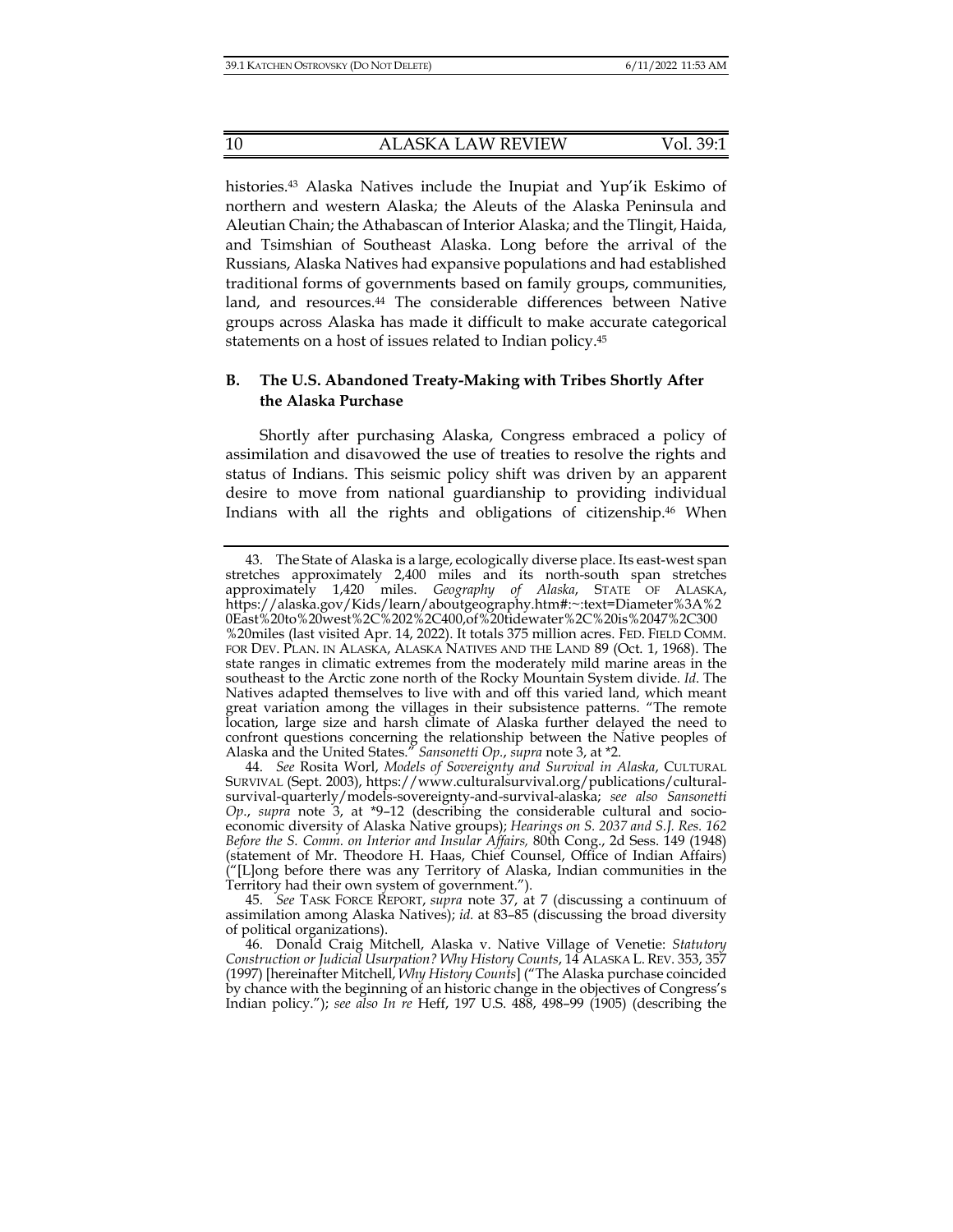addressing the rights of Alaska Natives, Congress was therefore operating under a "dramatically different" legal framework "from that of the policy that governed Congress's dealings with 'the tribes of American Indians' in the coterminous states."47

Abandoning treaties in favor of termination and assimilation had two profound ramifications for Alaska. First, because Alaska Native tribes never executed any treaties with the United States, and because Congress took over one hundred years to enact comprehensive legislation addressing the rights retained by Alaska Natives, there were no guiding documents or policies to establish rights and obligations for many years.<sup>48</sup> Second, unlike its treatment of tribes in the lower forty-eight, "[t]he linchpin of Congress's Native policy was to subject Alaska Natives at all locations throughout the territory to the same criminal and civil statutes to which Congress subjected non-Native residents of Alaska."49

#### **C. Alaska Natives Were Never Forced onto Reservations**

Under federal Indian law, reservations generally provide a territorial base for a sovereign tribe.50 But, in Alaska, the sovereign powers of Alaska Native villages had been placed "largely in abeyance . . . because the tribes currently do not possess tribal domains."51

In the decades after purchasing Alaska, the federal government did not, for the most part, believe there was a need to form reservations in Alaska because there was no history of Indian wars (although there were skirmishes)<sup>52</sup> and thus no need to remove Indians from their lands in

dramatic shift in federal Indian law in 1870).

 <sup>47.</sup> Mitchell, *Why History Counts*, *supra* note 46, at 358.

 <sup>48.</sup> Treaty-making with Indians was ended by Congress in 1871, only four years after the Alaska Purchase. CASE & VOLUCK,*supra* note 12, at 239. *See generally*  Anderson, *Sovereignty and Subsistence*, *supra* note 36, at 192–94 (discussing why Alaska Natives never entered into any treaties with the federal government).

 <sup>49.</sup> Mitchell, *Why History Counts*, *supra* note 46, at 358–59. *But see Sansonetti Op.*, *supra* note 3, at \*25–26 (collecting an extensive list of federal statutes defining Alaska villages as tribes); TASK FORCE REPORT, *supra* note 37, at 63–65 (identifying all the lands held in trust and noting that the federal government made more than 150 withdrawals from the public domain since 1900 for Alaska Native "use and occupancy . . . [including] the establishment of schools and hospitals, and for other programs of benefit to natives).

 <sup>50.</sup> *See* United States v. Kagama, 118 U.S. 375, 381–82 (1886) (outlining the "semi-independent" relationship between Native Americans and the United States government).

 <sup>51. 2</sup> Am. Indian Pol'y Rev. Comm'n, No. 93-440, Final Report, 489, 490–91 & n.12 (1977).

 <sup>52.</sup> DONALD CRAIG MITCHELL, SOLD AMERICAN, THE STORY OF ALASKA NATIVES AND THEIR LAND, 1867–1959, at 54–57 (1997) [hereinafter MITCHELL, SOLD AMERICAN].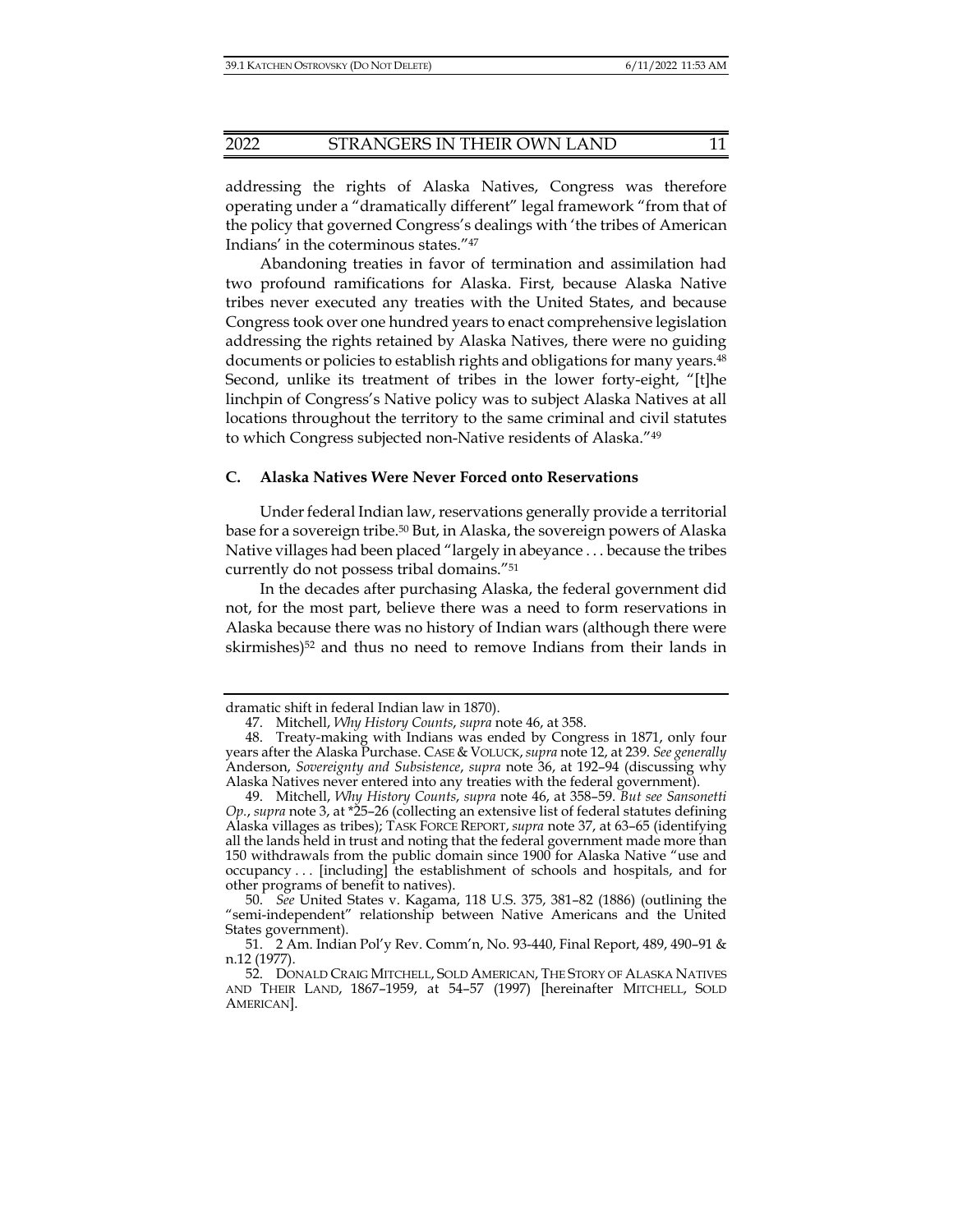order to protect the White population.53 After all, there were only 430 non-Natives in Alaska by 1880 and 6,698 in 1890.<sup>54</sup> Moreover, "in the early days of the territory, the land resources of Alaska seemed limitless; thus the parallel of the westward migration of white civilization which displaced the tribes never occurred in Alaska."55

Nevertheless, the federal government did eventually form reservations in Alaska,<sup>56</sup> although most Alaska Native villages rejected the reservation model.57 "Alaskans, both Native and non-Native, opposed creation of reservations on the grounds that reservations were socially divisive and tended to perpetuate a wardship rather than equality for the Natives."58

In short, the federal government never forced Alaska Natives onto reservations and very few were ever created, but without reservations or Indian country, many believed that tribal entities in Alaska lacked sovereignty.59 Thus, the absence of reservations reinforced the belief that sovereign tribes did not exist in Alaska.<sup>60</sup>

 56. *See Metlakatla Indian Cmty.*, 369 U.S. at 51 (noting that some reservations, while few, were established); *see also* Morton v. Ruiz*,* 415 U.S. 199, 212 (1974) (acknowledging existence of scattered reservations in Alaska).

 57. *See Atl. Richfield Co.*, 435 F. Supp. at 1015 ("In 1936 the Secretary of the Interior was authorized to designate reservations in Alaska upon vote of the adult Native residents within the proposed reservation. Only six such reservations were created . . . ."). "In 1962, a Department[] [of the Interior] task force found Indians, Eskimos and Aleuts 'generally opposed to having reservations.'" *Sansonetti Op.*, *supra* note 3, at \*76 n.186 (citing TASK FORCE REPORT, *supra* note 37, at 57). *See generally* GRUENING, *supra* note 32, at 377–81 (discussing why many villages rejected or were opposed to forming reservations); *id.* at 378 ("The sentiment in many villages was that the reservation was a step backward and away from the full political, economic, and social equality which their people desired.").

 58. *Atl. Richfield Co.*, 435 F. Supp. at 1015. The court's finding is oversimplistic. Certain villages, like Kake and Angoon, supported reservations post-statehood to protect their fishing rights. *See generally* Kyle E. Scherer, *Alaska's Tribal Trust Lands: A Forgotten History*, 38 ALASKA L. REV. 37 (2021) (detailing the support for reservations in certain villages).

 59. Nat. Vill. of Stevens v. Alaska Mgmt. & Planning, 757 P.2d 32, 39–41 (Alaska 1988).

60. *Sansonetti Op.*, *supra* note 3, at \*30–31.

 <sup>53.</sup> *See* Metlakatla Indian Cmty. v. Egan, 369 U.S. 45, 51 (1962) ("There were no Indian wars in Alaska . . . ."); United States v. Atl. Richfield Co., 435 F. Supp. 1009, 1015 (D. Alaska 1977) (explaining that, unlike the rest of the states, Alaska did not create many Indian reservations).

 <sup>54.</sup> ROBERT D. ARNOLD, ALASKA NATIVE LAND CLAIMS 71 (Alaska Native Foundation 1978).

 <sup>55.</sup> Atkinson v. Haldane, 569 P.2d 151, 154 (Alaska 1977); TASK FORCE REPORT, *supra* note 37, at 64–65 (noting that many Alaska Native groups continued to have access to their lands and resources).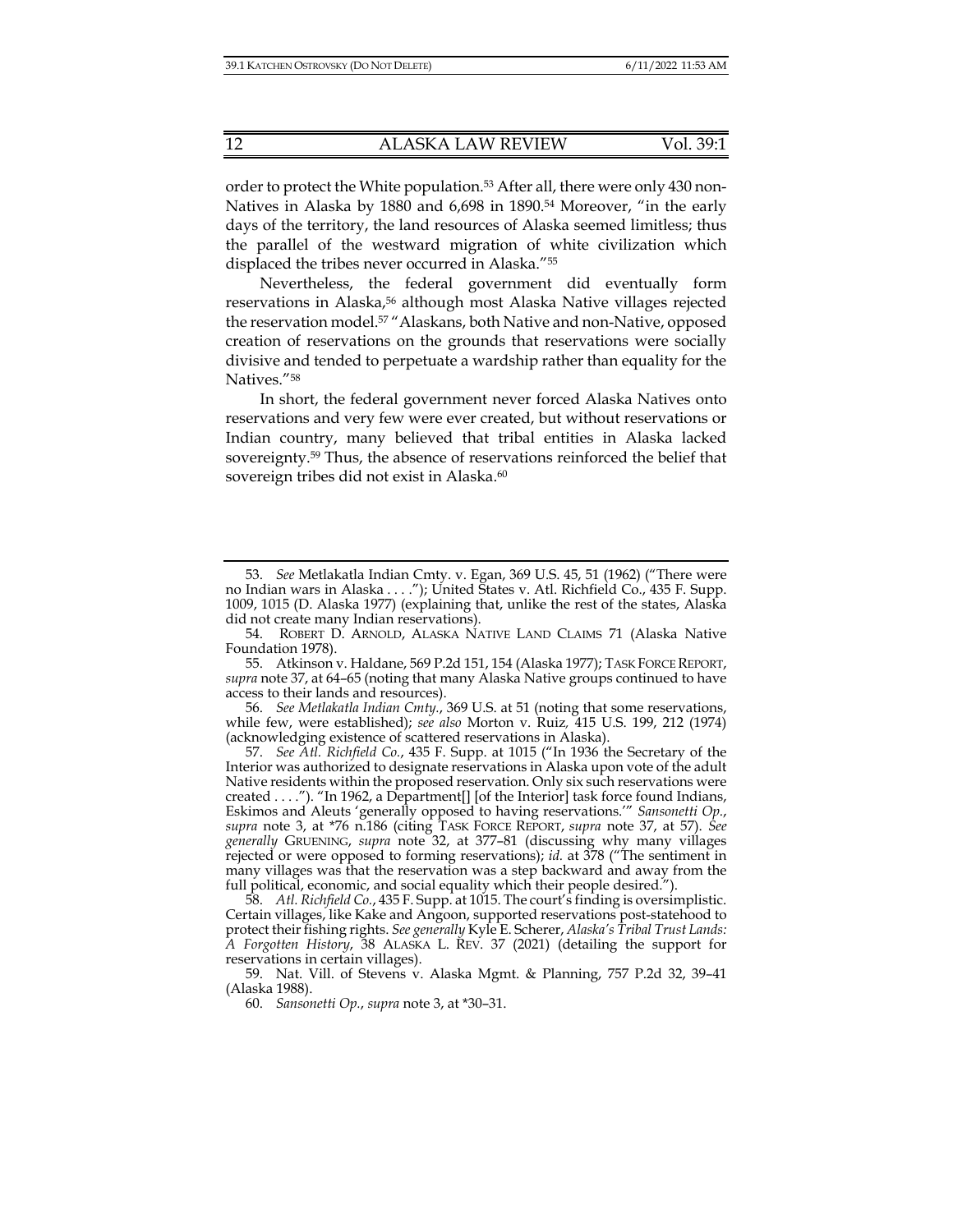## **D. The Federal Government Neglected Alaska for Decades**

The federal government largely ignored Alaska for the first forty years after its purchase and left unresolved the issue of the fundamental rights of Alaska Natives for over one hundred years.61 More specifically, "[i]n 1868, Congress designated Alaska as a 'customs collection district' and extended United States laws relating to customs, commerce, and navigation" to Alaska, but "this designation had no legal or practical effect on Alaska Natives and simply began a congressional practice of legislating for Alaska on a piecemeal basis."62 This indifference resulted in all three branches of the federal government addressing their relationships with Alaska Natives "in a tentative and reactive way."63 Worse, where aspects of the relationship between the federal government and Alaska Natives had been addressed, they were often "resolved without a clear or consistent understanding or application of the fundamental legal principles governing the relationship."64 Without clear guidance from Congress, policy affecting Alaska Natives was shaped, at various times, by the military, missionaries, capitalists, conservationists, and bureaucrats that came to Alaska after the purchase.<sup>65</sup>

## **E. Federal Indian Policy Shifted Repeatedly Before Firmly Establishing Clear Rules**

Federal Indian policy in the twentieth century swung between assimilation and equality, on the one hand, and fulfilling the federal government's trust responsibility<sup>66</sup> and, eventually, encouraging the

 <sup>61.</sup> From purchase to statehood, "the federal government was involved only minimally with Alaska Natives." FELIX S. COHEN, HANDBOOK OF FEDERAL INDIAN LAW 739 (1982 ed.); *see also* GRUENING, *supra* note 32, at 33–78 (discussing how U.S. policy morphed from "total neglect" to "flagrant neglect"); *Sansonetti Op.*, *supra*  note 3, at \*9 ("The lack of attention paid to Alaska extended to the question of relations with the Native population."); *id.* at \*17–18 (noting that the relative lack of conflict and tension between Alaska Natives and American immigrants resulted in little attention being paid to Alaska Natives and "official decisions on the legal status and rights of Natives [that] were fitful at best and less than consistent"); *Atl. Richfield Co.*, 435 F. Supp. at 1014 ("The claims of the Native people to the land and resources of Alaska had been a source of potential conflict and uncertainty for over a century before Congress finally undertook to settle the aboriginal claims in the late 1960's.").

 <sup>62.</sup> Anderson, *Sovereignty and Subsistence*, *supra* note 36, at 190.

 <sup>63.</sup> *Sansonetti Op.*, *supra* note 3, at \*2.

 <sup>64.</sup> *Id*.

 <sup>65.</sup> *See generally* MITCHELL, SOLD AMERICAN, *supra* note 52, at 22–192 (discussing in detail the dominant role that these groups played in shaping policy in Alaska).

 <sup>66.</sup> The relationship between the federal government and Indian tribes was described as a "guardian-ward relationship ... because of the tribes'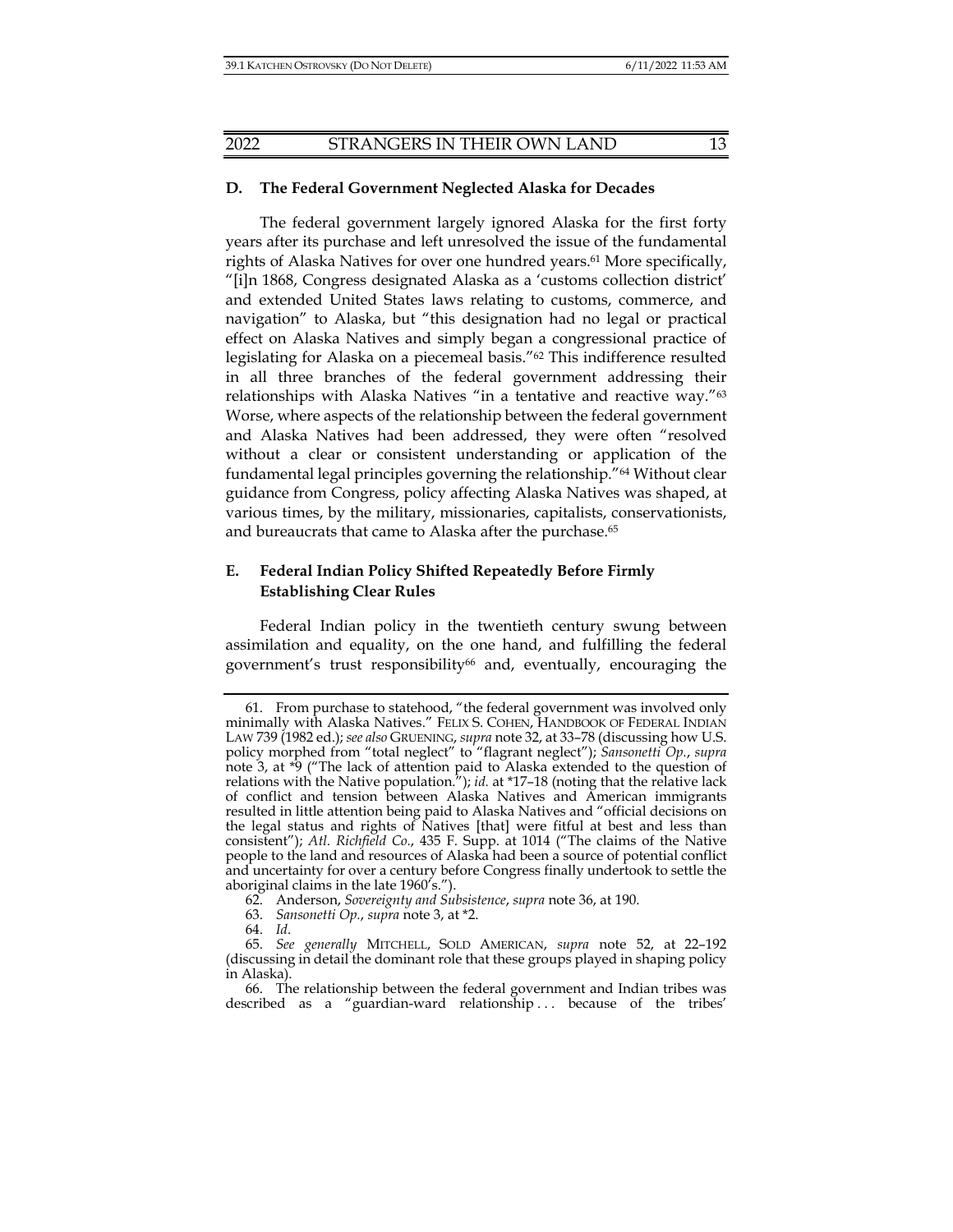formation of tribal governments to advance self-determination on the other.67 The shifting and conflicting views on whether Alaska Natives should assimilate; the existence of Indian country; and, starting in the late-1970s, debates over the existence of federally recognized tribes<sup>68</sup> contributed to confusion over Indian policy in Alaska.69

This confusion was compounded by a general understanding "that the many native villages in Alaska were not Indian country, and it had been the general practice for Territorial officers to apply Territorial law in the native villages."70 According to the Alaska Supreme Court, "the history of the relationship between the federal government and Alaska Natives up to the passage of the Alaska Indian Reorganization Act, 49 Stat. 1250 (1936) indicates that Congress intended that most Alaska Native groups not be treated as sovereigns."71

subordinating their inherent sovereignty to that of the United States in exchange for the protection and supervision of the government." Alaska Chapter, Associated Gen. Contractors of America, Inc. v. Pierce, 694 F.2d 1162, 1167 (9th Cir. 1982); *see id.* at 1167 n.5 (noting this relationship was first articulated in *Cherokee Nation v. Georgia*, 30 U.S. (5 Pet.) 1 (1831)).

 <sup>67.</sup> MITCHELL, TRIBAL SOVEREIGNTY, *supra* note 31, at 35–36 (discussing the efforts in the late 1970s to get federal recognition for tribal entities); *Sansonetti Op.*, *supra* note 3, at \*4 (quoting the 1977 American Indian Policy Review Commission report, which concluded that Alaska Native villages were "of the same genus as the other Indian tribes" within the United States and were "dependent domestic sovereigns, possessed of the same attributes and powers as the Native tribes of the lower 48").

 <sup>68.</sup> *See Sansonetti Op.*, *supra* note 3, at \*3–4 (citing AM. INDIAN POL'Y REV. COMM., FINAL REP., 95TH CONG., 1ST SESS. 489 (Comm. Print 1977), which discussed the similarities between Alaska Natives and previously recognized Native Americans); MITCHELL, TRIBAL SOVEREIGNTY, *supra* note 31, at 40 (noting that, in 1977, David Case authored *The Special Relationship of Alaska Natives to the Federal Government: An Historical and Legal Analysis*, which concluded that villages in Alaska were sovereign tribes).

 <sup>69.</sup> *Sansonetti Op.*, *supra* note 3, at \*3–5, 9–16 (summarizing the shifting and conflicting policies); CASE & VOLUCK, *supra* note 12, at 24–33 (outlining early lack of clarity in the Alaska Native-United States government relationship). *See generally* Miller v. United States, 159 F.2d 997 (9th Cir. 1947) (adjudicating the issue of whether Alaska Natives could obtain fee title under federal law); Haycox, *supra*  note 33, at 22–23 (discussing the debates within the federal government during the 1940s regarding assimilation versus sovereignty).

 <sup>70.</sup> Letter from Roger Ernst, Asst. Sec'y of the Interior, to Hon. Emanuel Celler, Chairman, Comm. on the Judiciary, House of Representatives (Feb. 25, 1958), S. Rep. No. 58-1872, at 3 (1958), reprinted in 1958 U.S.C.C.A.N. 3348–49; *see also Sansonetti Op.*, *supra* note 3, at \*9 (noting that "[n]o Indian agents were dispatched and the Indian office was not given responsibility for Alaska Natives until 1931").

 <sup>71.</sup> Native Village of Stevens v. Alaska Mgmt. & Plan., 757 P.2d 32, 34 (Alaska 1988). *But see Sansonetti Op.*, *supra* note 3, at \*11 ("Congress was not so sure that there were not Indians in Alaska. At an early date, it recognized that questions on the status of Alaska Natives and their relation to the land of Alaska had not been resolved.").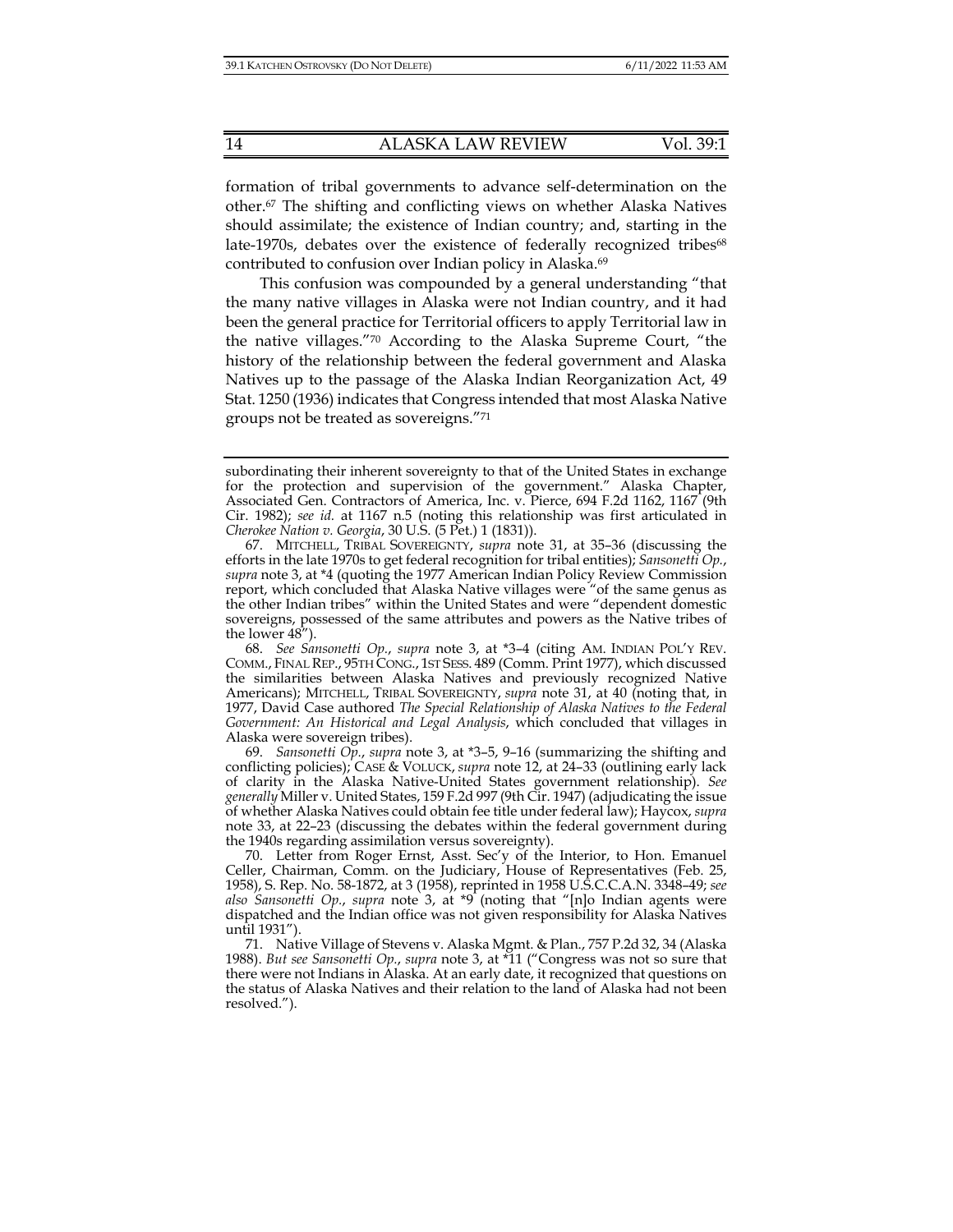#### 2022 STRANGERS IN THEIR OWN LAND 15

Notwithstanding the foregoing, a host of federal laws have been enacted to protect and provide benefits to Alaska Natives,72 including authorizing tribes to file claims with the Indian Claims Commission.73 The existence of these laws establishes that the federal government recognized aboriginal title and a responsibility to provide special programs and benefits for Alaska Natives, which are two hallmarks of sovereignty.74 Even so, shifting federal policies called into question the status and rights of tribes in Alaska.

## **F. Alaska Natives Formed Statewide and Regional Organizations to Advance Alaska Native Interests**

While tribes sought to protect their land rights throughout the twentieth century,75 Alaska Natives formed statewide and regional organizations to advance and protect their collective rights and lands through litigation, legislation, and engagement with federal agencies.76

 <sup>72.</sup> *See, e.g.*, Smith & Kancewick, supra note 35, at 457 ("In the years since Russia sold to the United States its rights to Alaska in 1867, Congress has passed a number of laws for the express benefits of Alaska Natives."); *id.* at 500 (noting that federal law has always treated Alaska Natives as subject to Indian law, which is why reservations were formed and special game laws were enacted). *But see*  MITCHELL, SOLD AMERICAN *supra* note 52, at 98 (noting that Senator Stevens said in a speech to the Alaska legislature in 1982 that: "I have worked to ensure that Alaska's villages are treated equally with lower 48 tribes for purposes of receiving social and health benefits. It has *not* been my assumption that such treatment implied that Alaska Native villages had the same police powers, taxation ability and fish and game management authority as those reservations in the lower 48.").

 <sup>73.</sup> *See* Tlinget & Haida Indians v. United States, 177 F. Supp. 452, 468 (Ct. Cl. 1959) (holding that tribes in Southeast Alaska are entitled to compensation for the loss of aboriginal title); TASK FORCE REPORT,*supra* note 37, at 65 (identifying twelve tribes that filed claims with the Indian Claims Commission to receive compensation); Haycox, *supra* note 33, at 27–31 (discussing attempts by the Department of the Interior in the 1940s to ensure tribes in Southeast Alaska were duly compensated for the loss of aboriginal lands).

 <sup>74.</sup> *See, e.g.*,Smith & Kancewick, supra note 35, at 477–78 ("[H]istorical tribes are understood to have several basic defining rights under federal Indian law: aboriginal title, eligibility as 'wards' under the guardianship of the federal government, and inherent governmental powers.").

 <sup>75.</sup> *See, e.g.*, Tee-Hit-Ton Indians v. United States, 348 U.S. 272 (1955) (lawsuit by Tee-Hit-Ton Indians); United States v. Native Vill. of Unalakleet, 188 Ct. Cl. 1 (1969) (lawsuit by the Native Village of Unalakleet, Aleut Community of St. Paul Island, and the Aleut tribe); Aleut Cmty. of St. Paul Island v. United States, 127 Ct. Cl. 328 (1954) (lawsuit by Aleut Community of St. Paul Island); Tlingit & Haida Indians of Alaska v. United States, 147 Ct. Cl. 315 (1959) (lawsuit by Tlingit and Haida Indians).

 <sup>76.</sup> The Alaska Native Brotherhood, which advocated for Native rights, was organized as a fraternity in 1912 by Natives in Southeast Alaska with chapters in southeast villages. MCBEATH & MOREHOUSE, *supra* note 34, at 14; *id.* at 40 (noting that, in the 1960s, organizations formed—including Fairbanks Native Association,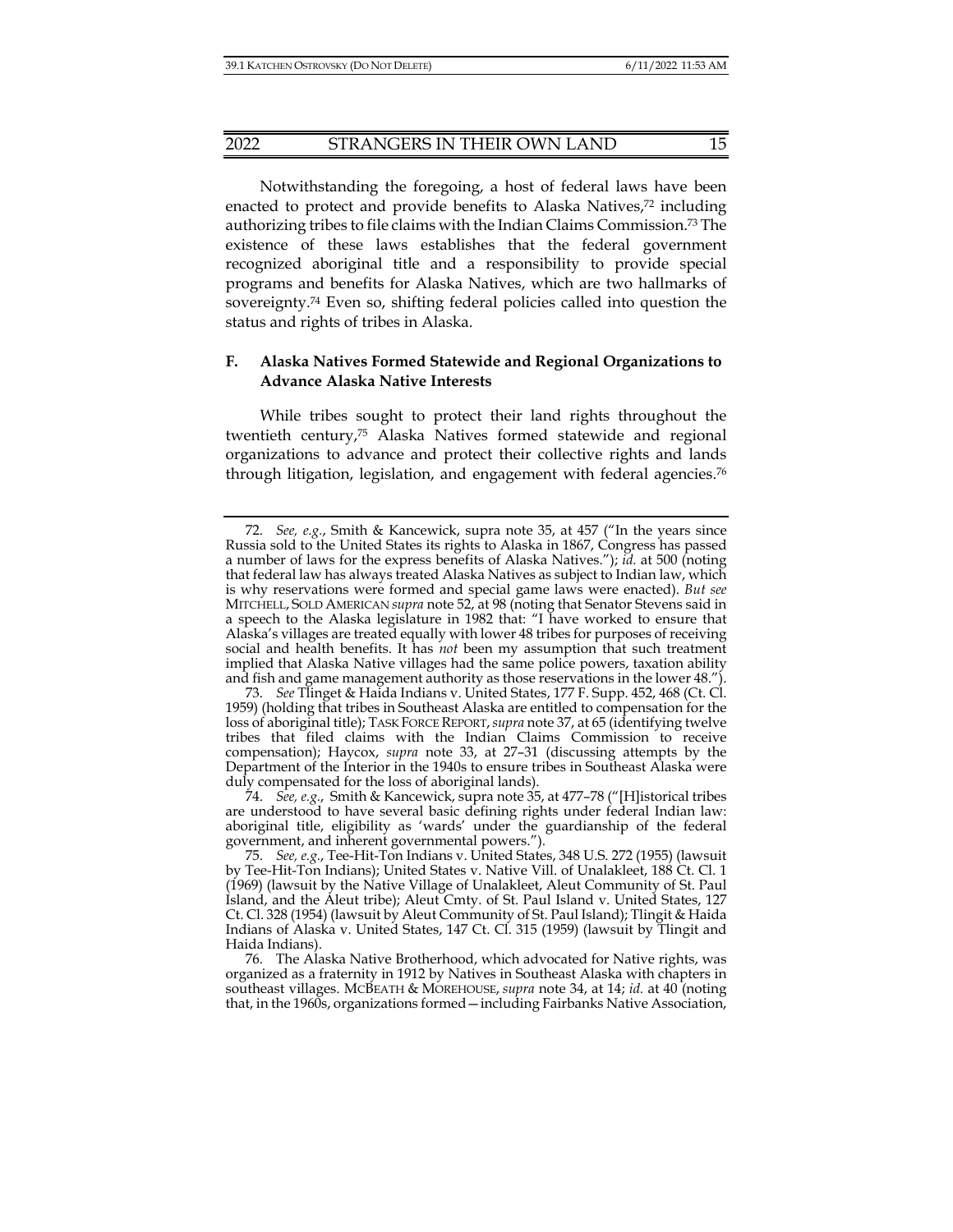Thus, the large role played by Native organizations reinforced the perception among some that sovereign tribes did not exist in Alaska.

## **III. STATUS OF ALASKA NATIVES PRIOR TO 1867**

The first migration from Asia into Alaska appears to have occurred about 12,000 years ago.77 At the time of Russian arrival to Alaska in the 1700s, in what would be called Russian America or the "Russian-American Colonies," several distinct cultural groups of Alaska Natives existed: (1) the Inupiat (Northern Eskimo) and the Yupik (Southern Eskimo); (2) the Aleuts; (3) the Athabascans; and (4) the related, but distinct, tribes of southeastern Alaska, the Tlingit and the Haida.78 These groups were, in turn, further separated into several dozen linguistic and cultural groups.79

A major reason Indian law has been different in Alaska than in the lower forty-eight is that the status of Alaska Natives under Russian rule informed the treatment of Alaska Natives after the United States purchased Alaska in 1867.80 To understand the rights granted to Alaska Natives by the United States, one must begin with Russian America for the simple reason that "the United States stepped into Russia's shoes with respect to its relationship with the people who inhabited Alaska and occupied the land and waters."81

Inupiat Paitot, Den Nena Henash, Cook Inlet Native Association, and the Association of Village Council Presidents—to advocate for land claims and subsistence rights or to respond to regional concerns like Project Chariot or the Rampart Dam); *id.* at 41–48 (discussing the how formation of new groups like the Arctic Slope Native Association formed to advance native rights more broadly, which then in turn led to the formation of the Alaska Federation of Natives). *See generally* MITCHELL, SOLD AMERICAN, *supra* note 52, at 193–251 (detailing the role that the Alaska Native Brotherhood played in advancing the interests of Alaska Natives).

 <sup>77.</sup> CLAUS-M. NASKE & HERMAN E. SLOTNICK, ALASKA: A HISTORY 30 (3d ed. 2011); *see generally* ARNOLD, *supra* note 54, at 1–18 (summarizing various Alaska Native groups prior to Russia's encroachment).

 <sup>78.</sup> NASKE & SLOTNICK, *supra* note 77, at 23–30.

 <sup>79.</sup> *Id.* "In aboriginal social and political organization, the Alaska Natives did not differ markedly from other American native peoples. They organized themselves into social and political units (groups or tribes) as various and multiform, but of the same general nature, as those evolved by the Indians of the lower 48." AM. INDIAN POL'Y REV. COMM., FINAL REP., 95TH CONG., 1ST SESS. 489 (Comm. Print 1977).

 <sup>80.</sup> Atkinson v. Haldane, 569 P.2d 151, 154 (Alaska 1977). The rights of Alaska Natives under Russian rule continued to be at issue in litigation through the 1950s. *See, e.g.*, United States v. Kodiak, 132 F. Supp. 574, 578–82 (D. Alaska 1955) (where the City of Kodiak argued that Alaska Natives living in Kodiak were Russian subjects and, therefore, they became U.S. citizens under the 1867 Treaty).

 <sup>81.</sup> Anderson, *Sovereignty and Subsistence*, *supra* note 36, at 189.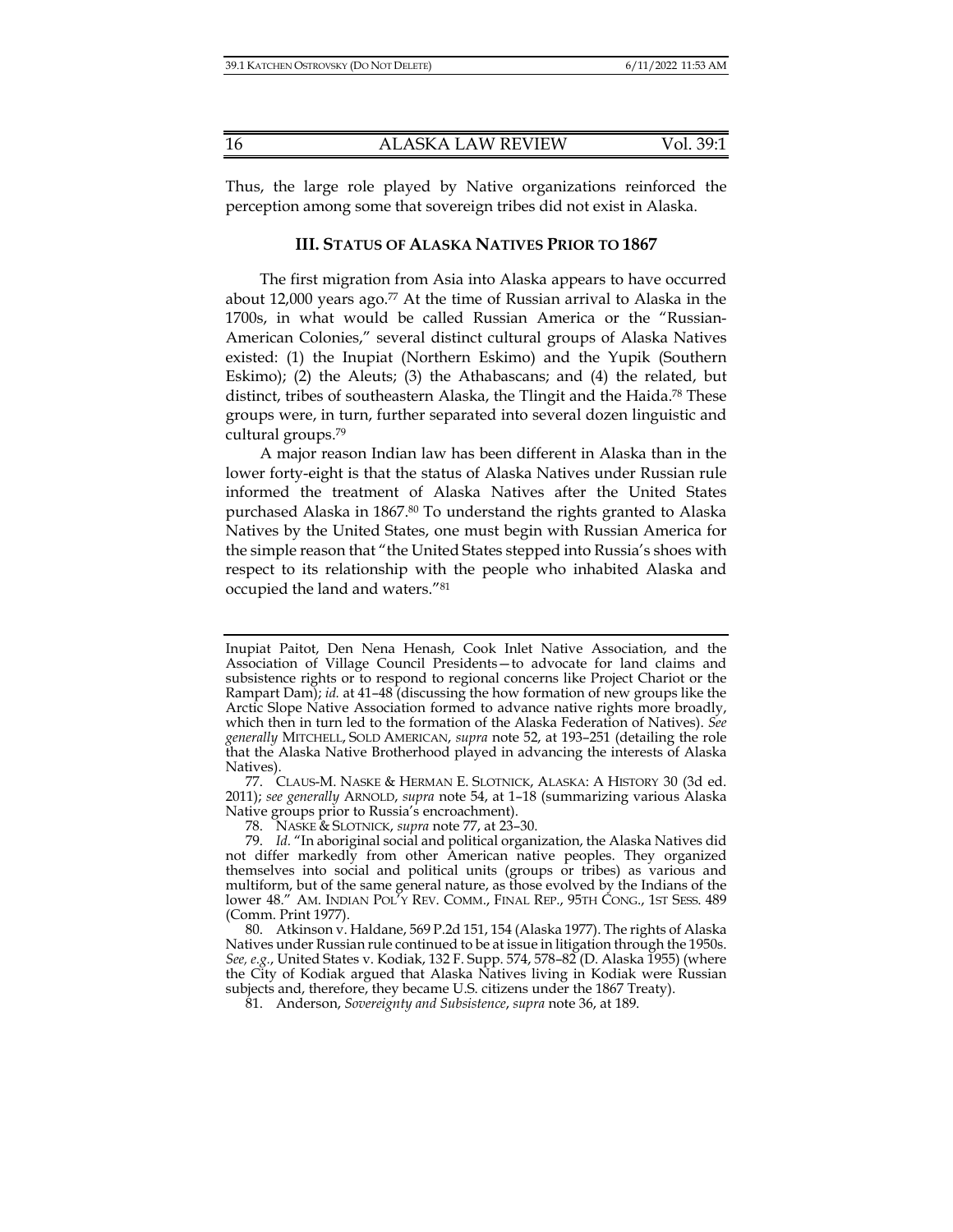Russian merchants searching for fur to sell to Chinese markets marched eastward in the sixteenth century and reached the Pacific coast in 1639, which served as a beachhead for excursions into the North Pacific.82 But the Russians were not focused only on furs and conquest they were also driven by a desire to understand whether Asia and America were connected.<sup>83</sup> After years of academic debate in St. Petersburg, Peter the Great was determined to finally resolve this dispute,<sup>84</sup> and his last official act before he died was to order Vitus Bering to lead an expedition off the Siberian coast from Kamchatka.85 Bering's first expedition in 1728 reached St. Lawrence Island, near what is now known as the Bering Strait, before he returned to Kamchatka.<sup>86</sup> Bering concluded that the continents were not joined and returned to Saint Petersburg in 1730.87 Dissatisfied with Bering's results and the limited knowledge gained, the Academy of Sciences, which had been established by Peter the Great, tasked Bering with leading a second expedition to America.88 In June of 1741, two Russian ships set sail from Kamchatka for America; Captain Alexei Chirikov, who commanded the second of two ships, became the first Russian to discover the coast of Alaska.<sup>89</sup>

83. CHEVIGNY, *supra* note 82, at 27–28.

 89. *Id.* at 29–30; GRUENING, *supra* note 32, at 1–6. Chirikov sighted Prince of Wales Island, south of Sitka, in Southeast Alaska on July 15, 1741. *Id.* Bering's ship was separated from Chirikov's, and while Bering is often credited with the

 <sup>82.</sup> NASKE & SLOTNICK, *supra* note 77, at 2; HECTOR CHEVIGNY, RUSSIAN AMERICA: THE GREAT ALASKA ADVENTURE 1741–1867, at 3, 13–21 (1979); *id.* at 26– 27 ("The merchants in Peking were so avid for [sea otter pelts] that for one skin the paid the equivalent in trade of a year's income for a Russian clerk."); GWENN A. MILLER, KODIAK KREOL, COMMUNITIES OF EMPIRE IN EARLY RUSSIAN AMERICA 11 (2010) ("The Russian advance from the Kamchatka Peninsula . . . was only the last phase of a continental conquest that had been launched by Muscovy in the mid sixteenth century."); *id.* at 23–24 (noting that the extremely lucrative market in China for sea otters spurred a rush of Russian fur traders into the Pacific to the Aleutians).

 <sup>84.</sup> *Id.* at 24; GRUENING, *supra* note 32, at 1. After Peter the Great came to power in 1689, he shifted Russia's focus from the Far East to the West. CHEVIGNY, *supra* note 82, at 23 ("His wish, to which he clung with passion, was for his people to turn from the Orient and retrieve their lost sense of belonging to Western Europe."). But, in December 1724, Peter caught pneumonia and "his feverish mind fastened obsessively" on whether America and Asia were connected. *Id.* at 24–25. "He thought of little else, saying it was something he had to know before he died." *Id.* at 25.

 <sup>85.</sup> *Id.*

 <sup>86.</sup> *Id.* at 27.

 <sup>87.</sup> *Id*.

 <sup>88.</sup> *Id.* at 27–28. The objectives of the second expedition focused on exploring and charting the north Pacific, gathering scientific data on geology, flora and fauna, and establishing international trade. LYDIA BLACK, RUSSIANS IN ALASKA: 1732–1867, at 29 (2004). "Enormous resources in men and material were committed to this expedition, which consisted of several sea and land arms and several auxiliary expeditions." *Id.*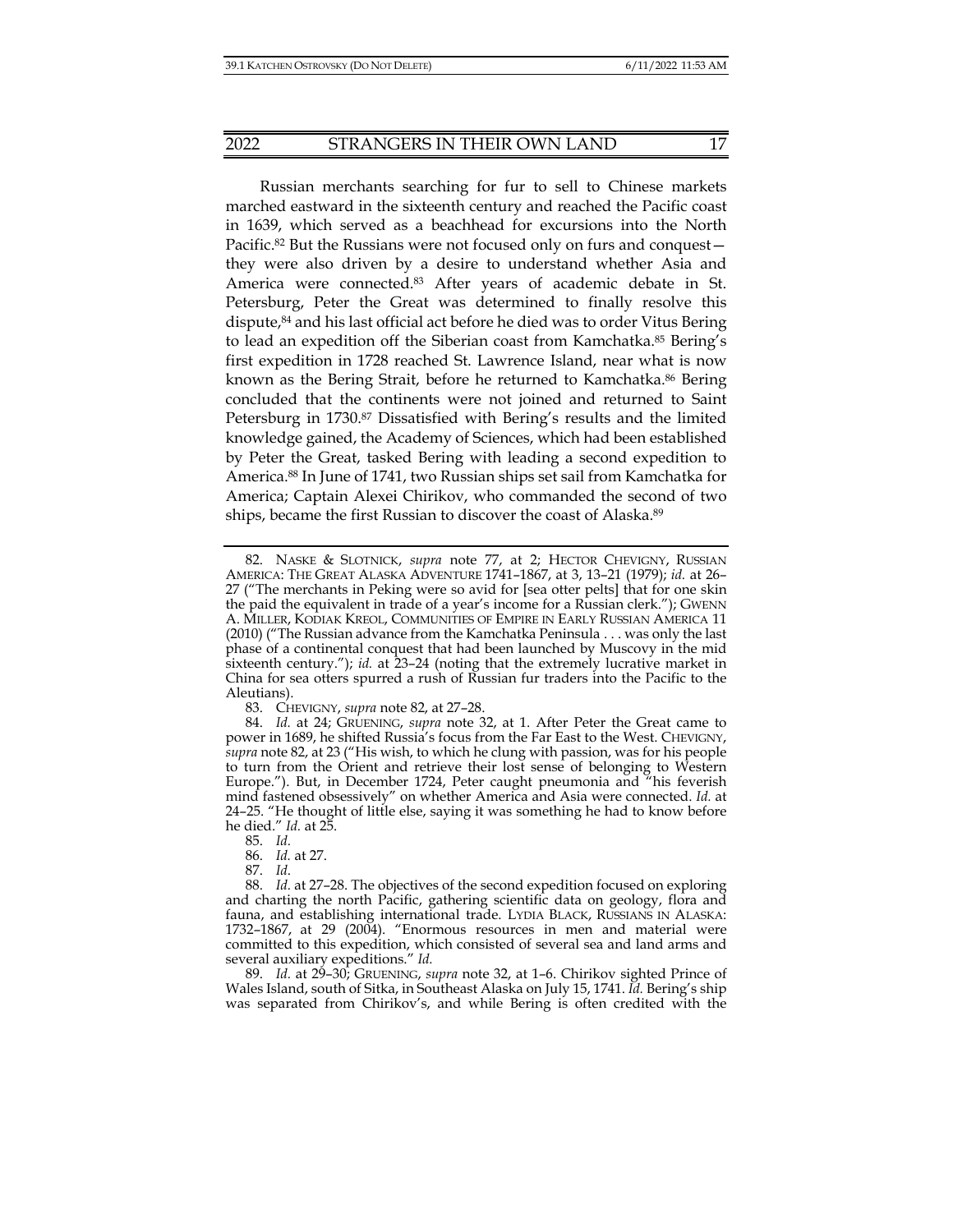Bering and Chirikov's 1741 expedition marked the beginning of Russian sovereignty in Alaska.90 But the initial efforts to explore and conquer were not undertaken by the Russian government. Instead, "[i]t was left to the private entrepreneurs to validate this claim by the right of occupancy."91 Spurred by a lucrative fur trade with China, Russian merchants were eager to exploit Alaska.92 "There were plenty of men ready to risk their estates, fortunes, and lives for a chance to strike it rich in the search for furs  $\dots$ ."93

Throughout the second half of the eighteenth century, Russian merchants advanced their "commercial penetration of the Aleutian Islands," harvesting sea mammals and marten, sable, and fox furs.<sup>94</sup> During this period, Russia's dominion was not well-defined and no permanent settlements were formed, but the Russian traders plundered Alaska and brutalized Alaska Natives.95

Russia's oversight and involvement in Alaska increased as more Russians moved into the colony during the late eighteenth century.96 The

 96. *See generally* GSOVSKI ET AL., *supra* note 91 (describing how Russian rule in Alaska evolved over time).

discovery, he saw the coast of Alaska on the following day. *Id.* at 7. The Russians came to call America, "Bolshaya Zemlya," or the Great Land. NASKE & SLOTNICK, *supra* note 77, at 16. The Russians were not the first colonial power to reach Alaska; the Spanish and Japanese beat the Russians—the Spanish arrived in Alaska in the late sixteenth century. Andrei V. Grinev, *Foreign Ships Along the Shores of Russia America*, 32 ALASKA HIST. 29, 29 (2017).

 <sup>90.</sup> GRUENING, *supra* note 32, at 17. "Later, the international recognition of Alaska's territorial extent took into account Bering's passage through Bering Strait in 1728 [and] his landfall on St. Lawrence Island. . . ." BLACK, *supra* note 88, at 39.

 <sup>91.</sup> *Id.*; *see* VLADIMIR GSOVSKI ET AL., RUSSIAN ADMIN. OF ALASKA AND THE STATUS OF THE ALASKA NATIVES, S. DOC. NO. 152, at 45 (1950) (outlining duties owed to Alaska Natives by Russian companies with a presence in Alaska).

 <sup>92.</sup> BLACK, *supra* note 88, at 59 (the Bering-Chirikov expedition "triggered what amounted to a run on America and opened the way for the expansion of the sea otter and fur seal trade"); *see also* Callsen v. Hope, 75 F. 758, 761–62 (D. Alaska 1896) ("Not long after the discovery of the Aleutian chain of islands and the main continent of North America, by Bering, in 1741, the large profits derived from the fur trade became generally known throughout the empire, and numerous expeditions, fitted out by single individuals as well as associated companies, were organized . . . .").

 <sup>93.</sup> BLACK, *supra* note 88, at 59.

 <sup>94.</sup> *Id.* at 64.

 <sup>95.</sup> MILLER, *supra* note 82, at 25–27 (noting that as Russian hunters moved east along the Aleutians, they depleted resources and never established a permanent settlement until 1780); *id.* at 46 (describing the brutality inflicted on the Alutiiq); MITCHELL, SOLD AMERICAN, *supra* note 52, at 6 ("Within a generation of Chirikov's 'discovery' of Alaska, the Aleuts . . . were reduced in population to near extinction by disease and Russian atrocity."); GRUENING,*supra* note 32, at 18 ("For some forty years after Bering's discovery the American shores were visited only by buccaneering enterprises who slaughtered the fur-bearers, plundered the Aleuts, and killed those who resisted.").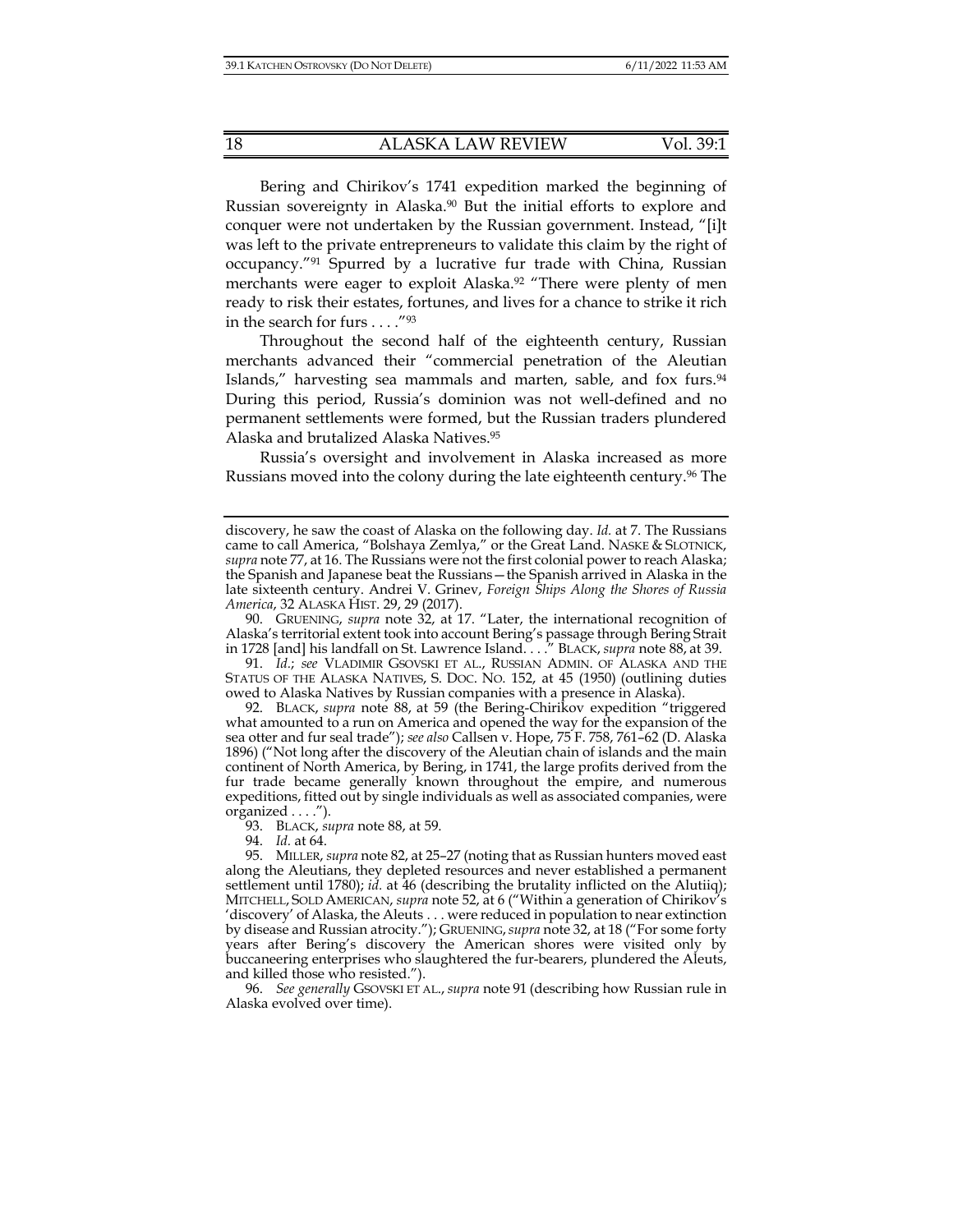significant risks associated with expeditions, depletion of furs, and increased costs resulted in more established companies displacing the independent merchants and buccaneers.<sup>97</sup> By the 1780s, there was also a growing chorus among the Russian elite for the government to establish a larger presence in Alaska to protect Russia's geopolitical interests. To achieve this objective, these elites pushed Catherine the Great to grant a monopoly similar to the Hudson's Bay Company.98 These pleas were rejected because Empress Catherine was ambivalent about colonization in America,<sup>99</sup> supported free trade, and disdained monopolies.<sup>100</sup> As Empress Catherine declared: "It is for traders to traffic where they please. I will furnish no men, ships, or money. . . ."101

By the late 1790s, with Empress Catherine dead, Tsar Paul I decided the government should become more involved in Alaska to better advance and protect Russia's interests.102 This policy reversal was largely triggered by three concerns.

First, British, Spanish, American, and French expeditions and traders were encroaching on Russia's colony, and Russia's temporary camps provided a weak claim to Alaska.103 Second, traders had recklessly slaughtered the fur-bearing animals, causing alarm about the future viability of the fur trade.104

Third*,* and most important for our purposes, there was growing disgust among the liberal members of the imperial court about the exploitation and mistreatment of Alaska Natives, which many reformers

 <sup>97.</sup> BLACK, *supra* note 88, at 65–67, 101; NASKE & SLOTNICK, *supra* note 77, at 51 (explaining how increasing operational costs "squeezed out the small operators"); *see also* CHEVIGNY, *supra* note 82, at 52–54 (describing the costs and risks of expeditions).

 <sup>98.</sup> BLACK, *supra* note 88, at 65–66.

 <sup>99.</sup> Some scholars have commented that while Empress Catherine did not want to spend her treasury advancing commercial interests in Alaska, she was pleased by her expanding empire and the revenues the Alaska fur trade generated. *See* MILLER,*supra* note 82, at 30. A number of the Russian elite "saw the territorial expanse of the empire as a mark of great strength and prestige . . . . They were preoccupied with learning as much about these new lands as possible and, beyond that, some were excited at the prospect of 'Russian Columbuses' entering the Americas." *Id.*

 <sup>100.</sup> CHEVIGNY, *supra* note 82, at 50; BLACK, *supra* note 88, at 113; MILLER, *supra* note 82, at 31.

 <sup>101.</sup> CHEVIGNY, *supra* note 82, at 50. Empress Catherine did send two naval expeditions to explore Alaska and, in 1793, after six years of continual pleas from prominent merchants, "granted permission to send priests, artisans, and peasants to Kodiak." MILLER, *supra* note 82, at 55, 58.

 <sup>102.</sup> GRUENING, *supra* note 32, at 18.

 <sup>103.</sup> BLACK, *supra* note 88, at 94, 112, 157; GRUENING, *supra* note 32, at 18; CHEVIGNY, *supra* note 82, at 52.

 <sup>104.</sup> GRUENING, *supra* note 32, at 18.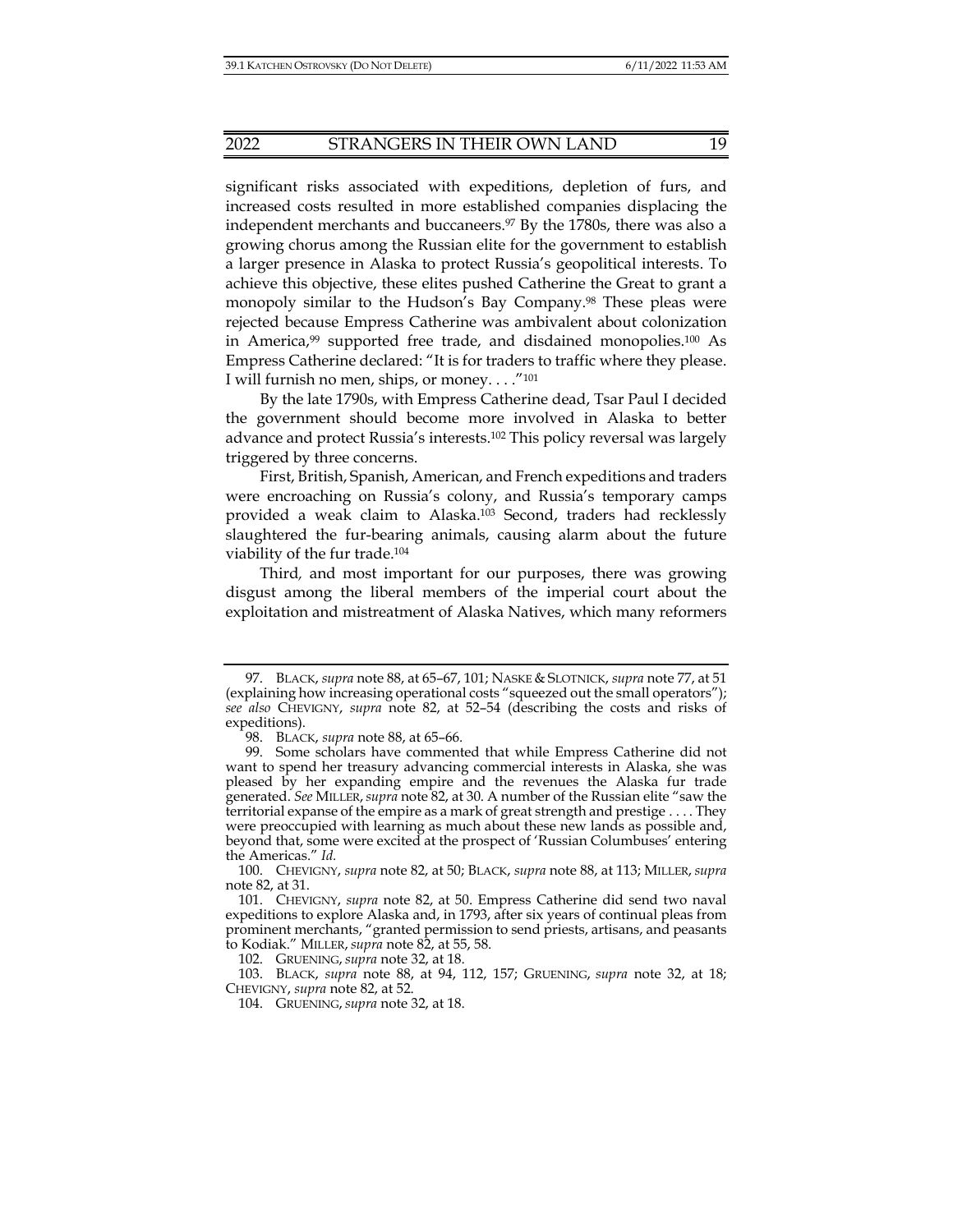believed was enabled by the lack of government oversight.105 Empress Catherine implored government officials to improve the treatment of Alaska Natives by "impress[ing] upon the hunters the necessity of treating their new brethren and countrymen, the inhabitants of our newly acquired islands, with greatest kindness."106 In response to reports of brutality, the Russia government eventually implemented policies to protect Alaska Natives.107 For example, in an attempt to prevent the merchants' "evil practices," the Russian government in 1766 "expressly declared the natives of the Aleutian Islands and Alaskan Peninsula to be Russian subjects and tried to protect them against maltreatment by Russian traders."108 Russian traders, however, ignored these directives and continued to exploit and abuse Alaska Natives.109

In response to the foregoing concerns, the Tsar finally decided to grant the Russian-American Company110 a monopoly over Alaska along with governing powers in 1799.<sup>111</sup> "For the next sixty-eight years the Russian-American Company was not only the exclusive commercial enterprise in Russian America, but also exercised the governing power."112

 107. BLACK, *supra* note 88, at 106–07 ("[I]f the government became aware of violence [toward Natives], skippers, foremen, and crews were investigated, faced trial, and, if convicted, were subject to dire punishment. Though the death penalty had been abolished by Empress Elizabeth and reinstated by [Empress] Catherine only for a very limited number of crimes against the state, the government considered unprovoked violence against Natives to be one of those crimes. . . . The government also took steps to inform Native leaders that this was so and that they could seek redress if offered insults, violence, or abuse.").

108. GSOVSKI ET AL., *supra* note 91, at 2.

 109. BLACK, *supra* note 88, at 107, 113, 127–28, 134–35; GRUENING,*supra* note 32, at 18. Russians' interactions and relations with indigenous peoples in Siberia informed the way they would behave towards Alaska Natives. MILLER,*supra* note 82, at 11–14.

 110. The company was modeled after colonial corporations like the Hudson's Bay Company. CHEVIGNY, *supra* note 82, at 74. Such corporations were typically "stockholder-owned and privately controlled, yet were devices for imperialist expansion, ingenious instruments in that their degree of freedom to act was such that their home governments could at will claim or disclaim responsibility for their acts. They governed as well as exploited their domains, in theory preparing distant lands to come one day fully under the crown." *Id*.

 111. *See* BLACK, *supra* note 88, at 101–14 (detailing how Russia and the Russian-American Company gained control); NASKE & SLOTNICK, *supra* note 77, at 61–63 (describing expansion under the new monopoly).

112. GRUENING, *supra* note 32, at 18; *see also* GSOVSKI ET AL., *supra* note 91, at 9

<sup>105</sup>*. Id.*; BLACK, *supra* note 88, at 106–07, 113; MILLER, *supra* note 82, at 18, 26; NASKE & SLOTNICK, *supra* note 77, at 61 (noting that Tsar Paul I was "disgusted by reports of the abuses [the merchants] had heaped on the Natives").

 <sup>106.</sup> CHEVIGNY, *supra* note 82, at 48; *see also* MILLER, *supra* note 82, at 58–59, 75 (noting Empress Catherine "wanted to find out how the companies were treating local indigenous peoples" and describing the changing views on marriages between Russians and Alaska Natives).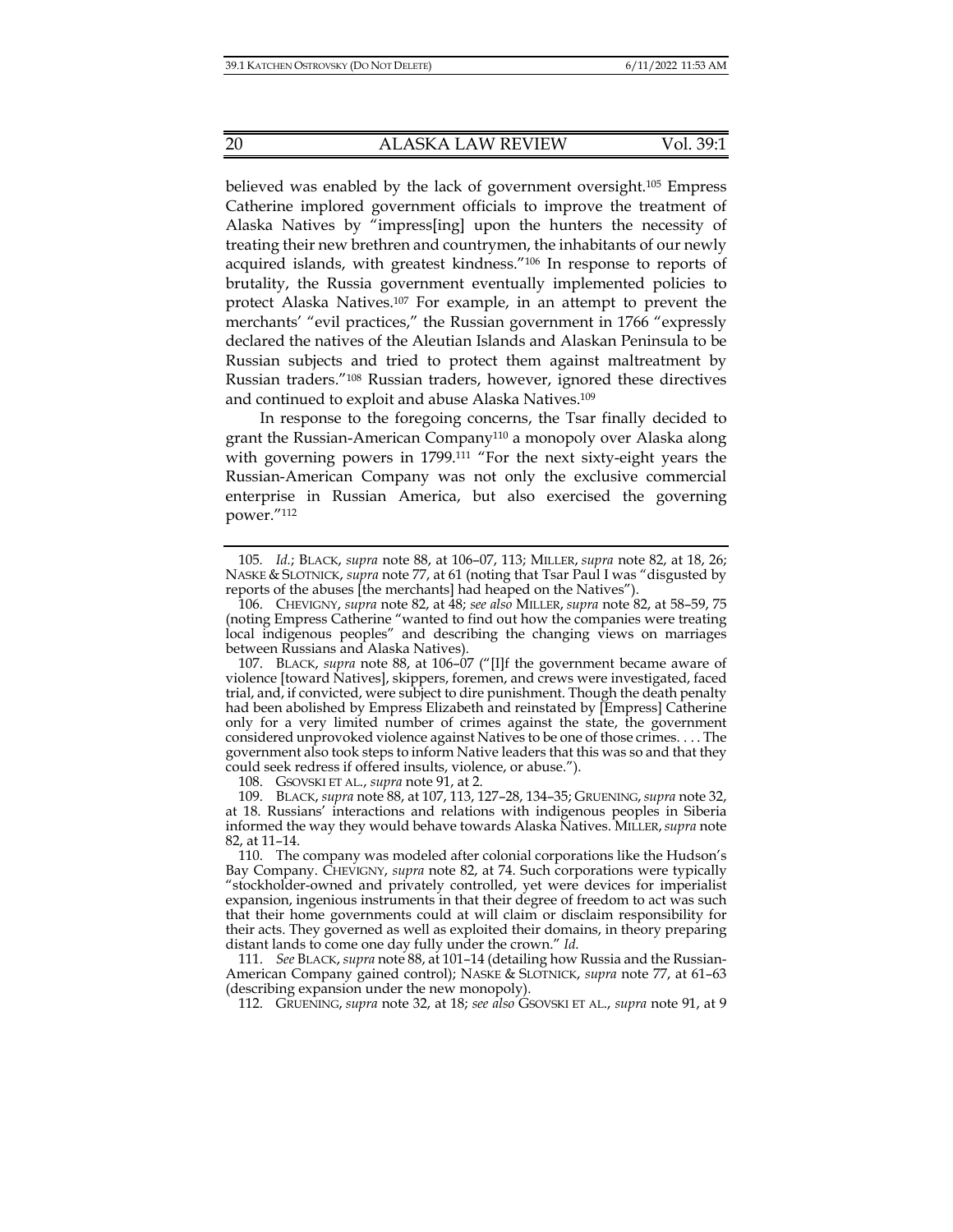## **IV. THE RUSSIAN-AMERICAN COMPANY'S GOVERNANCE OF ALASKA**

In exchange for its monopoly, the Russian-American Company was obligated to comply with a charter (or ukase).113 The charter, which was amended and renewed several times between 1799 and 1867,114 not only regulated the Russian-American Company's commercial interests, but also codified rights and responsibilities for Russian subjects, affording each certain rights, obligations, and privileges.115 Maltreatment of Natives was a major impetus for amending the charter during this period.116

The 1844 Charter divided Alaska Natives into three distinct classes and established a legal framework where certain Alaska Natives were entitled to a broad panoply of legal rights, while others were to be left alone.117 Alaska Natives with mixed Native and Siberian or European blood and those living in "settled areas" were treated as Russian subjects, whereas those living outside of settlements were largely disregarded.<sup>118</sup> These classifications would later inform the 1867 Treaty of Cession's division of Alaska Natives into two classes, which in turn contributed to the doctrinal confusion regarding the status of Alaska Natives into the twenty-first century.119

<sup>(&</sup>quot;From its inception the Russian American Company was intended to be an instrument of government policy with the appearance of a private company.").

 <sup>113.</sup> GSOVSKI ET AL., *supra* note 91, at 7, 79. ("The provisions of these charters were included in the official Code of Laws of the Russian Empire (*Svod Zakonov*) and thus must be considered as the Russian law in force in Alaska at the time of its cession." (footnote omitted)).

 <sup>114.</sup> *Id.* at 5, 7, 11.

 <sup>115.</sup> BLACK, *supra* note 88, at 255–57, 259–60; *see also* CHEVIGNY, *supra* note 82, at 208 ("The clear intention behind this document, which was completed in 1844, was to retain the colony, and more importantly, to draw it closer to the empire. Mention was at last made of settlers. Though the Company retained the form of a commercial corporation, the emphasis was now on its role as an administrative agency."); *Sansonetti Op*., *supra* note 3, at \*8 ("The first charter of the Russian American Company did not significantly address the status of Natives. In contrast, the second charter, issued in 1821, and the third and final charter, issued in 1844, distinguished between classes of Natives.").

 <sup>116.</sup> GSOVSKI ET AL., *supra* note 91, at 5 ("Maltreatment of the natives, first reported in the beginning of the 19th century . . . was confirmed by . . . Lieutenant Captain Golovnin . . . . His report induced the Russian government to revise the system of administration of the colonies and in the first place to define the status of natives.").

 <sup>117.</sup> *Id.* at 15–18.

 <sup>118.</sup> *Id.* at 17–19.

 <sup>119.</sup> *Id.* at 11–12; *see also* Atkinson v. Haldane, 569 P.2d 151, 154 (Alaska 1977).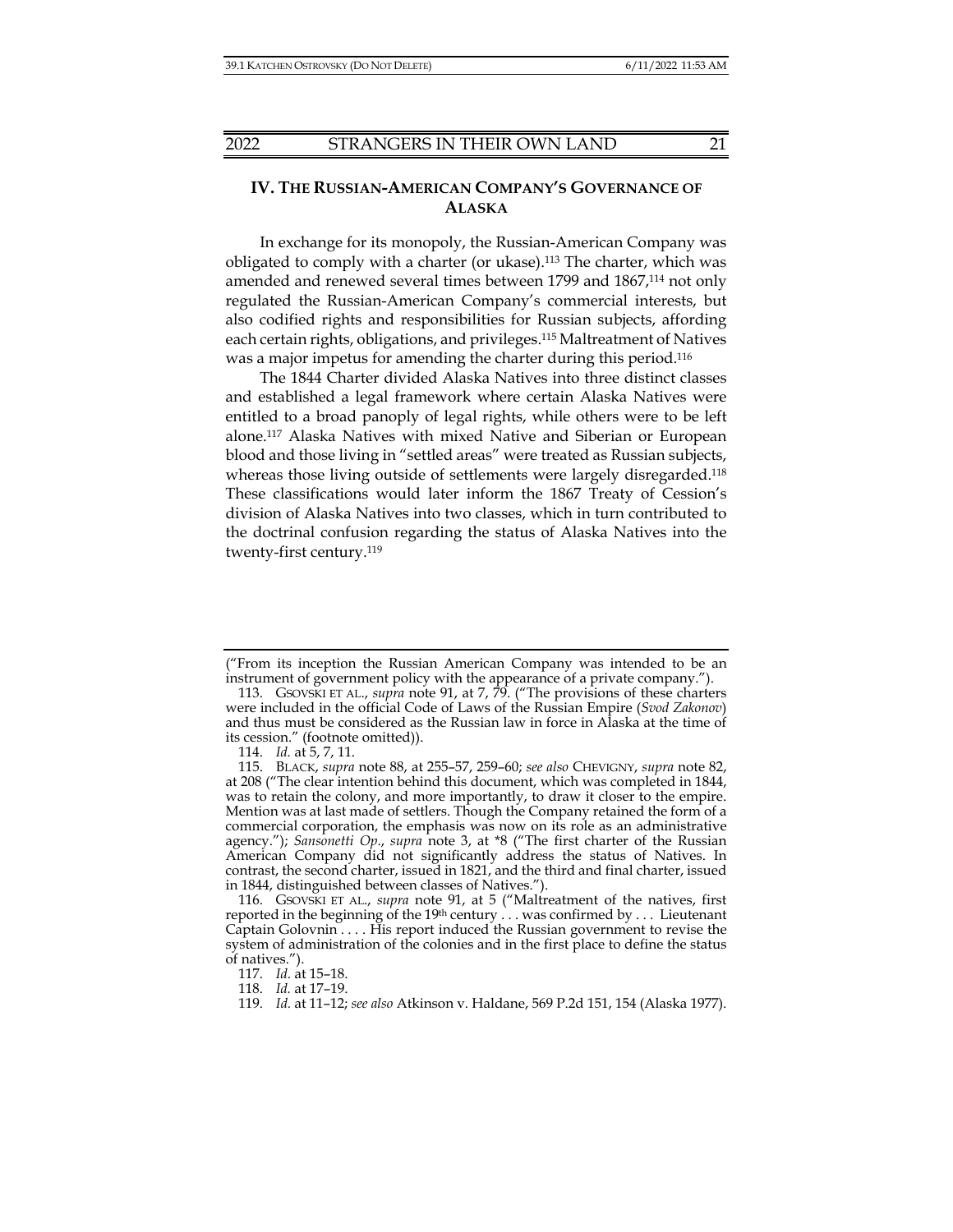## **A. Creoles**

Empress Catherine issued an edict in 1767 encouraging Russians "to unite in marriage with the conquered people" and, in 1794, the Siberian governor, Ivan Pil, who had domain over Russians in Alaska, provided similar recommendations to Russian men and the few Russian women in Alaska.120 Russians "Creoles" were defined to mean those born to both Native and Siberian or European parents.<sup>121</sup> The 1844 Charter granted Creoles full rights as Russian subjects:

The creoles are Russian subjects, and as such, shall have a right to the lawful protection of the Government, equally with all other subjects belonging to the rank of commoners; even should they not, by merit and for special cause, acquire the rights extended to people belonging to a different station.<sup>122</sup>

Colonial authorities were also required to "exercise special guardianship over the Creoles and their property."123 Many Creoles held high positions in the Russian Navy and with the Company.124

## **B. Settled Tribes**

The 1844 Charter provided rights for Alaska Natives living in "settled areas," which were defined as "the Kuril Islands, the Aleutian Island, Kodiak, and the adjacent Islands, and the Alaska peninsula; as also, and the natives living on the shores of America, such as the Kenai natives, the Chugachs, etc."125 The Charter did not distinguish between Natives who converted to Christianity and those who did not.126 Rather,

 <sup>120.</sup> MILLER, *supra* note 82, at 70–71.

 <sup>121.</sup> GSOVSKI ET AL., *supra* note 91, at 80.

 <sup>122.</sup> *Id.* 

 <sup>123.</sup> *Id*.

 <sup>124.</sup> *Id.* at 13; MILLER, *supra* note 82, at 66 (discussing the prominent role Alutiiq women, sometimes referred to as Aleuts, played in the Russian colony); *id.* at 104– 39 (describing in detail the prominent role Creoles in the colony and the rights and privileges they were afforded under Russian law); *id.* at 145 (concluding that Creoles "became the backbone of the Russian enterprise in North America").

 <sup>125.</sup> GSOVSKI ET AL., *supra* note 91, at 49.

 <sup>126.</sup> Case & Voluck write, without citation, that the 1844 Charter classified Alaska Natives into three categories: "dependent" people, "semidependent" people, and "independent" people. CASE & VOLUCK, *supra* note 12, at 64. According to Case & Voluck, the semidependent people "where those who associated with the Russians from time to time, lived near their communities, but were distinguished from the dependent people by their refusal to adopt the Russian Orthodox Faith." *Id*. While this characterization may be accurate as an historical matter, it does conflict with the provisions of the 1844 Charter cited herein – there is no category of "semidependent" people and the Charter does not grant additional rights or privileges to Alaska Natives based on conversion to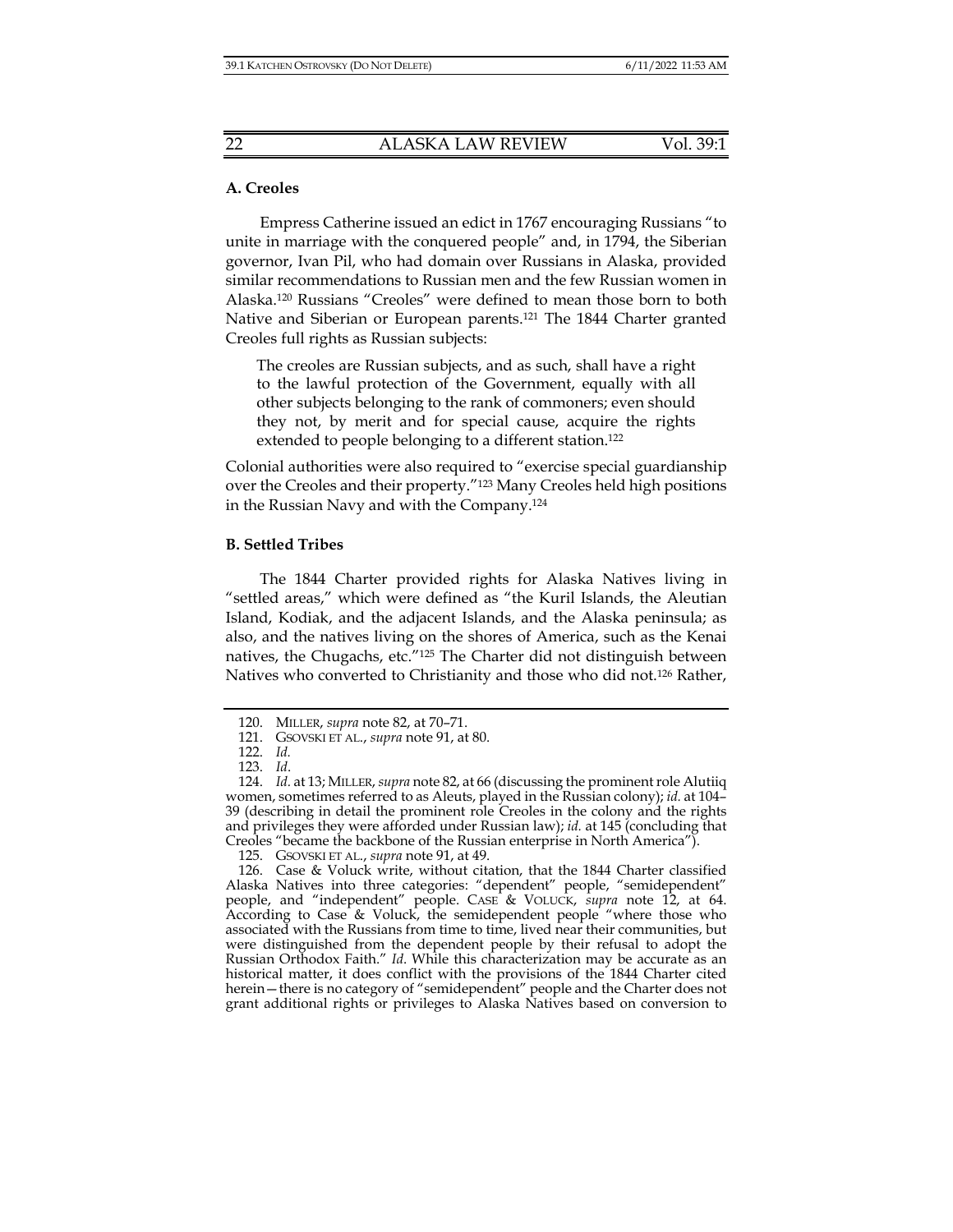all Natives living in settled areas were "recognized by the government, equally with all the others,  $-\text{as Russian subjects}$ ,  $\frac{127}{27}$  and the Company was specifically required to provide protection to these Alaska Natives.<sup>128</sup>

Perhaps surprisingly, the 1844 Charter expressly provided these Alaska Natives with freedom of religion and prohibited clergy from coercing Natives to convert to Christianity.129 The Charter also provided that the settled tribes were to be governed "by their chiefs under the supervision of the [Company's] superintendents" and the "chiefs and superintendents [had] to look after the natives under their jurisdiction, to settle their mutual disputes, and to take care of their needs."130 Alaska Natives living in the settled tribes were, however, obligated to "conform to the common laws of the government."131

The Charter provided protections for the property rights of settled tribes: "Any fortune acquired by a native through work, purchase, exchange, or inheritance is his full property; whoever attempts to take it or to inflict personal injuries shall be punished strictly according to the law."132 While property rights "were fully recognized . . . . this referred primarily to personal property."133 The right to real property "remained totally unregulated."134 "The actual holdings of the natives were, however, to be respected."135 This right included an express right for

Christianity. To the contrary, the Charter expressly prohibits differential treatment based on religious affiliation. *See* GSOVSKI ET AL., *supra* note 91, at 12 ("The view that the Christian faith was a prerequisite for the recognition of a tribe as settled does not find any support in the Russian laws. These definitely provided for the possibility of existence of pagans among the tribes who, otherwise, were considered settled and enjoyed the status of the same."); CHEVIGNY, *supra* note 82, at 208–09 (detailing the relevant charter provisions surrounding missionaries).

 <sup>127.</sup> GSOVSKI ET AL., *supra* note 91, at 81.

 <sup>128.</sup> *Id*.

 <sup>129.</sup> *Id.* at 51 (noting the following sections; 1844 Charter § 271: "Natives who do not profess the Christian faith shall be permitted to carry on their devotions according to their own rites"; 1844 Charter § 272: "The Russian clergy in making converts among the natives shall use conciliatory and persuasive measures, in no case resorting to coercion"; 1844 Charter § 273: "The colonial authorities shall see that the natives are not embarrassed under pretext of conversion to the Christian faith.").

 <sup>130.</sup> *Id.* at 50; *see also Sansonetti Op*., *supra* note 3, at \*8 ("These tribes were not subject to taxation and were allowed to remain under the governance of Native chiefs. However, the chiefs were subject to appointment by the Administrator General of the Company and supervision by Company superintendents.").

 <sup>131.</sup> GSOVSKI ET AL., *supra* note 91, at 81.

 <sup>132.</sup> *Id.* at 50.

 <sup>133.</sup> *Id.* at 14.

 <sup>134.</sup> *Id.* Russia lacked a system of land titles, which "were unknown among the peasants in the greater part of Russia and were not regulated in the colonies." *Id.* 

 <sup>135.</sup> *Id.* at 14.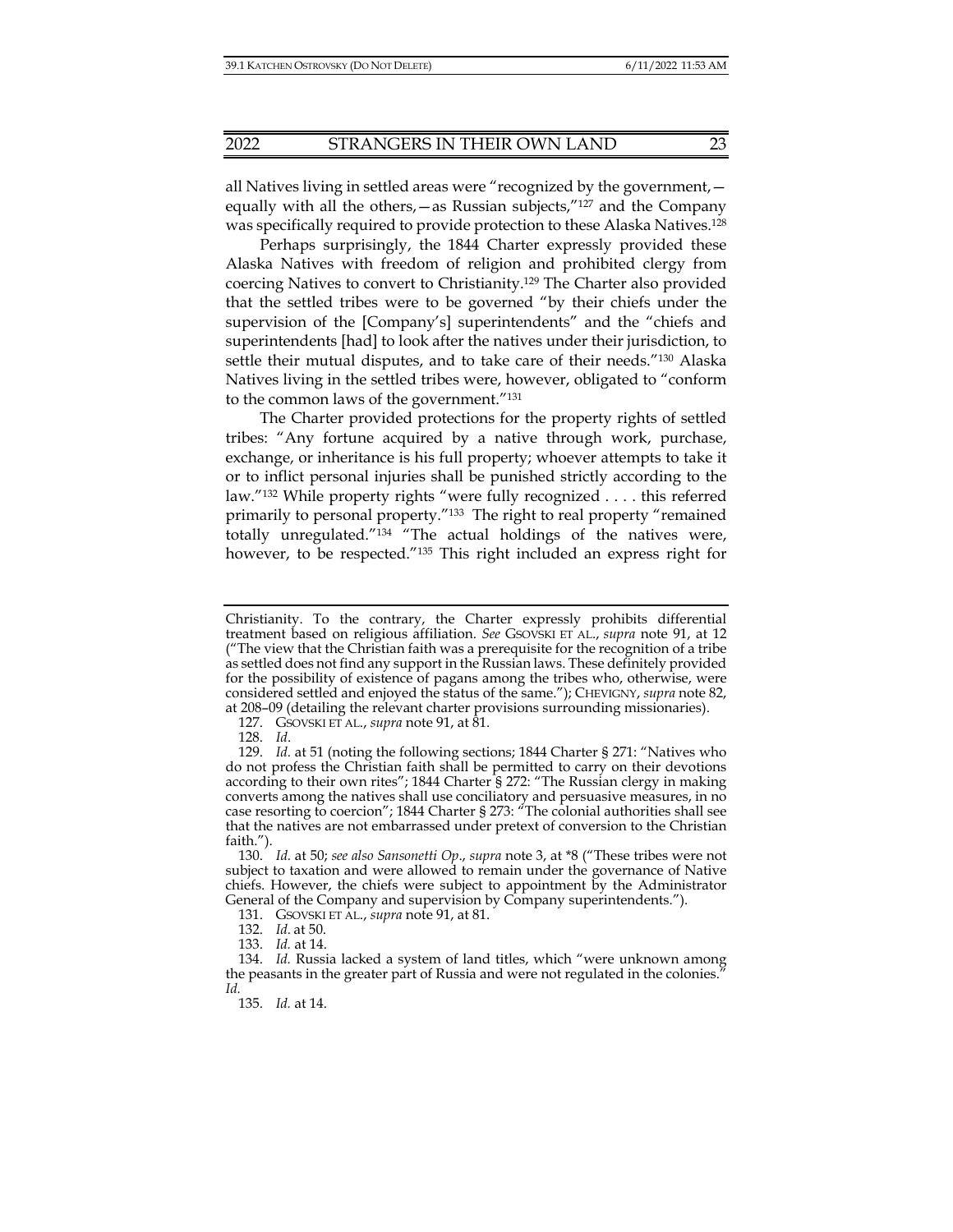Alaska Natives to fish and hunt in most areas.136

The Russian-American Company was, however, authorized under the Charter to demand service of up to fifty percent of males aged between eighteen and fifty, for up to three years.137 The Company was required to provide these men with clothing, food, and boats and to pay them for the animals they harvested.138

In short, the Charter provided that Alaska Natives living in settled areas "were not to be oppressed or violated in any manner" and the company was required to undertake measures that would "improve their condition and avoid degradation."139

#### **C. Independent Tribes**

The last group of Alaska Natives were the "independent tribes," which were defined as those who did not settle in or near Russian communities.140 These Natives were to be left alone, unless they requested assistance from the Company, in which case the Company was obligated to provide such assistance.141 "The Russian laws not only have refrained from granting the Company any rights or privileges regarding the land occupied by such natives, but also have positively prohibited the Company from any 'extension of the possessions of the Company in regions inhabited' by such tribes."142

More specifically, the Company's regulations provided that "there was no need to penetrate the interior or subjugate the people who inhabited the mainland coasts."143 If the Company desired to establish a post or trade, it could only do so with the express consent of the Natives who inhabited the area.<sup>144</sup> The Company was also "expressly forbidden

 144. BLACK, *supra* note 88, at 257 ("Any factories (posts) the company wished to establish to enhance trade with the aboriginal peoples were to be built only with their express consent."); *see also* GSOVSKI ET AL., *supra* note 91, at 16 (if the company sought to establish a trading post, it was required "to apply all possible means to obtain their favor, trying to avoid anything which might arouse their suspicion of any intention to infringe upon their independence").

 <sup>136.</sup> *Id.* at 50–51.

 <sup>137.</sup> BLACK, *supra* note 88, at 257.

 <sup>138.</sup> GSOVSKI ET AL., *supra* note 91, at 44.

 <sup>139.</sup> BLACK, *supra* note 88, at 259, 276, 279 (discussing the vaccination campaigns and the construction of schools, hospitals, museums, libraries, and clinics); *see also* CHEVIGNY, *supra* note 82, at 200–01, 208–09 (discussing the company's construction of hospitals, schools, a seminary, and a college; the translation of books into Aleut; and the institution of an annual fair for Natives).

 <sup>140.</sup> GSOVSKI ET AL., *supra* note 91, at 16.

 <sup>141.</sup> *Id.*; BLACK, *supra* note 88, at 259.

 <sup>142.</sup> GSOVSKI ET AL., *supra* note 91, at 23.

 <sup>143.</sup> BLACK, *supra* note 88, at 257; *see also* GSOVSKI ET AL., *supra* note 91, at 23 (discussing the rights of independent tribes to their lands).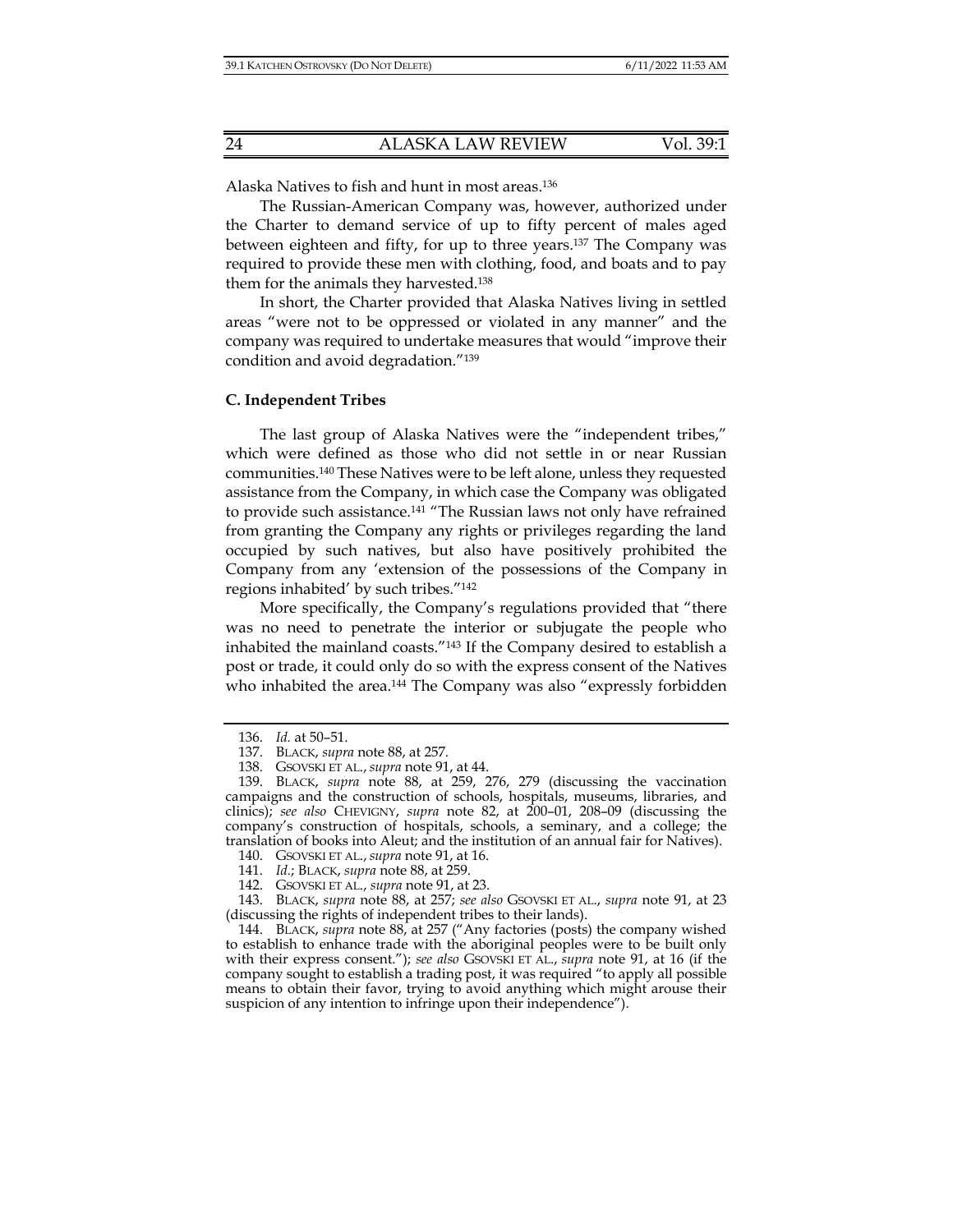to demand . . . any tribute, iasak, tax, or any other form of involuntary giving."145

Alaska Natives living outside settled areas were, however, entitled to move into the settled areas and, if they did so, would "enjoy the rights and immunities granted to that class of persons."146

**\* \* \* \* \*** 

Alaska's colonization by Russia was limited to a few confined areas of Alaska—the number of Russians in Alaska averaged about 550 people and there were never more than 820 or so Russians.147 Moreover, apart from Sitka and Kodiak, permanent settlements were very small.148 In contrast, approximately 74,000 Eskimos, Aleuts, and Indians lived in Alaska when the Russians arrived in the mid-1700s.149 Nonetheless, Russia's impact on Alaska Natives was profound. There is a wide range of scholarly views on the relationship between Alaska Natives and the Russians.150 These debates are beyond the scope of this Article, which instead focuses on the legal rights and status of Alaska Natives under Russian law. Yet, it is worth emphasizing that the reality was often much different than the rules promulgated under the 1844 Charter. For example, while Russian law mandated that the Russian-American Company consider certain Alaska Natives as individuals with a place in society, they were often not regarded in the same way as other inhabitants.151 Alaska Natives were largely seen simply as useful tools for the exploitation of trade resources, and some were more feared than the

 150. *See, e.g.*, MILLER, *supra* note 82; CHEVIGNY, *supra* note 82; Alexander Markov, *A View of Russian America, 1845,* ALASKA HIST., Fall 2015, at 1 (Richard L. Bland trans.); Andrei V. Grinev, *Why Russia Sold Alaska: The View from Russia*, ALASKA HIST., Spring/Fall 2004, at 1 (Richard L. Bland trans.); Jonathan Dean, *"Their Nature and Qualities Remain Unchanged": Russian Occupation and the Tlinget Resistance, 1802–1867*, ALASKA HIST., Spring 1994, at 1.

 <sup>145.</sup> BLACK, *supra* note 88, at 257.

 <sup>146.</sup> GSOVSKI ET AL., *supra* note 91, at 16.

 <sup>147.</sup> ARNOLD, *supra* note 54, at 19–20.

 <sup>148.</sup> *Id.*

 <sup>149.</sup> *Id.* at 8. Approximately 15,000 Aleuts lived in the Aleutians with a typical village consisting of twenty to thirty people. *Id.* at 9. Approximately 6,500 Koniags mostly resided on Kodiak Island. *Id.* at 11. Approximately 10,000 Tlingits lived in Southeast Alaska, with some villages having as many as 700 people. *Id.* Several thousand Athabascans inhabited interior Alaska. *Id.* at 13. And approximately 40,000 Eskimos resided mostly on the western and northern coast, with some villages having about 500 persons. *Id.* at 15.

 <sup>151.</sup> *See* Lymann E. Knapp, *A Study Upon the Legal and Political Status of the Natives of Alaska,* 39 U. PA. L. REV. 325 (1891) (describing the policy and treatment surrounding Alaska Natives).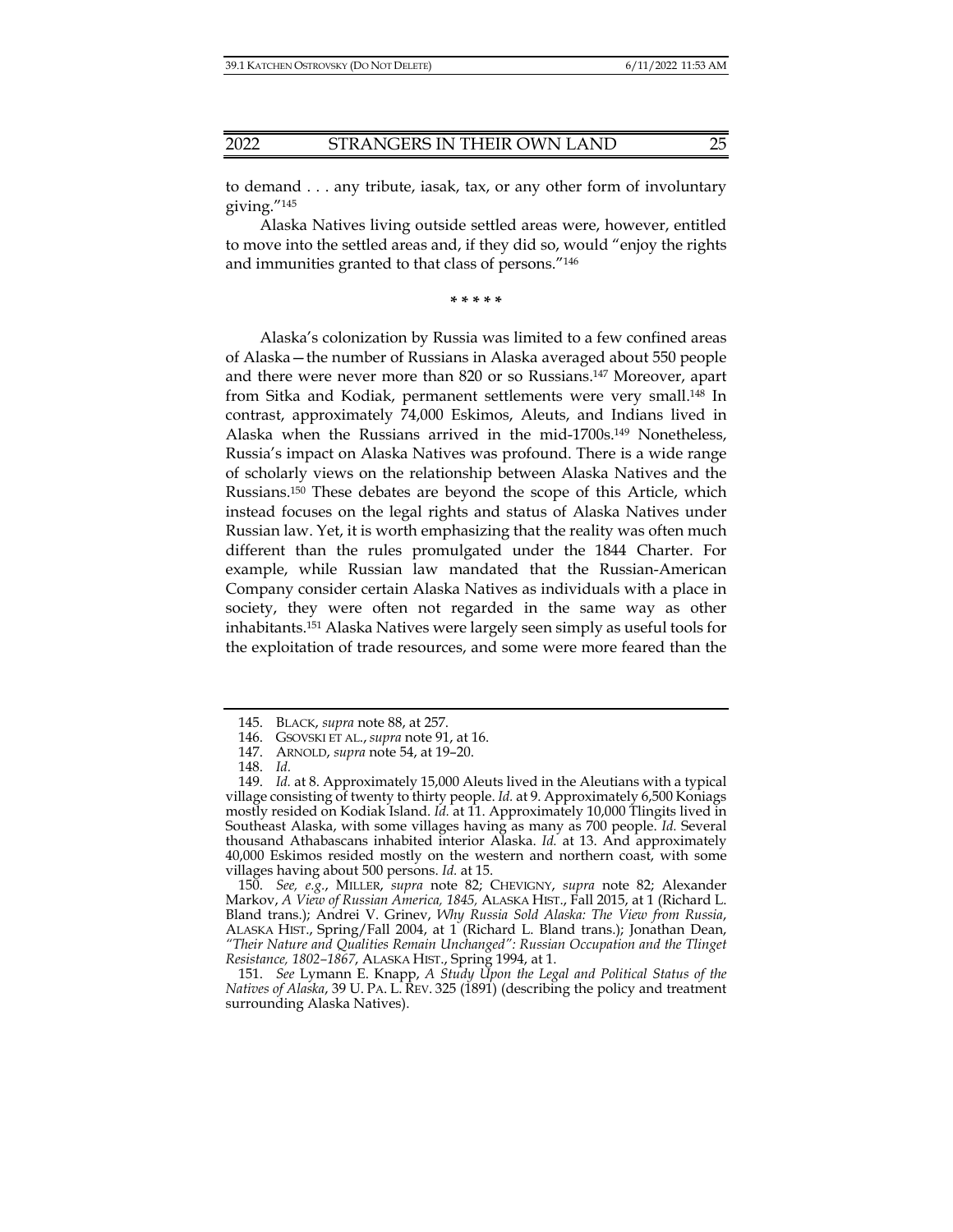dangerous wildlife, and often treated as such.152

Even so, as detailed above, Creoles and members of settled tribes were considered Russian subjects and entitled to certain personal, civil, and property rights. For the settled tribes, the Russians codified a quasitrust relationship where they mandated that the Company provide certain material benefits.153 Indeed, by the early 1860s, there was a push to reform the governance in Alaska and to establish administration of the territory independent of the Company, a court system, and complete selfrule based on free elections, in which Alaska Natives could vote.154 In contrast, the independent tribes were, largely, to be left alone.155

The impact of the 1844 Charter cannot be overlooked, given that it was the law in force at the time the territory was ceded to the United States and its provisions were subject to judicial notice.156 As discussed in more detail below, the classifications of Alaska Natives, while not strictly adhered to, informed the federal government's treatment of Alaska Natives. For instance, certain "civilized" Alaska Natives were granted full citizenship and entitled to contract, to sue and be sued, and to sell property. In contrast, those in the second class of Alaska Natives were considered wards of the state and did not possess these rights.157

## **V. RIGHTS GRANTED TO ALASKA NATIVES UNDER THE TREATY OF CESSION**

By the middle of the nineteenth century, there was little enthusiasm in Russia to sell Alaska and even less interest from America to purchase the colony.158 Nonetheless, several factors led Russia to look for a

 157. *See, e.g.*, MITCHELL, SOLD AMERICAN, *supra* note 52, at 70–71 (noting that when the secretary of the Board of Indian Commissioners visited Alaska in 1869, he was impressed by the Tlingit and Aleut that he encountered and concluded they did not need special protections; whereas the "wild tribes" (the Eskimos and Athabascan Indians) were to be placed on reservations and "amply provided for and protected").

 158. CHEVIGNY, *supra* note 82, at 245. Indeed, the purchase was followed by recriminations in both countries. *See id.* at 242–45. *But see* BLACK, *supra* note 88, at 280–81 (explaining that, by the early 1860s, Russia's decision to sell Alaska "was already a foregone conclusion" for a variety of factors, including geopolitical concerns, fear of British and American expansion, and liberal criticism of a

 <sup>152.</sup> *Id.* at 329.

 <sup>153.</sup> *See supra* note 139.

 <sup>154.</sup> BLACK, *supra* note 88, at 281.

 <sup>155.</sup> GSOVSKI ET AL., *supra* note 91, at 23–25.

 <sup>156.</sup> United States v. Berrigan, 2 Alaska 442, 446 (D. Alaska 1905) ("Where territory has been acquired by the United States from a foreign power, its courts will take judicial notice of the laws which prevailed there up to the time of such acquisition. They are not, as to such acquired territories, foreign laws, but laws of an antecedent government.").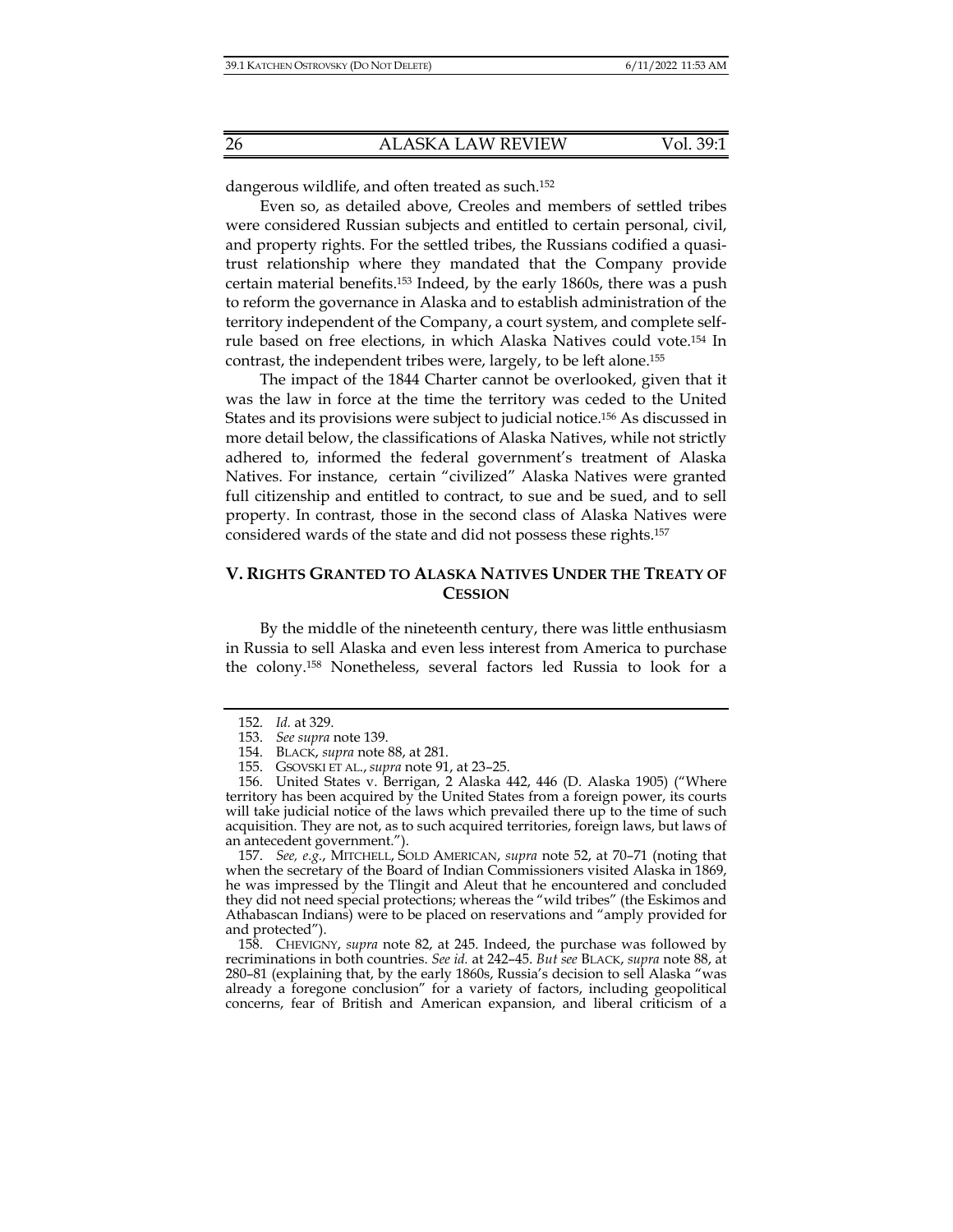purchaser.159 In the 1860s, the Russian-American Company was becoming a drain on Russia's treasury.160 Russia was also growing increasingly concerned about Great Britain's westward advance and wanted to create a buffer between Britain's interests in the North Pacific and Russia.161 Some in Russia also believed that it was only a matter of time before the United States' commercial interests overtook Alaska.162 Others wanted to continue to cultivate a relationship with the United States and thought the sale would help advance diplomatic initiatives.163

In the United States, the purchase was driven by Secretary of State William Seward, who wanted Alaska largely for military and trade reasons in order to "help the United States control the sea lanes."164 Few Americans, however, even knew that Secretary Seward was engaged in negotiations, which lasted only a few weeks, with Russian Ambassador

 161. BLACK, *supra* note 88, at 275; *see also* GRUENING, *supra* note 32, at 20–21 (noting that geopolitical considerations drove the decision to sell); *Sansonetti Op*., *supra* note 3, at \*9.

 162. CHEVIGNY, *supra* note 82, at 223, 227–28; *see also* BLACK, *supra* note 88, at 275 (noting the Company's concern that hordes of Americans flowing into British Columbia looking for gold would soon come to Alaska).

 163. *See* NASKE & SLOTNICK,*supra* note 77, at 92 (identifying three main reasons for the sale: "[t]he RAC was in poor shape and had to be supported with treasury funds; the development of the Amur regions needed attention; and continued close relations with the United States was important").

164. *Id.* at 93.

government-run monopoly, but noting that much of the criticism and concerns expressed in Russia about the Company's management of the colony or its treatment of Alaska Natives did not reflect the facts on the ground).

 <sup>159.</sup> *See generally* Grinev, *supra* note 150 (discussing and critiquing several theories for why Russia decided to sell Alaska).

 <sup>160.</sup> There are conflicting views on Russian-American Company's financial health. *Compare* GRUENING, *supra* note 32, at 20–21 (describing the Company as "doing poorly"), *and Sansonetti Op.*, *supra* note 3, at \*9 (attributing Russia's decision to sell, in part, to the Company's declining prospects, the failure to diversify, and faltering fur markets), *with* BLACK, *supra* note 88, at 273, 279 (noting that the Company's financial situation was improving in the late 1850s and early 1860s, and that "the prospects, now focusing on such natural resources as timber, fish, coal, and other minerals . . . were bright" and noting that in the early 1860s, "[c]ompany profits were up and prosperity was in the air"), *and* CHEVIGNY, *supra*  note 82, at 236 (noting that, in 1860, the "Company's record had never been better, and its financial condition was excellent, its capital standing at an all time high"). Nonetheless, Russia was subsidizing the Company, and Russia was financially strapped. *See* CHEVIGNY, *supra* note 82, at 236 (explaining how rumors of the Company's potential sale spurred uncertainty about its future, which in turn "destroyed its credit, and its capital was soon gone. To keep it afloat, the government found itself contributing an annual 200,000 rubles"); GSOVSKI ET AL., *supra* note 91, at 32 (noting that London financiers were only willing to provide a loan to the Company if the Emperor provided a personal guarantee); NASKE & SLOTNICK, *supra* note 77, at 92 (discussing how the exhaustion of the Russian treasury played a role in the government's decision to sell the colony).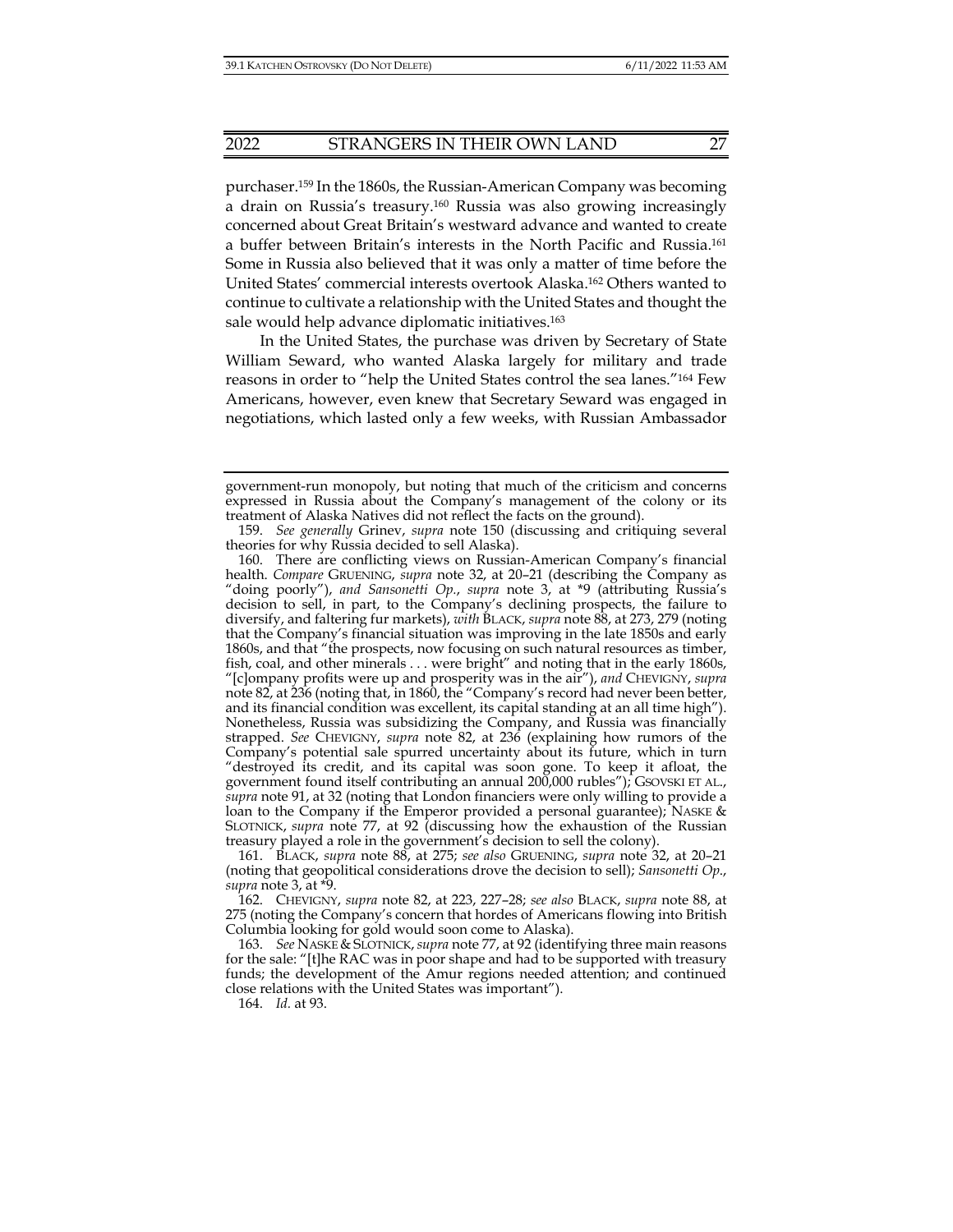Eduard Andreevich Stoeckl.165 At the culmination of the rushed and secretive negotiations, Russia and the United States came to an agreement in March 1867.166 The parties then quickly executed the "Treaty Concerning the Cession of the Russian Possessions in North America" ("the 1867 Treaty").<sup>167</sup> The 1867 Treaty is short<sup>168</sup> and has two provisions worth highlighting. First, Article VI identifies the property that the United States acquired:

The cession of territory and dominion herein made is hereby declared to be free and unencumbered by any reservations, privileges, franchises, grants, or possessions, by any associated companies, whether corporate or incorporate, Russian or any other, or by any parties, except merely private individual property holders; and the cession hereby made, conveys all the rights, franchises, and privileges now belonging to Russia in the said territory or dominion, and appurtenances thereto.<sup>169</sup>

Second, Article III addresses the status of the inhabitants of Alaska:

The inhabitants of the ceded territory, according to their choice, reserving their natural allegiance, may return to Russia within three years; but if they should prefer to remain in the ceded territory, they, *with the exception of uncivilized native tribes*, shall be admitted to the enjoyment of all the rights, advantages, and immunities of citizens of the United States, and shall be maintained and protected in the free enjoyment of their liberty, property, and religion. The uncivilized tribes will be subject to such laws and regulations as the United States may, from time to time, adopt in regard to aboriginal tribes of that country.170

Thus, the 1867 Treaty defined what rights Alaska Natives retained: those "inhabitants" (Creoles and members of the settled tribes who were Russian subjects pursuant to sections 237 and 249 of the 1844 Charter) were entitled to citizenship, while members of the "uncivilized tribes" (defined in sections 280 and 285 of the 1844 Charter as members of the

 <sup>165.</sup> *Id.*

 <sup>166.</sup> *Id.* Negotiations and drafting began in early March and lasted about two weeks. *Id.* It took Seward an additional week to secure approval from the cabinet, Stoeckl received authorization to sign the treaty on March 29, and the treaty was executed on March 30. *Id.* Seward did not notify anyone in Congress about the treaty until several hours before he signed it. *Id.*

 <sup>167.</sup> CHEVIGNY, *supra* note 82, at 240. After the Treaty was executed, it took Congress some time to ratify the agreement and pay Russia for the territory. *Id*.

 <sup>168.</sup> *See* 1867 Treaty, *supra* note 35.

 <sup>169.</sup> *Id.* art. VI.

 <sup>170.</sup> *Id*. art. III (emphasis added).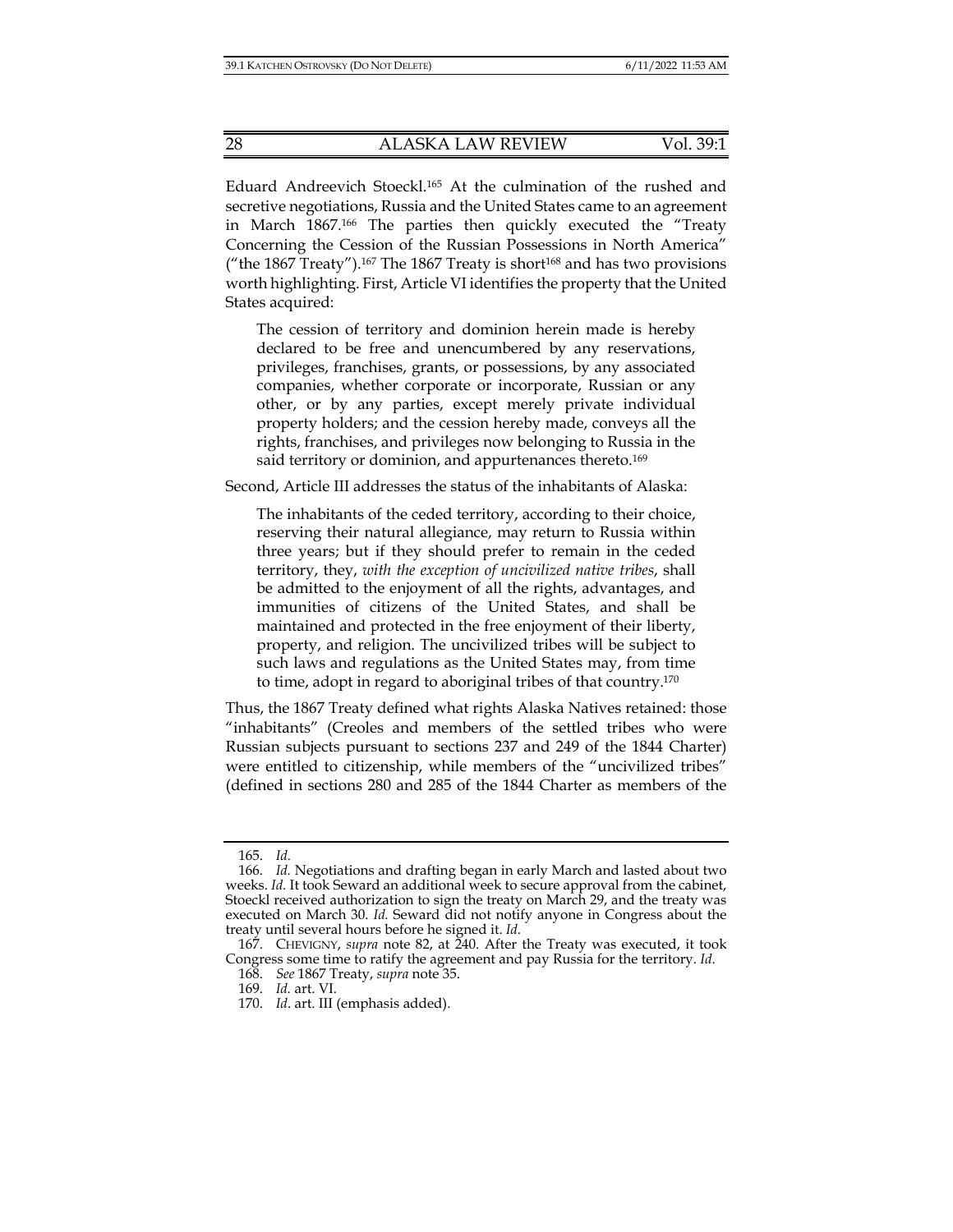"independent tribes"), were not. $171$ 

Several conclusions can be drawn from the 1867 Treaty. First, certain Alaska Natives were to be treated as individuals with the rights of citizenship.172 Second, the federal government agreed to treat members of the "uncivilized tribes" as having "the same status of other federally recognized American Indians, through the treaty powers of the President and the Senate pursuant to article II, section 2, cl. 2 of the Constitution."173 Therefore, the 1867 Treaty established that "Alaskan Natives are under the guardianship of the federal government and entitled to the benefits of the special relationship,"174 and the 1867 Treaty mandated that federal Indian law would apply to the "uncivilized tribes."175

Put simply, the confusing status of Alaska Natives under federal law can be traced, at least in part, to the differential treatment set forth in Article III of the 1867 Treaty, where some Alaska Natives are classified as United States citizens and others as members of independent tribes

 172. *See In re Naturalization of Minook,* 2 Alaska at 224 (holding that members of settled tribes were afforded citizenship under the Treaty).

 <sup>171.</sup> GSOVSKI ET AL., *supra* note 91, at 11–12 ("The provisions of the Charter of 1844 dealing with the natives are of special importance in view of the clauses of Article 3 of the Treaty . . . . This Article distinguishes two groups within the Alaskan population, which distinction unquestionably relates in some way to the one made in the Charter of 1844. Article 3 . . . promised to the inhabitants of Alaska 'all the rights, advantages and immunities of citizens of the United States' with the exception of the 'uncivilized tribes.'"). *See generally In re* Naturalization of Minook, 2 Alaska 200, 224 (D. Alaska 1904) (holding that the 1867 Treaty mandated that Alaska Native who were Russian subjects in 1867 became naturalized U.S. citizens); Atkinson v. Haldane, 569 P.2d 151, 154 (Alaska 1977) (discussing how the United States' relationship with Alaska Natives tribes differs from tribes in other states because the Treaty of Cession creates two classifications for Alaska Natives, and observing that, because of the Treaty, "the difference was not between Native and white Alaskans, but rather between the "civilized" and "uncivilized" tribes").

 <sup>173.</sup> Alaska Chapter, Associated Gen. Contractors of Am., Inc. v. Pierce, 694 F.2d 1162, 1169 n.10 (9th Cir. 1982).

 <sup>174.</sup> *Id.*; *see also* Pence v. Kleppe, 529 F.2d 135, 138 n.5 (9th Cir. 1976) (observing that the Secretary of the Interior acknowledges that Alaska Natives are to be treated the same as Indians under federal law and noting that federal laws that refer only to "Indians" apply to Aleuts and Eskimos in Alaska).

 <sup>175.</sup> *See* United States v. Lynch, 7 Alaska 568, 572 (D. Alaska 1927) ("Under this treaty the Tlinket tribe became subject to such rules and regulations as the United States may thereafter adopt as to the native Indians of the United States."); Anderson, *Sovereignty and Subsistence*, *supra* note 36, at 190 ("The United States was essentially a colonizing nation asserting rights without much regard to the indigenous population . . . Under general principles of international law, discovering nations acquired the exclusive right to deal with indigenous peoples with respect to matters of land ownership and intergovernmental relations."); Smith  $\&$  Kancewick, supra note 35, at 499–502 (describing how the Treaty influenced federal Indian policy in Alaska).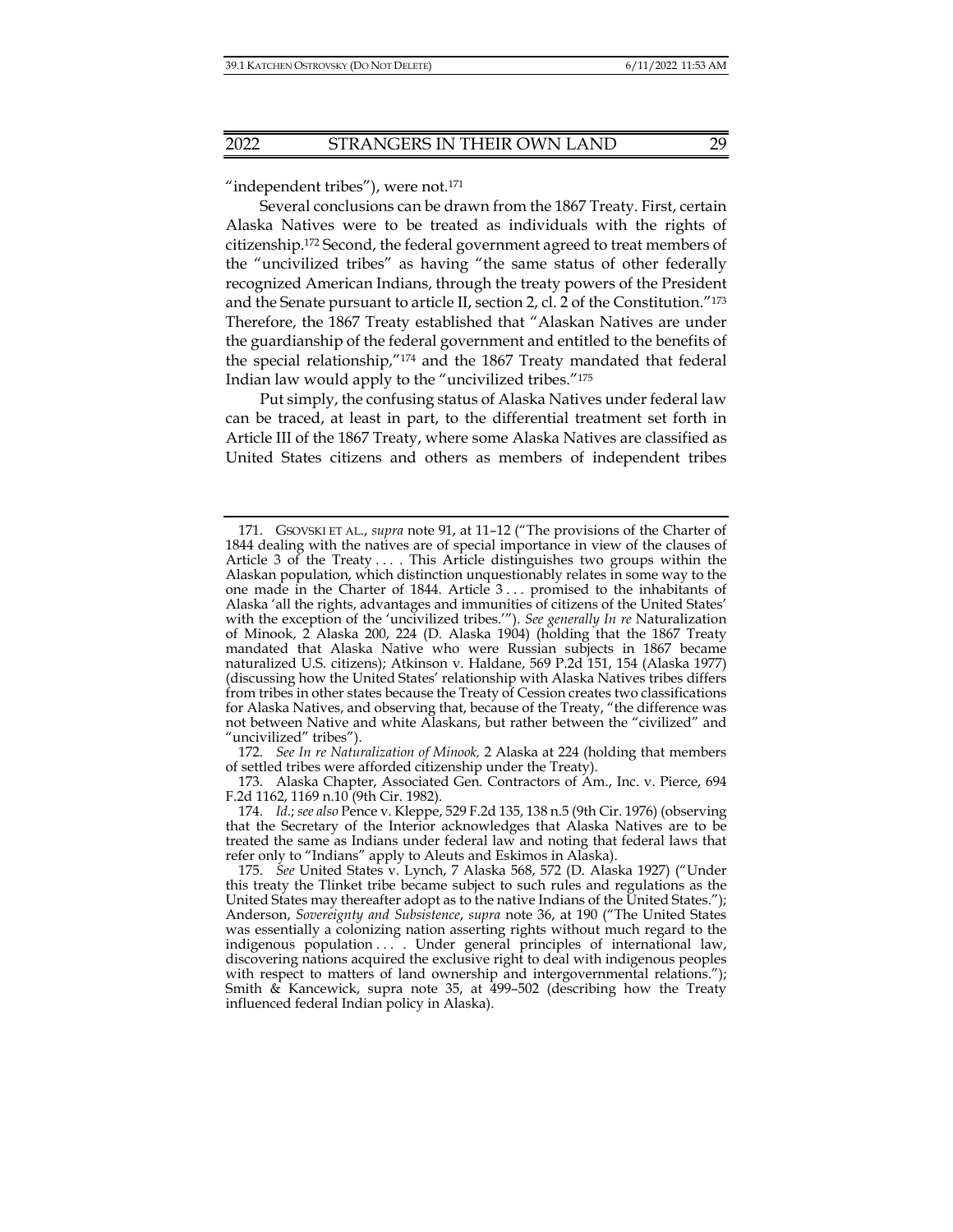subject to federal Indian law.176

## **VI. A PERIOD OF NEGLECT: 1867–1910**

After the Alaska purchase, the United States exhibited little interest in its new territory.177 Federal oversight essentially amounted to an "era of total neglect" for citizens and Alaska Natives alike.178 Natives, "who constituted an overwhelming majority of its approximately thirty thousand souls, were as devoid of attention, or even mention, as was the population as a whole."179

For the first few decades after acquiring Alaska, governance, such as it existed in the territory, was provided by the military and, for a brief period, the U.S. Department of Treasury. It was a pathetic state.180 Congress enacted a few vague laws addressing the rights and status of Alaska Natives. But because Congress refused to extend any land laws to the Territory of Alaska, nobody—settler or Native—could acquire title to land; no property could be deeded or transferred; and no prospector could stake a mining claim.181 In addition, the dearth of laws to govern Alaska even meant that no marriage could be legally consecrated and no will executed.182 Alaska Natives protested this state of affairs into the twentieth century "to the Secretary of the Interior, the President and

 <sup>176.</sup> Some scholars minimize or elide this distinction and conclude that virtually all Alaska Natives were treated as members of "uncivilized tribes." *See* CASE & VOLUCK, *supra* note 12, at 80 (arguing that ANCSA confirms that "under American law, the federal relationship to Alaska Natives is the same as the federal relationship to other indigenous Americans"). This view conflicts with the case law and the historic record. *See* GSOVSKI ET AL., *supra* note 91, at 11–25.

 <sup>177.</sup> Sturgeon v. Frost, 139 S. Ct. 1066, 1073 (2019) (quoting GRUENING, *supra* note 32, at 31) ("For 90 years after buying Alaska, the Federal Government owned all its land. At first, those living in Alaska—a few settlers and some 30,000 Natives—were hardly aware of that fact . . . . They paid no attention to the new area, leading to an 'era of total neglect.'").

 <sup>178.</sup> GRUENING, *supra* note 32, at 33–43 (detailing the paucity of laws and oversight during this period).

 <sup>179.</sup> *Id.* at 355; *see also* Tlingit & Haida Indians of Alaska v. United States, 177 F. Supp. 452, 464-67 (Ct. Cl. 1959) (discussing the limited interference and interaction between the United States government and Alaska Natives for the first twenty years after the acquisition).

 <sup>180.</sup> *See* MITCHELL, SOLD AMERICAN, *supra* note 52, at 29–32, 42–57 (describing the hostility, resentment, and fear that pervaded military rule); CHEVIGNY, *supra*  note 82, at 260 (describing how soldiers "caroused, raped, and looted" the area).

 <sup>181.</sup> GRUENING, *supra* note 32, at 35–36; *see Tlingit*, 177 F. Supp. at 464 ("The negotiations leading up to the Treaty and the language of the [T]reaty itself show that it was not intended to have any effect on the rights of the Indians in Alaska and it was left to the United States to decide how it was going to deal with the native Indian population of the newly acquired territory.").

 <sup>182.</sup> GRUENING, *supra* note 32, at 35–36.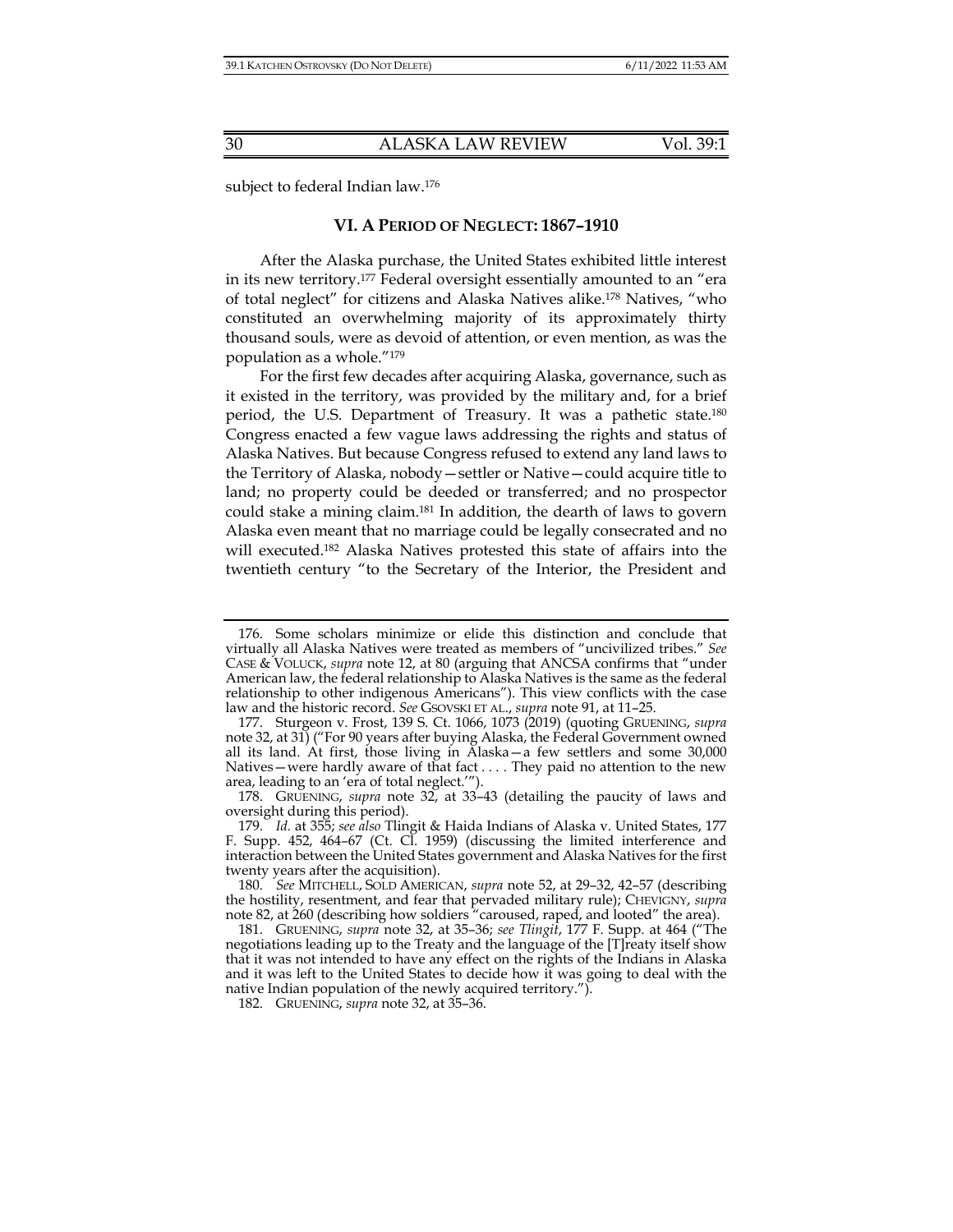Congress. These protests received little, if any, response."183

But, slowly and fitfully, all three branches of the federal government began to address the status and rights of Alaska Natives. By the beginning of the twentieth century, two features began to stand out: policies based on both an inchoate trust responsibility and a view that Alaska Natives should be treated as equal citizens with full rights under the law.

#### **A. Early Federal Legislation**

For the most part, federal legislation between the 1867 Treaty of Cession and the early twentieth century largely dodged the issue of native rights in Alaska. However, the few laws that were enacted addressed some issues important to Alaska Natives during this period.

Before addressing the situation in Alaska, analysis must start with the first laws that Congress enacted regarding the status and sale of Indian lands. The Indian Trade and Intercourse Act of 1790 stated, in part:

[t]hat no sale of lands made by any Indians, or any nation or tribe of Indians within the United States, shall be valid to any person or persons, or to any state, whether having the right of preemption to such lands or not, unless the same shall be made and duly executed at some public treaty, held under the authority of the United States.184

After a series of U.S. Supreme Court cases in the first part of the nineteenth century,<sup>185</sup> aboriginal title<sup>186</sup> became the law of the land, with the Court acknowledging that Indians have a right to possess the lands that they have historically occupied for their "exclusive enjoyment."187

The early federal legislation pertaining to Alaska was largely

 <sup>183.</sup> *Sansonetti Op.*, *supra* note 3, at \*36; ARNOLD, *supra* note 54, at 75–78.

 <sup>184.</sup> Act of July 22, 1790, ch. 33, § 4, 1 Stat 137, 137–38.

 <sup>185.</sup> Robert T. Anderson, *The Katie John Litigation: A Continuing Search for Alaska Native Fishing Rights After ANCSA*, 51 ARIZ. ST. L.J. 845, 849–50 (2019) [hereinafter Anderson, *The Katie John Litigation*] (discussing the evolution of Supreme Court Indian country jurisprudence through the 1830s); *see also* Joseph D. Matal, *A Revisionist History of Indian Country*, 14 ALASKA L. REV. 290–92 (1997).

 <sup>186. &</sup>quot;Aboriginal title refers to land claimed by a tribe by virtue of its possession and exercise of sovereignty rather than by virtue of letters of patent or any formal conveyance. The concept of aboriginal title . . . comes from a recognition that the property rights of indigenous people persist even after another sovereign assumes authority over the land. Aboriginal title was recognized by all European sovereigns and the United States, and is considered as sacred as the fee simple of the whites." United States v. Abouselman, 976 F.3d 1146, 1155–56 (10th Cir. 2020) (quotations and citations omitted).

<sup>187</sup>*.* Mitchel v. United States, 34 U.S. 711, 713 (1835). For a more thorough discussion, see Anderson, *Sovereignty and Subsistence*, *supra* note 36, at 190–92.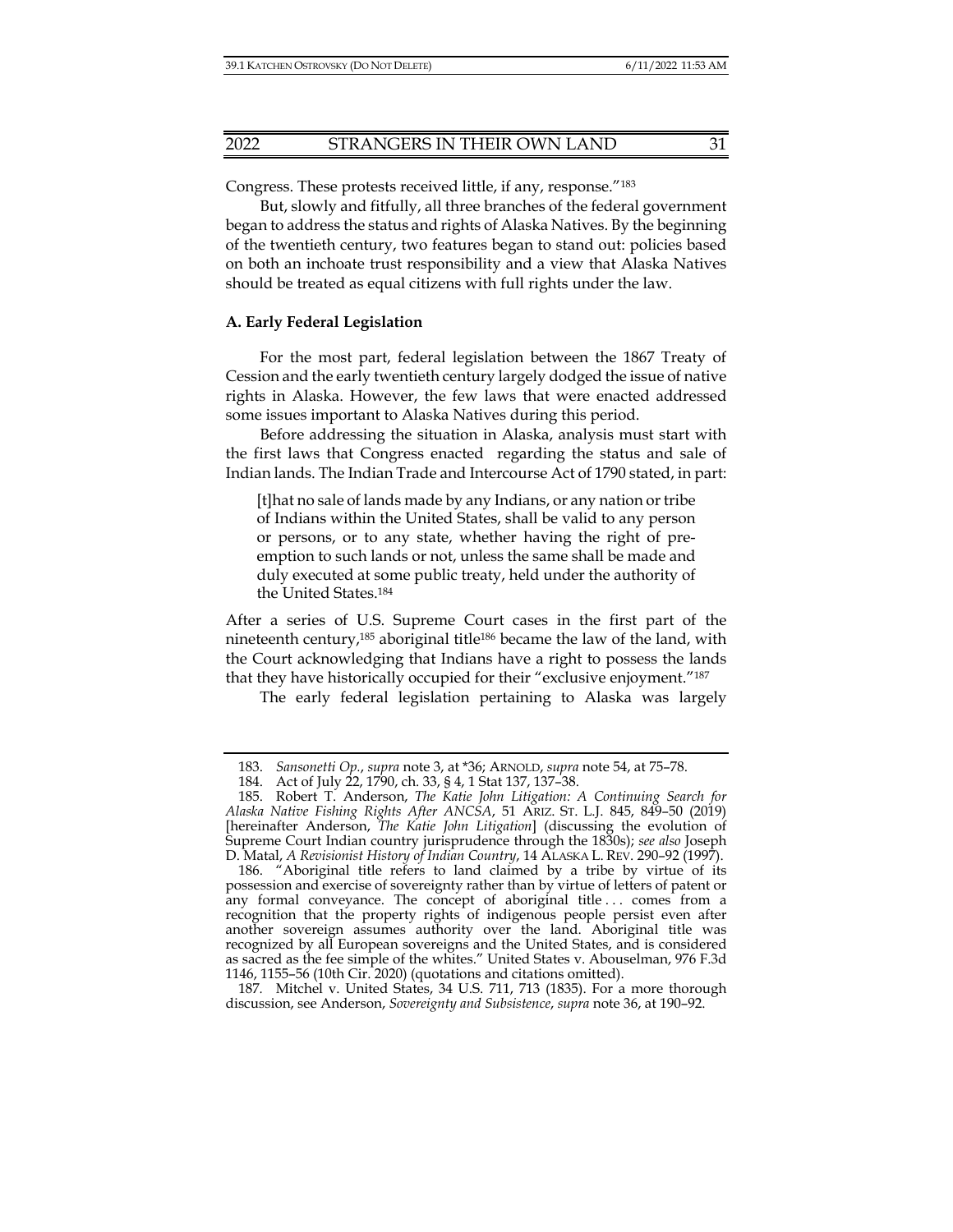prompted by control of the liquor,<sup>188</sup> fur, and fishing trades. The rights of Alaska Natives, along with some semblance of aboriginal land rights, weaved their way through several of these early acts, but, as discussed below, the jurisprudence did not always follow.189

For example, in the first act after the Treaty of Cession, the Act of July 27, 1868, Congress made it "unlawful for any person or persons to kill any otter, mink, marten, sable, or fur seal, or other fur-bearing animal, within the limits of said territory [the territory ceded by Russia, which includes St. Paul Island], or in the waters thereof."190 Shortly thereafter, Congress reserved the Pribilof Islands of St. Paul and St. George for the protection of the fur seals, allowing only limited seasonal hunting of the fur seal but carving out an exception for Native customary and traditional uses.191

After significant pressure from the commercial fur industry, coupled with a desire to preserve the seal population, Congress reopened the lands closed by the Act of July 27, 1868. In the Act of July 1, 1870, Congress directed the Secretary of the Treasury to accept bids to lease the right to take fur seals on the island of St. Paul but to give "due regard to the interests of the government, the native inhabitants, the parties heretofore engaged in trade, and the protection of the seal fisheries . . . [and] to the preservation of the seal fur-trade of said islands, and the comfort,

190. Act of July 27, 1868, ch. 273, § 6, 15 Stat. 240, 241.

 <sup>188. 14</sup> Op. Att'y Gen. 327 (Nov. 13, 1873) (determining that alcohol cannot be imported into Alaska because "Alaska is to be regarded as 'Indian country'" pursuant to 17 Stat., 530 (March 3, 1873)).

 <sup>189.</sup> At this time, federal Indian law was undergoing a seismic shift. In 1871, Congress ended a long tradition of treaty-making with Native Americans. For a brief discussion on the appropriations stalemate caused by the House of Representatives in the 1860s, see Anderson, *Sovereignty and Subsistence*, *supra* note 36, at 192–93. The Indian Appropriations Act of 1871 provided "[t]hat hereafter no Indian nation or tribe within the territory of the United States shall be acknowledged or recognized as an independent nation, tribe, or power with whom the United States may contract by treaty." Indian Appropriations Act of 1871, ch. 120, § 1, 16 Stat. 544, 566 (1871). While the controversy over treaties was not necessarily at issue in Alaska at the time, the 1871 Act eliminated the federal government's ability to enter into treaties with Alaska Natives, which, in turn, left open the question of sovereignty and federal recognition.

 <sup>191.</sup> Act of March 3, 1869, 40 Res. No. 22, 15 Stat. 348, 348. There were similar carve-outs for the customary and traditional uses of the Native peoples in subsequent statutes and regulations. *See* Act of June 7, 1902, ch. 1037, § 1, 32 Stat. 327, 327 (amended 1908) (exempting Natives (among others) from season and bag limits when hunting for food); Alaska Game Law, ch. 75, § 10, 43 Stat. 739, 743–44 (1925) (amended 1938, 1940, 1943) (also allowing Natives (among others) to take game and birds out of season if other food is not available); Anderson, *Sovereignty and Subsistence*, *supra* note 36, at 195 (identifying a number of exemptions in federal law for Alaska Natives to practice customary and traditional hunting and fishing activities).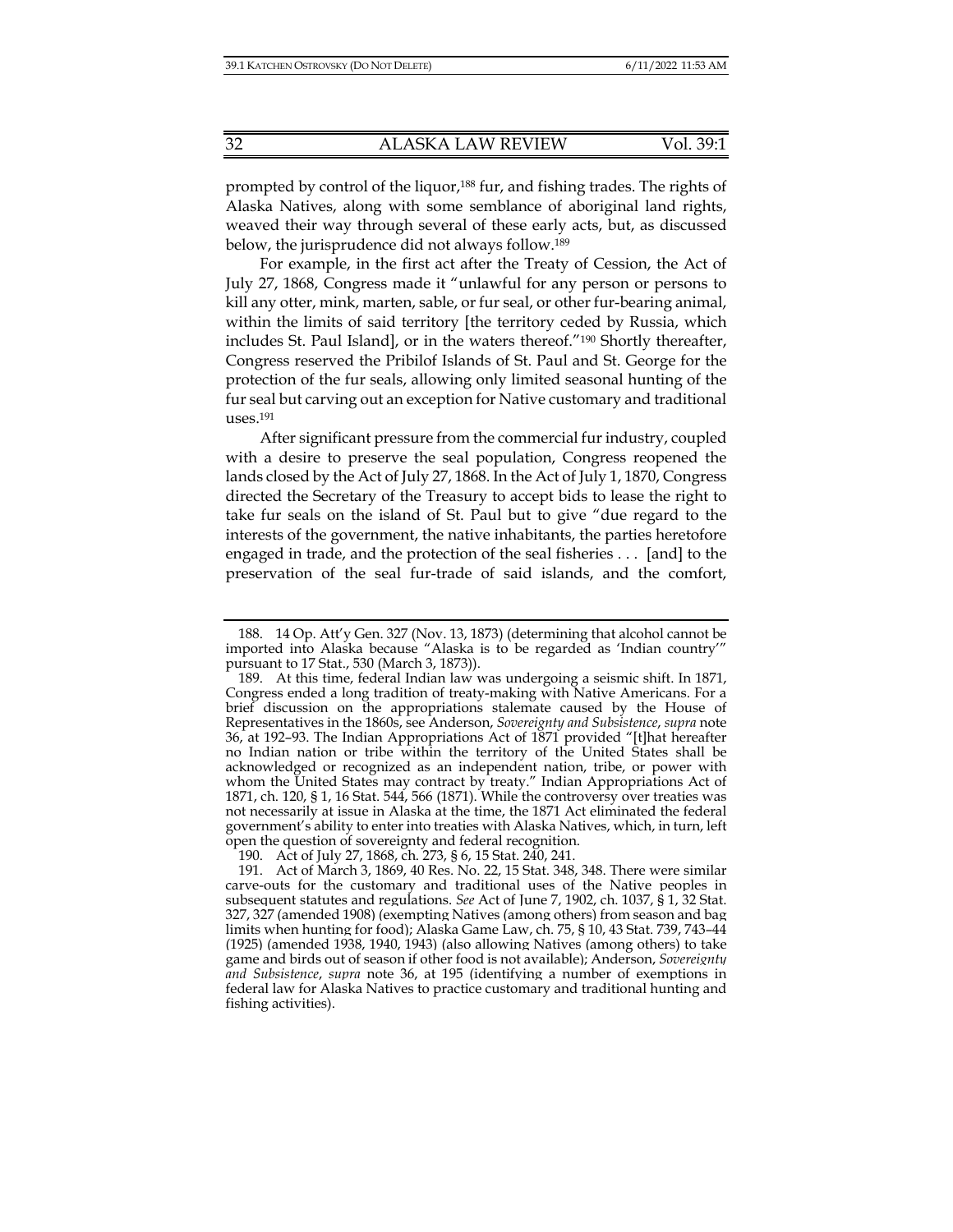maintenance, and education of the natives thereof."192 With this language there was at least a tacit acknowledgement of the importance of the seal fur to the Alaska Natives and some right thereto.<sup>193</sup>

The most significant piece of legislation during this period was the 1884 Organic Act ("Organic Act"), which established a civil government in Alaska under the general laws of the State of Oregon.194 The Organic Act was limited in scope, vague, and left many issues unresolved.195 It did, however, provide that Alaska Natives should not be disturbed in the possession of any lands actually in their use or occupation, or claimed by them, until terms for acquisition of title were established in future legislation. The Senate Report on the legislation explained:

[T]he rights of the Indians to the land, or some necessary part of it, have not yet been the subject of negotiation or inquiry. It would be obviously unjust to throw the whole district open to settlement under our land laws until we are advised what just claim the Indians may have upon the land, or, if such a claim is not allowed, upon the beneficence of the Government.196

Whether this was an intentional recognition of aboriginal land rights or merely an effort by Congress to beg off the question of native landownership for a later date is a topic of debate. Nonetheless, the bill's sponsor, Senator Benjamin Harrison, said, "It was the object of the committee absolutely to save the rights of all occupying Indians in that Territory until . . . the Secretary of the Interior could ascertain what their claims were and could definitely define any reservations that were necessary to be set apart for their use."197

The language in the Organic Act could certainly support this contention. For example, to aid the Secretary's determination, a provision of the Organic Act, presaging future legislation, provided for a

 <sup>192.</sup> Act of July 1, 1870, ch. 189, § 4, 16 Stat. 180, 180–81.

 <sup>193.</sup> When these leases ultimately expired, Congress gained exclusive control of the right to kill seals on the islands. Aleut Cmty. of St. Paul Island v. United States, 117 F. Supp. 427, 430 (Ct. Cl. 1954). Under the Act of April 21, 1910, seals could be killed only "by officers, agents, or employees of the United States appointed by the Secretary of Commerce and Labor, and by the natives of the Pribilof Islands under the direction and supervision of such officers, agents, or employees, and by no other person." Act of April 21, 1910, ch. 183, § 1, 36 Stat. 326, 326. Notably, the Act required that Alaska Natives should be used for the hunting, killing, and curing of the furs and should receive fair compensation. *Aleut Cmty.*, 117 F. Supp. at 430.

 <sup>194.</sup> Act of May 17, 1884, ch. 53, § 5, 23 Stat. 24, 25.

 <sup>195.</sup> GRUENING, *supra* note 32, at 49**–**52 (discussing the deficiencies and shortcomings of the Act).

 <sup>196.</sup> S. REP. NO. 3, at 2 (1883).

 <sup>197. 15</sup> Cong. Rec. 531 (1884) (statement of Sen. Harrison).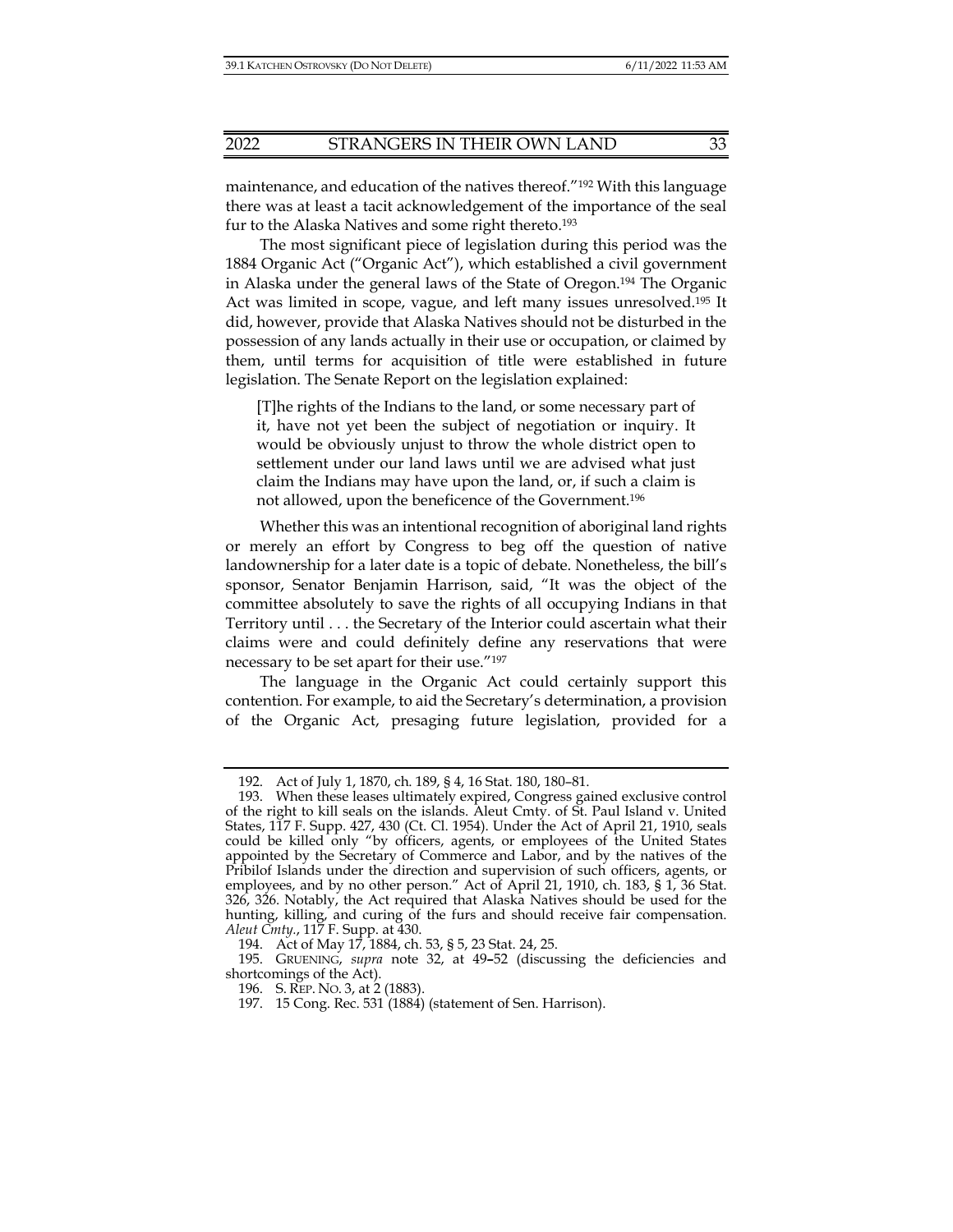commission to examine, inter alia, "the condition of the Indians residing in [Alaska], what lands, if any, should be reserved for their use, [and] what provision shall be made for their education.<sup>"198</sup> In a Supreme Court case where the Tee-Hit-Ton Indians of Southeast Alaska sought to recover compensation from the United States for taking of timber on their occupied lands, the Court dismissed the Tee-Hit-Ton's aboriginal claim.199 However, in a dissenting opinion, Justice Douglas, Chief Justice Warren, and Justice Frankfurter opined that the text and legislative history of section 8 of the Organic Act make "clear that Congress . . . recognized the claims of these Indians to their Alaskan lands. What those lands were was not known. Where they were located, what were their metes and bounds were also unknown . . . . But all agreed that the Indians were to keep them, wherever they lay."200 They cited to a colloquy between Senator Preston Plumb and Senator Benjamin Harrison during consideration of an amendment to add the words "or now claimed by them":

Senator Benjamin Harrison, in accepting the amendment, said, "[] it was the intention of the committee to protect to the fullest extent all the rights of the Indians in Alaska and of any residents who had settled there, but at the same time to allow the development of the mineral resources.  $[]''$  ...

Senator Plumb went on to say, "I propose that the Indian shall at least have as many rights after the passage of this bill as he had before."

Senator Harrison replied that . . . "It was the object of the committee absolutely to save the rights of all occupying Indians in that Territory until the report which is provided for in another section of the bill could be made, when the Secretary of the Interior could ascertain what their claims were and could definitely define any reservations that were necessary to be set apart for their use."201

This debate has carried on in subsequent scholarship.202

200. *Id.* at 294 (Douglas, J., dissenting).

 <sup>198.</sup> Act of May 17, 1884, ch. 53, § 12, 23 Stat. 24, 27.

 <sup>199.</sup> Tee-Hit-Ton Indians v. United States, 348 U.S. 272, 278 (1955) ("We have carefully examined these statutes and the pertinent legislative history and find nothing to indicate any intention by Congress to grant to the Indians any permanent rights in the lands of Alaska occupied by them by permission of Congress. Rather, it clearly appears that what was intended was merely to retain the status quo until further congressional or judicial action was taken.").

 <sup>201.</sup> *Id.* at 291, 292–93 (Douglas, J., dissenting) (citations omitted) (quoting 15 Cong. Rec. 531 (1884)).

 <sup>202.</sup> *Compare* CASE & VOLUCK, *supra* note 12, at 24, *with* Anderson, *The Katie*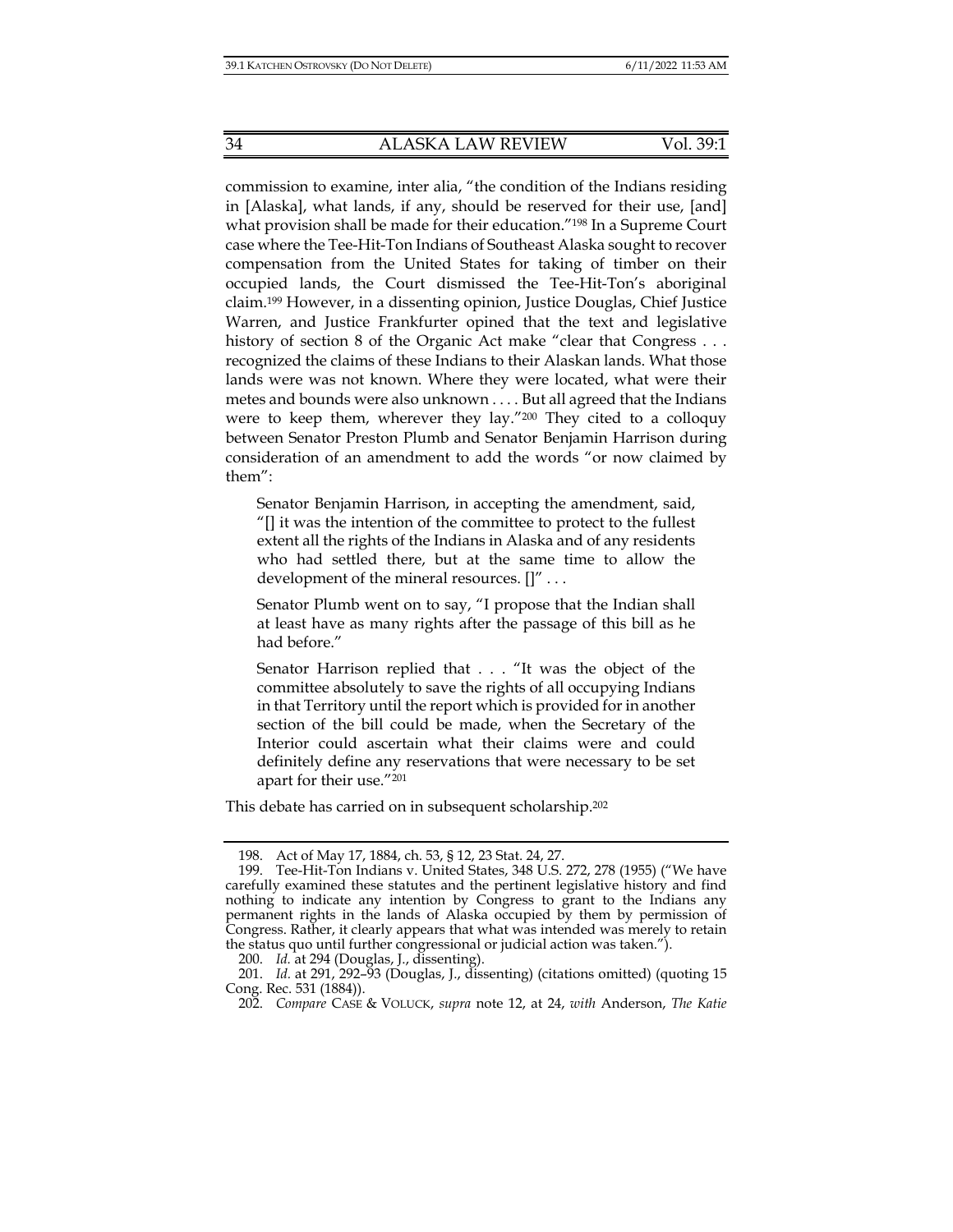Significantly, the Organic Act also set laws for equal treatment with respect to education for all who reside in Alaska. It authorized the Secretary of the Interior to provide for "the education of the children of school age in the Territory of Alaska, without reference to race."203

In summary, scant federal legislation pertaining to Alaska Natives was enacted during this period. There were several acts relating to the fur and fishing trades that purported to protect some Native rights, but the major legislation establishing a civil government largely avoided addressing any such protections. This early legislation established a pattern where Congress would tackle issues in a piecemeal fashion and abstain from meaningfully addressing the rights of Alaska Natives.

## **B. Executive Branch Actions in Alaska**

Throughout the nineteenth century and the first part of the twentieth century, "for the most part, Alaska Natives maintained their ways of life and continued to occupy their territories largely without outside interference."204 Even so, beginning in the late nineteenth century, the federal government did recognize that Alaska Natives were entitled to special programs and differential treatment—despite the lack of formal recognition as sovereign tribes, absence of reservations, and refusal to recognize Indian country.205

*John Litigation*, *supra* note 185, at 851.

 <sup>203.</sup> Act of May 17, 1884, ch. 53, § 13, 23 Stat. 24, 27–28.

 <sup>204.</sup> Anderson, *Sovereignty and Subsistence*, *supra* note 36, at 194.

 <sup>205.</sup> Aboriginal title, also known as original Indian title or Indian country, stems from the Natives' own long-standing connection to and dominion over a known territory. United States v. Abouselman, 976 F.3d 1146, 1155–56 (10th Cir. 2020). Unlike other Indian property rights, it does not depend for its existence upon a grant or confirmation of rights from the United States. Recognized by European powers upon their arrival on the continent as well as by the United States, it protected the continued existence of Native peoples in their aboriginal state until the federal government provided otherwise. *See* Johnson v. M'Intosh, 21 U.S. (8 Wheat.) 543, 573–74 (1823); *see also* Cherokee Nation v. Georgia, 30 U.S. 1, 10 (1831) ("The Indians are acknowledged to have an unquestionable, and heretofore an unquestioned right to the lands they occupy, until that right shall be extinguished by a voluntary cession to our government."). In *Bates v. Clark*, the Supreme Court held that Indian country was determined by reference to aboriginal title and explained: "The simple criterion is that . . . it was Indian country whenever the Indian title had not been extinguished, and it continued to be Indian country so long as the Indians had title to it, and no longer." 95 U.S. 204, 208 (1877). Congress first defined the term "Indian Country" in the 1834 Indian Trade and Intercourse Act to mean land "to which the Indian title has not been extinguished." Act of June 30, 1834, ch. 161, 4 Stat. 729 (codified as amended at 18 U.S.C. § 1154(a)). In *Miller v. United States*, in a condemnation action brought by the United States to obtain unencumbered fee title to tidelands in Juneau for the purpose of building a wharf, the Ninth Circuit held that no communal claim of aboriginal title survived the Treaty of Cession. 159 F.2d 997, 1002 (9th Cir. 1947).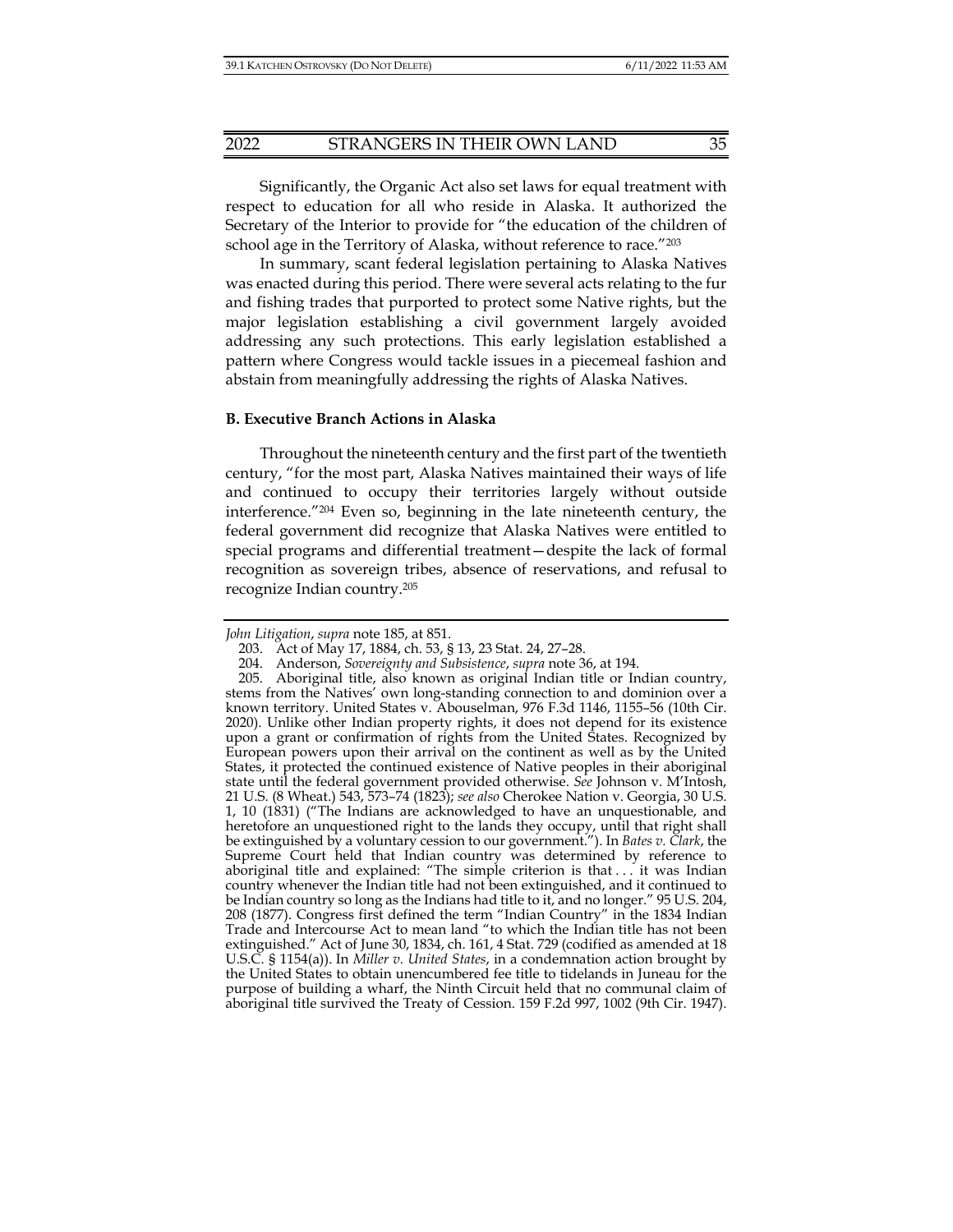## *1. Push for Assimilation*

One of the first pronouncements on the status of Alaska Natives came from Secretary Seward, who declared in 1869 to the Secretary of War that laws regulating intercourse with Indian tribes applied to Alaska, and, based on this view, "the military in Alaska proceeded to treat Alaska as Indian country."206 Although this policy expressly assumes the existence of sovereign tribes in Alaska, Seward's belief that Alaska should be treated as Indian country was ultimately rejected by federal courts and agencies.

In 1886 the Interior Department's General Agent of Education in Alaska, Dr. Sheldon Jackson, authored a Report on Education in Alaska in which he "asserted that treating Natives as Indians 'is a mistake.'"207 Dr. Jackson's report, which reflected the opinion of many that Indian policy should be focused on tribal termination and assimilation, endorsed the federal court view that Alaska Natives "are not Indians—that they can sue and be sued, make contracts, go and come at pleasure, and do whatever any other person can do lawfully.<sup>"208</sup> Indeed, during this period, the federal government generally did not grant Alaska Natives the rights and protections afforded to Indians in the lower forty-eight.209 For example, Alaska Natives were not served by the Bureau of Indian Affairs, but by the Department of the Interior's Bureau of Education,210 albeit in segregated schools.211

#### *2. The Treatment of "Civilized" and "Uncivilized" Alaska Natives*

An 1891 article written by Territorial Governor Lyman E. Knapp<sup>212</sup> captures the shifting views prevailing by the late nineteenth century. The article was prompted by the likely extension of the townsite law to Alaska, which would advance the organization of municipalities.213 This, in turn, required an examination of who was entitled to the privileges of

However, this holding was impliedly overruled by the Supreme Court in *Tee-Hit-Ton Indians v. United States*, 348 U.S. 272, 278–79 (1955), which recognized aboriginal title but held that it is non-compensable absent contrary legislation.

 <sup>206.</sup> *Sansonetti Op*., *supra* note 3, at \*10.

 <sup>207.</sup> *Id.* at \*11 (citing Jackson, Report on Education in Alaska, S. Exec. Doc. No. 85, 49th Cong., 1st Sess. 10 (1886)).

 <sup>208.</sup> Jackson, Report on Education in Alaska, S. Exec. Doc. No. 85, 49th Cong., 1st Sess. 10 (1886).

 <sup>209.</sup> Daniel H. Jorjani, Solicitor Opinion M-37064 at 29 "Permanent Withdrawal of Solicitor Opinion M-37043, "Authority to Acquire Land into Trust in Alaska" (citing John Brady, 19 Pub. Lands Dec. 323 (1894)).

 <sup>210.</sup> MITCHELL, SOLD AMERICAN, *supra* note 52, at 77, 87–89.

 <sup>211.</sup> *Id.* at 89–90.

 <sup>212.</sup> Knapp, *supra* note 152.

 <sup>213.</sup> *Id.* at 325.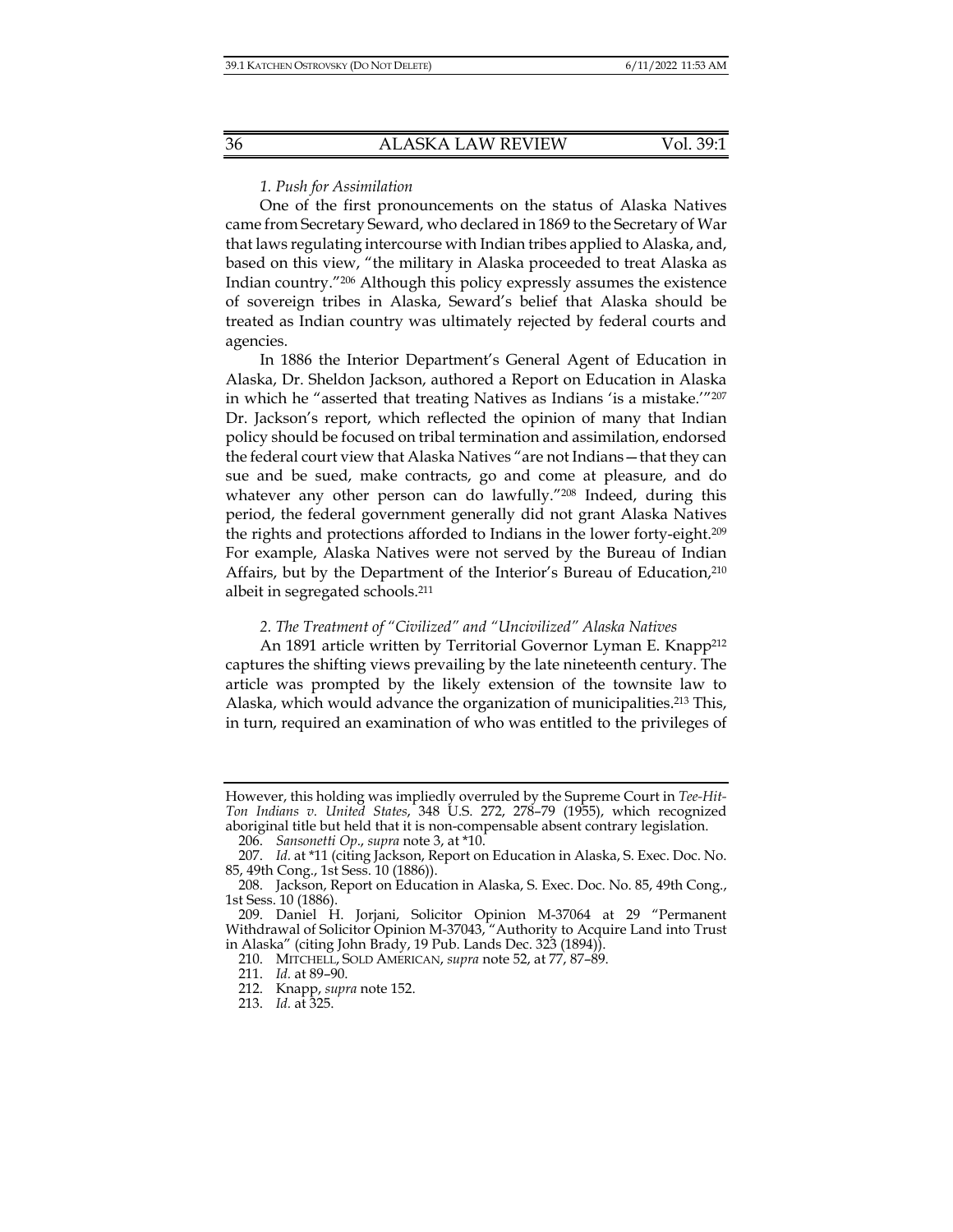citizenship and the elective franchise.214 Knapp wrote that whether Congress viewed Alaska Natives as citizens was unclear: "we are left to our own surmises as to whether Congress considers them citizens or resident aliens."215

Knapp's article began by summarizing federal Indian common law and observed that "various Indian tribes of the United States have been treated as free and independent within their respective territories, governed by tribal laws and customs . . . . They have been excused from all allegiance to the municipal laws of the whites in relation to tribal affairs" subject to certain restraints.216 Knapp noted that, in 1871, Congress adopted a new policy disfavoring the recognition of new independent nations because acknowledging sovereign nations within the United States "has been a fruitful source of trouble and danger to the people, and a most perplexing problem for the statesman."217 According to Knapp, the most troubling outcome of the former policy was that "we have people permanently residing within our borders who are not subject to our laws in all respects, but for whom we are responsible."218 Knapp noted, however, that the pre-1871 policies had not been applied to Alaska Natives and that they "now sustain a very different relation to us; and the question is, what is that relation?"219

To elucidate the legal status of Alaska Natives, Knapp first turned to the 1867 Treaty and noted that the critical question centers on who is included in the class of "uncivilized tribes."220 According to Knapp, the Russian-American Company initially

considered the great mass of natives as individuals rather than tribes, though individuals of a lower order. They were accessories to business, useful in many ways, but more to be feared than the wild beasts of the forests, and perhaps thought of more frequently than otherwise as dangerous animals without responsibility and without rights.<sup>221</sup>

Eventually, however, "a different relation [became] more and more frequent among them until a large portion of the Aleuts and the Kadiak Eskimos were apparently on the same footing as whites."<sup>222</sup> In support of this proposition, Knapp cited a 1787 address from Catherine the Great "to

 <sup>214.</sup> *Id.*

 <sup>215.</sup> *Id.*

 <sup>216.</sup> *Id.* at 326.

 <sup>217.</sup> *Id.* at 326–27.

 <sup>218.</sup> *Id.* at 327.

 <sup>219.</sup> *Id.* at 328.

 <sup>220.</sup> *Id.* 

 <sup>221.</sup> *Id.* at 329.

 <sup>222.</sup> *Id.* at 329–30.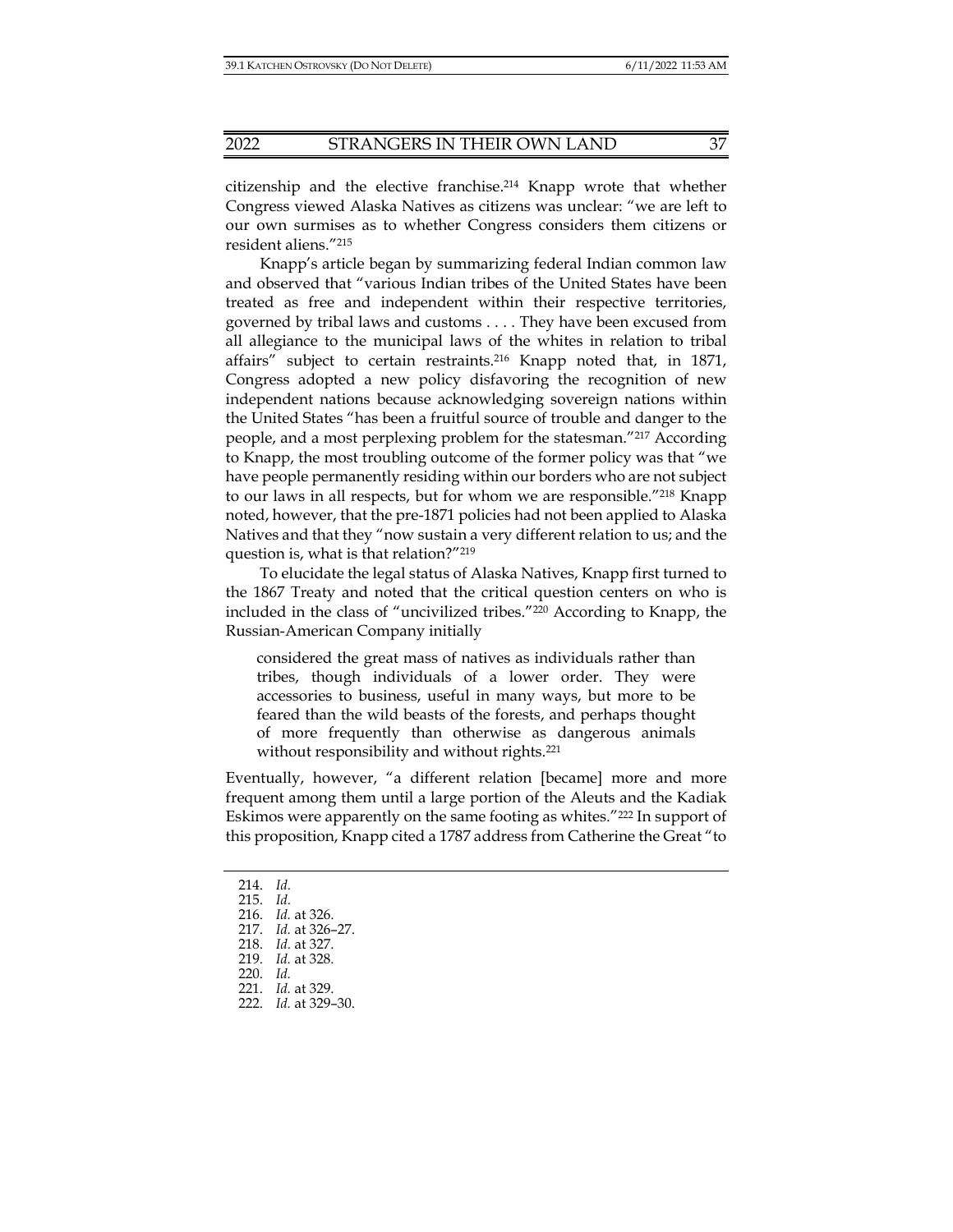the Aleuts in which she called them her 'faithful subjects.'"223 Knapp concluded that because "under the Russian regime the Christianized Aleuts and Eskimos, and of course those of mixed blood, were citizens of the Czar's dominion, the United States, as the legal successor to Russia . . . must also receive and treat them as citizens and give them all the privileges which that term applies."224

Knapp then turned to the history of the governance of Alaska Natives since 1867. He remarked that "the United States has universally adhered to the rule received from its predecessor, and even extending the policy to the Eskimos and Athabascan tribes, of treating them as individuals and not as aggregations. It has at no time recognized any tribal relation among them."225 Knapp added that Alaska Natives' "local customs or laws for the enforcement of contracts and for the punishment of offenses among themselves have been ignored or forcibly suppressed."226 After reviewing applicable laws and cases, Knapp concluded that the federal government's "dealings with the uncivilized tribes" had revealed "that they are individual subjects of the United States, amendable as such to all general laws of the land . . . having the same privileges . . . that the whites have, and no more."227 Knapp added that Alaska Natives have "no special privileges of local rules and customs which are at variance with the laws of the United States, and [they are] entitled to no support or other especial immunities." 228

After analyzing case law on the legal status of Indians, Knapp opined on which Alaska Natives should be afforded the rights of citizenship.229 He concluded, based in part on the 1867 Treaty, that Aleuts, Kodiak Eskimos, and some Tlingit and Haida, who were recognized as Russian subjects, are to be regarded as U.S. citizens, "whose rights, as such, cannot be abridged by class legislation based upon race or color, whether civilized or not."230 For "Arctic Eskimos and the Athabascans of the interior," their rights turn on whether they are "civilized peoples, or uncivilized tribes."231 In other words, citizenship for these Natives

229. *Id.* at 337.

 <sup>223.</sup> *Id.* at 330.

 <sup>224.</sup> *Id.* at 331.

 <sup>225.</sup> *Id.* The contention that Russia did not treat Alaska Natives as sovereign tribes conflicts with the historical record. *See* GSOVSKI ET AL., *supra* note 91, at 49– 50; BLACK, *supra* note 88, at 257–60 (describing the rights of tribes and individual Alaska Natives under Russian rule).

 <sup>226.</sup> Knapp, *supra* note 152, at 332.

 <sup>227.</sup> *Id.* at 333.

 <sup>228.</sup> *Id.*

 <sup>230.</sup> *Id.* Some modern scholars have claimed that the United States narrowly construed Article III of the 1867 Treaty to exclude most Alaska Natives from U.S. citizenship. *See* CASE & VOLUCK, *supra* note 12, at 63–64.

 <sup>231.</sup> Knapp, *supra* note 152, at 337.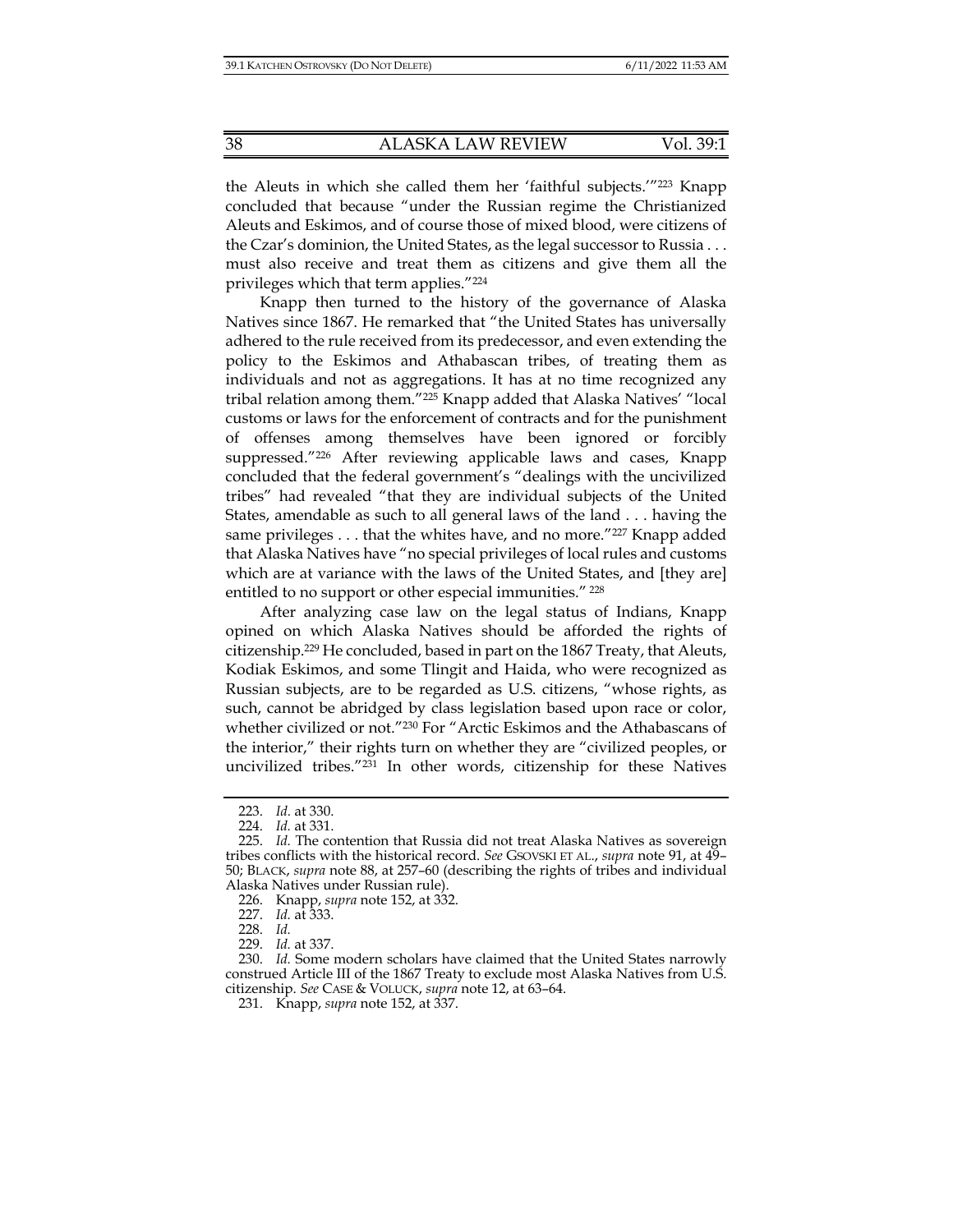depends on whether they have adopted the habits of a civilization and, if so, then such individuals should be considered U.S. citizens.232 If, however, the individuals are not civilized and exercise "divided fealty" to the United States and to their tribes "then they are subject to the 'laws and regulations' adopted by the United States in regard to its aboriginal tribes, and those laws and regulations already in force in other sections of the country *are equally applicable here because the conditions are the same*."233

*3. The Formulation and Application of Wardship Policies* 

As the white population began to grow in Alaska, conflicts, exploitation, and the waste of natural resources forced the federal government to reevaluate its trust responsibility. By the late nineteenth century, the non-native population grew from 430 in 1880 to over 39,000 in 1909.234 The population growth was driven largely by Alaska's first gold rush and the advance of the commercial salmon industry, which, in turn, generated significant disputes over lands and resources.235 "[C]onditions of Natives caused by the advance of whites in the territory can only be viewed as disgraceful to a nation claiming to be civilized, humanitarian, or Christian."<sup>236</sup> In response to deteriorating conditions and growing conflicts, federal officers began to assert the government's trust responsibility.237 For example, the Department of the Interior "acted to protect" lands occupied by Natives "from non-Native entry" by "refus[ing] to approve a townsite that included a waterway actually used by [an Alaska] Native village as a source of fresh water for domestic use and consumption."238 Thus, by the late nineteenth century, the executive

 <sup>232.</sup> *See id.* at 337–38 (listing characteristics of "civilization").

 <sup>233.</sup> *Id.* at 338 (emphasis added). Judge Wickersham came to adopt Knapp's reasoning in *In re Naturalization of Minook*, 2 Alaska 200, 211–12 (D. Alaska 1904), which held that the 1867 Treaty mandated that Alaska Natives who were Russian subjects in 1867 became naturalized U.S. citizens.

 <sup>234.</sup> ARNOLD, *supra* note 54, at 71. The Native population, by contrast, declined from 32,996 to 25, 331. *Id.* 

 <sup>235.</sup> *Id.* at 66–68, 72–77 (describing the adverse impacts and disputes caused by the encroachment of those seeking to extract natural resources from native lands); *id.* at 74 ("For Natives, the gold stampede meant a drastic reduction in moose, caribou, and small game as prospectors hunted these animals for their food supply. In many areas, gold mining resulted in siltation of salmon streams, destroying them."); *id.* at 75–78 (describing the widespread destruction caused by the commercial salmon and whaling industries).

 <sup>236.</sup> *Id.* at 79 (quoting, in part, Major General A.W. Greely).

 <sup>237.</sup> *Id.* at 77–78 (describing the pleas for help from government officials in response to the destruction of natural resources); *id.* at 79 ("Having largely destroyed their food supplies, altered their environment, and changed their standards and methods of life, what does a nation that has drawn products valued at \$300,000,000 owe to the natives of Alaska? Will this nation pay its debt on this account?") (quoting Major General A.W. Greely).

 <sup>238.</sup> *Sansonetti Op.*, *supra* note 3, at \*36 (citing 24 Interior Dec. 312 (1897)).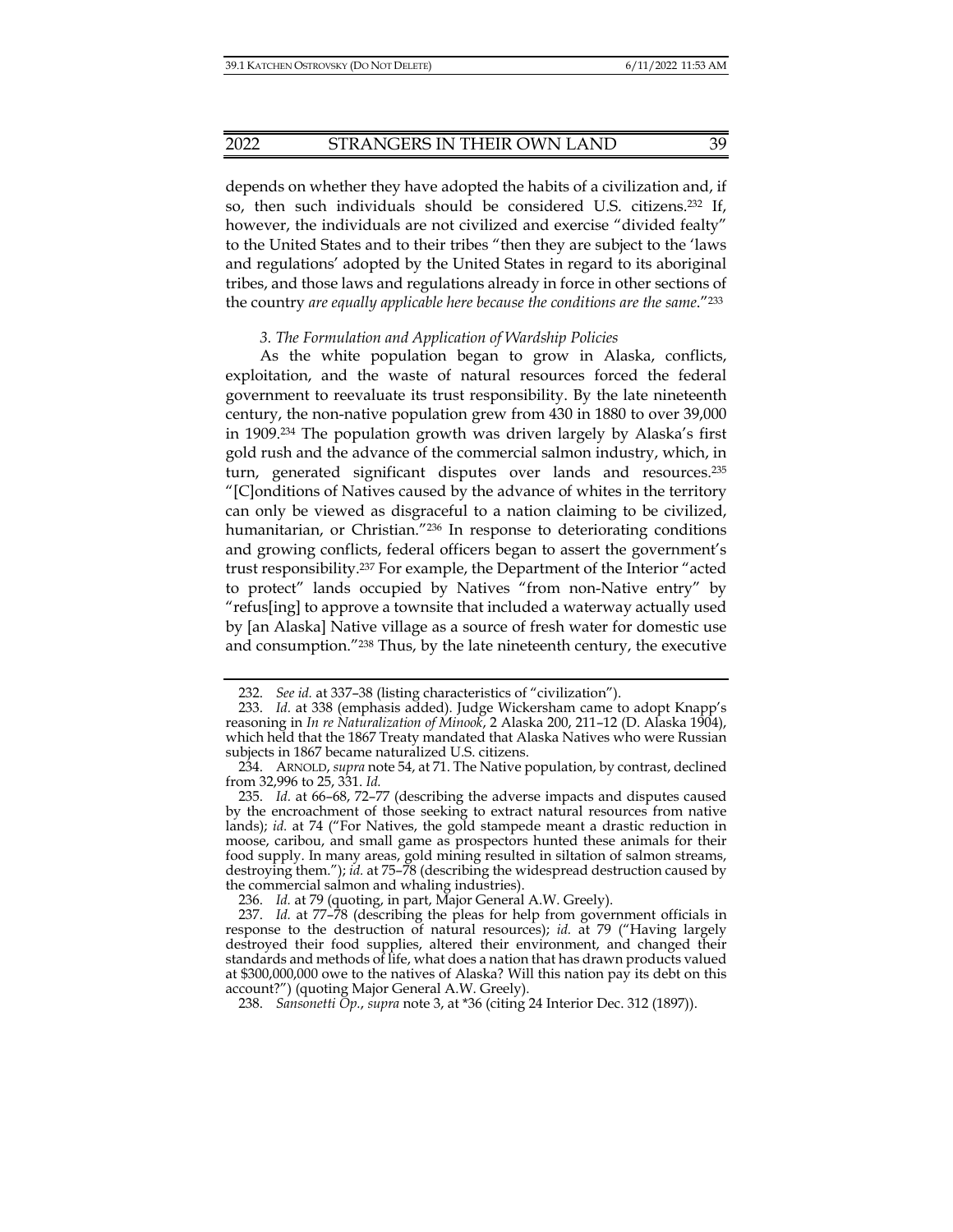branch began to protect the interests of Alaska Natives.

These early efforts set the groundwork for President Roosevelt's 1904 State of the Union address, which appears to be the first presidential address to discuss the plight of Alaska Natives. President Roosevelt observed that "[i]n some respects [Alaska] has outgrown its present laws, while in others those laws have been found to be inadequate."239 He specifically stated that the federal government must do more to address the issues facing Alaska Natives.240 President Roosevelt also remarked that, for Alaska Natives, "[t]heir country is being overrun by strangers, the game slaughtered and driven away, the streams depleted of fish, and hitherto unknown and fatal diseases brought to them, all of which combine to produce a state of abject poverty and want which must result in their extinction."241 He concluded that action to protect Alaska Native interests "is demanded by every consideration of justice and humanity."242

To address the deprivations and injustice facing Alaska Natives, President Roosevelt asked Congress to establish hospitals "so that contagious diseases that are brought to them continually by incoming whites may be localized and not allowed to become epidemic, to spread death and destitution over great areas."243 He also requested that Alaska's governor be provided "with the means and the power to protect and advise the native people, to furnish medical treatment in time of epidemics, and to extend material relief in periods of famine and extreme destitution."244 Finally, President Roosevelt requested that the "Alaskan natives should be given the right to acquire, hold, and dispose of property upon the same conditions as given other inhabitants; and the privilege of citizenship should be given to such as may be able to meet certain definite requirements."245

Thus, embodied in President Roosevelt's address are the same principles that run throughout this period: Alaska Natives should be given the full rights of citizenship and the federal government has a moral obligation to provide special programs and services. Springing from this address were a range of congressional and executive branch initiatives designed to advance these objectives.246

 <sup>239.</sup> President Theodore Roosevelt, Annual Message of the President of the United States (Dec. 6, 1904).

 <sup>240.</sup> *Id.* 

 <sup>241.</sup> *Id.* 

 <sup>242.</sup> *Id.* 

 <sup>243.</sup> *Id.* 

 <sup>244.</sup> *Id.* 

 <sup>245.</sup> *Id.* 

 <sup>246.</sup> Consistent with President Roosevelt's State of the Union address, the legislative and executive branches of the federal government undertook periodic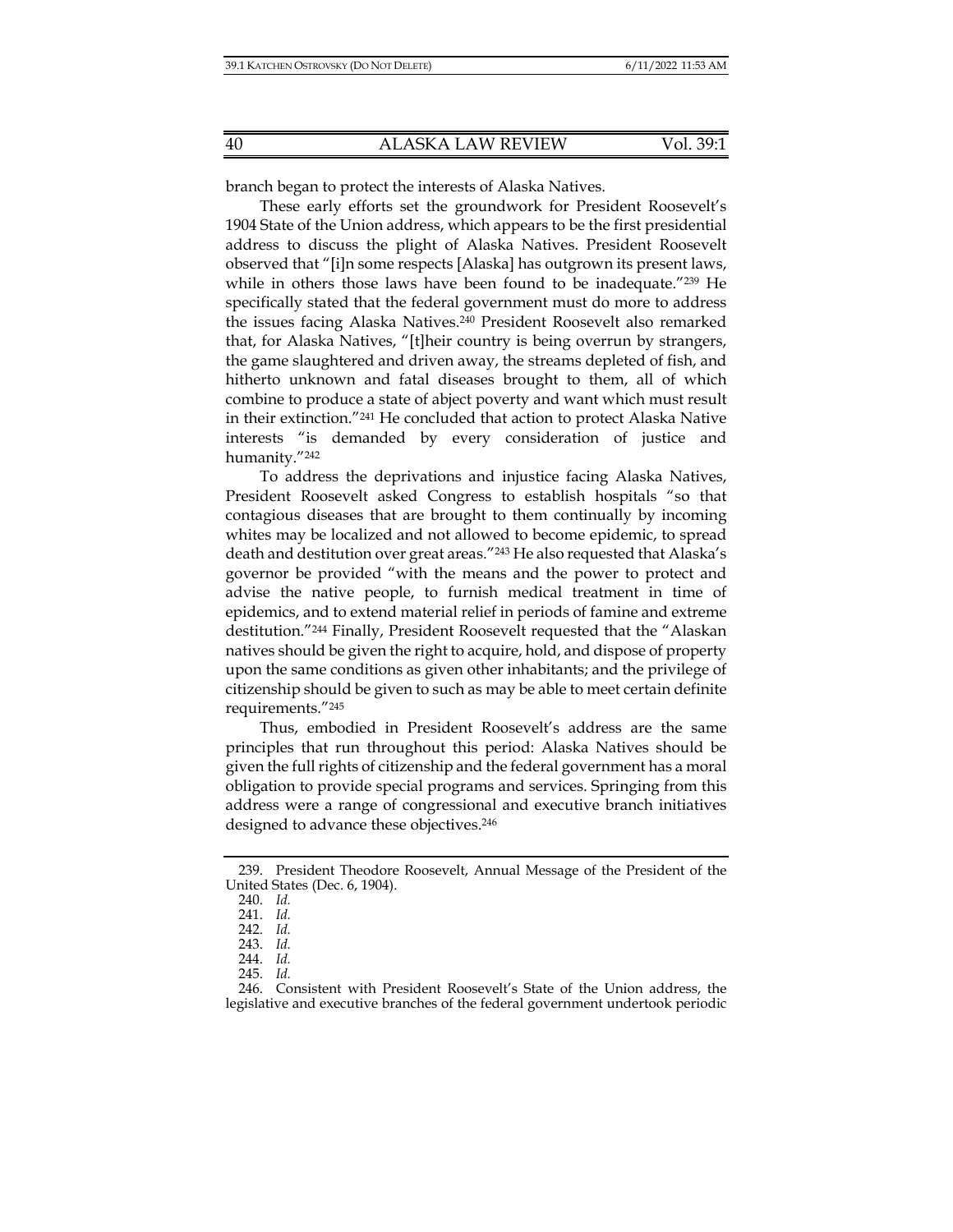## **C. Defining Native Rights Through Adjudication: 1867–1911**

During the decades after the Alaska purchase, federal courts were also forced to examine the legal status of Alaska Natives with a dearth of guidance from Congress. These early cases were often predicated on the view that Alaska Natives fell into two classes: civilized—with full rights of citizenship—and uncivilized—with restrictions on the exercise of certain rights but with certain other protections. The outcome of litigation involving Alaska Natives, therefore, often turned on whether the Alaska Native subject to the suit was considered civilized.

## *1. Application of Federal Criminal Laws*

As a general matter, federal criminal laws applied to Alaska Natives. In 1872, the U.S. District Court for the District of Oregon (which then had judicial jurisdiction over Alaska) dismissed a prosecution for the sale of liquor to Alaska Natives, which federal law prohibited in Indian country, because it determined that Indian country did not exist in Alaska, and, therefore, laws designed to protect Indians in the lower forty-eight did not apply.247 Other cases during this period also applied the federal criminal laws to Alaska Natives because no Indian country existed in Alaska.248

248. *See, e.g.*, Kie v. United States, 27 F. 351, 356 (C.C., D. Ore 1886) (applying

efforts to protect Alaska Native hunting and fishing rights and allowed for the acquisition of property. In 1906, Congress enacted the Alaska Native Allotment Act, which was intended to significantly increase Native land ownership. Pub. L. No. 59-171, 34 Stat. 197 (1906). In 1908, Congress amended Alaska's first game law, allowing for Alaska Natives to take game animals. The Act for the Protection of Game in Alaska of 1908, Pub. L. No. 57-147, 32 Stat. 327 (1902), *amended by*, Act of May 11, 1908, 35 Stat. 102. And, in 1942, the Department of the Interior issued an opinion concluding that Alaska Natives have broad aboriginal fishing rights, which have "been construed to include the occupancy of water and land under water as well as land above water." Aboriginal Fishing Rights in Alaska, 57 Interior Dec. 461, 474 (Dep't of Interior ,Feb. 13, 1942). For federal litigation efforts to protect aboriginal rights, see *Alaska Pac. Fisheries v. United States*, 248 U.S. 78 (1918), where the United States filed suit to enjoin a commercial fishery from operating in a reservation established to protect Alaska Natives' fishing rights; *United States v. Libby, McNeil & Libby*, 107 F. Supp. 697 (D. Alaska 1952), discussing the federal efforts to reserve fishing rights for Alaska Natives; *Tlingit & Haida Indians of Alaska v. United States*, 177 F. Supp. 452 (Fed. Cl. 1959), discussing Alaska Native land claims and federal efforts to protect hunting and fishing; and *Metlakatla Indian Cmty., Annette Islands Rsrv. v. Egan*, 369 U.S. 45 (1962), discussing federal efforts to protect Alaska Native fishing rights.

 <sup>247.</sup> United States v. Seveloff, 27 F. Cas. 1021, 1024 (D. Or. 1872) (No. 16,252). "The early Alaska Indian country decisions have been criticized by modern commentators" for failing to adhere to federal Indian common law. *Sansonetti Op*., *supra* note 3, at \*10 (citing Native Vill. of Venetie I.R.A. Council v. Alaska, 944 F.2d 548, 558 (9th Cir. 1991)); *see also* CASE & VOLUCK, *supra* note 12, at 2 n.6 (discussing the common law principles of Indian law).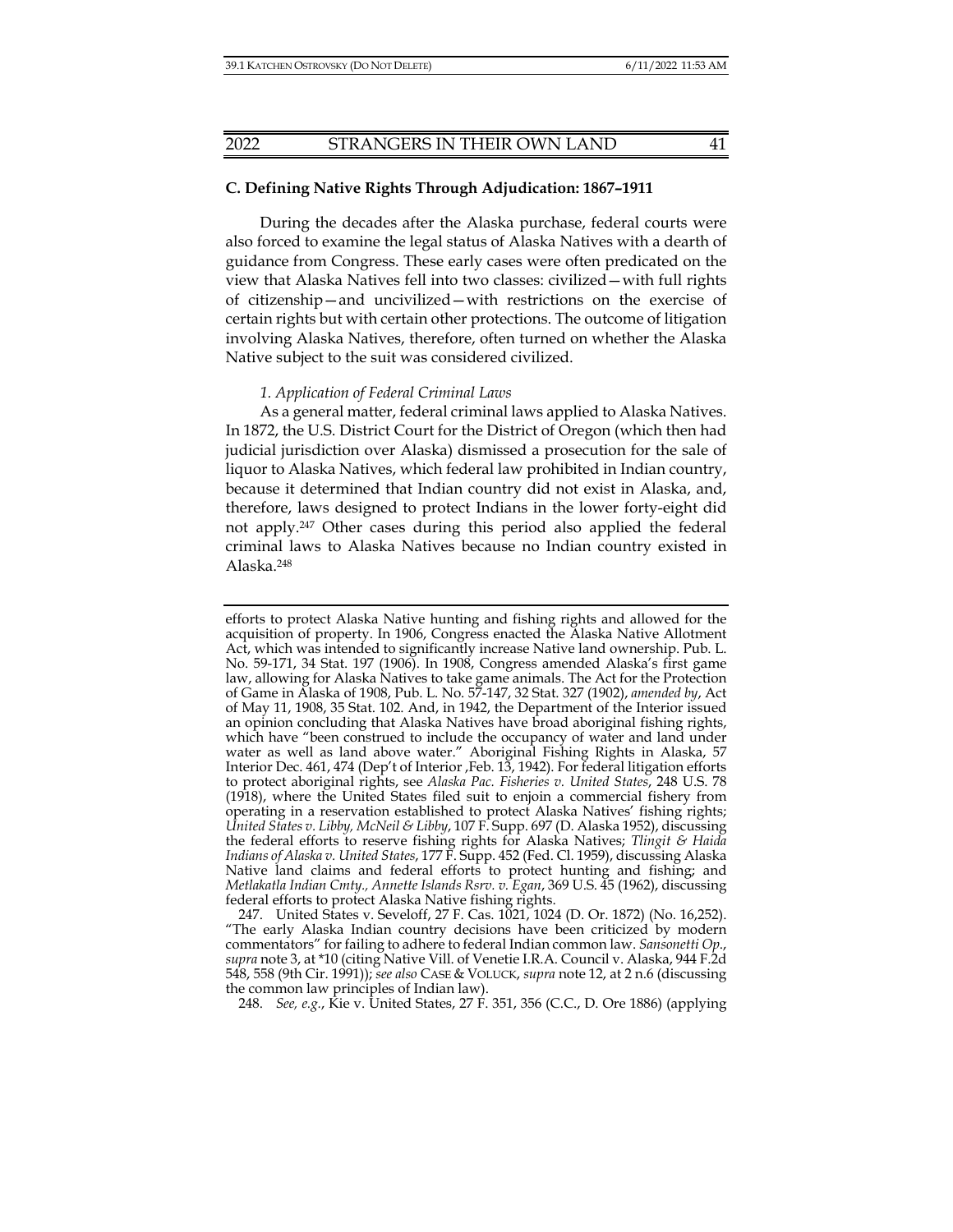## *2. Application of Federal Civil Laws to Regulate Internal Native Affairs*

Perhaps the first civil case to substantively address the status of Alaska Natives was an 1886 habeas corpus case, *In re Sah Quah*, <sup>249</sup> wherein the court rejected the inherent sovereignty of Alaska Natives to manage their own affairs.250 This case involved a dispute over whether federal law, the Thirteenth Amendment, and the 1866 Civil Rights Act prohibited one Tlingit from enslaving another.251 The court initially observed that the United States Supreme Court had repeatedly stated that "the various Indian tribes of the United States have been treated as free and independent within their respective territories, governed by their tribal laws and customs, in all matters pertaining to their internal affairs . . . [and] have been excused from all allegiance to the municipal laws."252 The court rejected the idea that the principle of Indian national sovereignty enunciated in *Worcester v. Georgia*253 applied to "the Indians of Alaska," explaining that the Alaskan tribes were not like Indians in the lower fortyeight for a variety of reasons, including that Alaska Natives had been accorded different treatment by the U.S. government.254 Accordingly, the court held that federal laws applied to Alaska Natives and prohibited them from owning slaves.255

#### *3. No Restrictions on Conveying Real Property*

Contrary to federal Indian law, Alaska Natives living in settled communities, like Juneau and Sitka, were able to convey title to lands that they possessed.256 In an 1894 opinion issued by the Department of the Interior, a solicitor was asked if the Department was required to approve

255. *Id.* at 331.

 256. Under Russian rule, private property rights and land tenure did not involve formal instruments—Russian subjects in Alaska did not hold formal title to land. BLACK, *supra* note 88, at 285. For settlers, "first occupancy and use constituted title without any formalities." *Id.* For Alaska Natives, "neither the government nor the company had ever had any influence upon the mode of division of lands between said natives, who . . . use such lands in perfect freedom, without any foreign influence or restrictions." *Id.* Thus, by the fall of 1867, "no documents certifying ownership existed anywhere in Alaska." *Id.* at 286; *see also Sansonetti Op*., *supra* note 3, at \*8 ("Russia had not established a formal system of land titles.").

the federal murder statute to Alaska).

 <sup>249. 31</sup> F. 327 (D. Alaska 1886).

 <sup>250.</sup> *Id.* at 328.

 <sup>251.</sup> *Id.* at 327–30.

 <sup>252.</sup> *Id.* at 329.

 <sup>253. 31</sup> U.S. 515, 559–60 (1830). Chief Justice Marshall wrote: "the settled doctrine of the law of nations is, that a weaker power does not surrender its independence—its right to self-government, by associating with a stronger, and taking its protection." *Id.* at 520.

 <sup>254.</sup> *In re Sah Quah*, 31 F. at 329.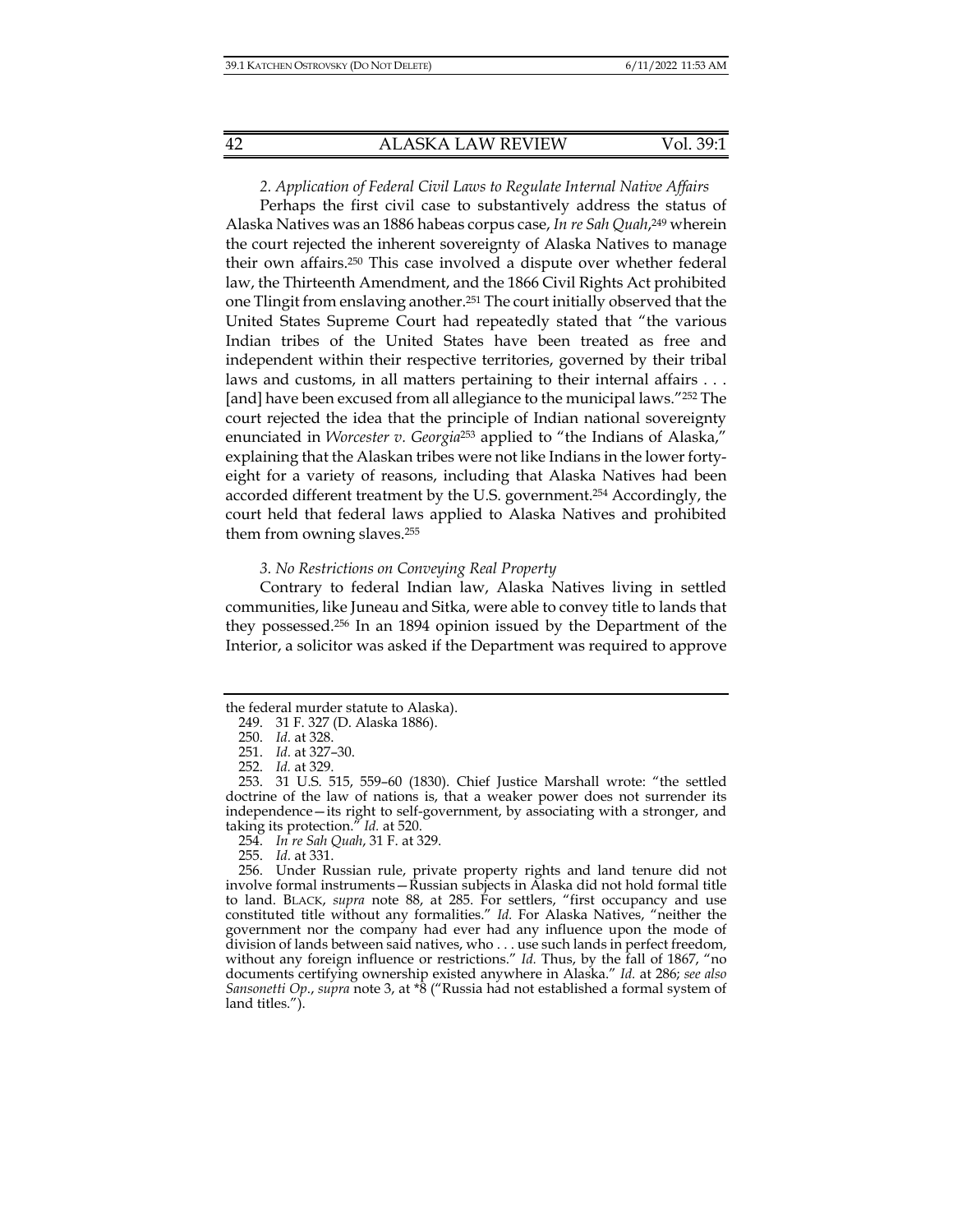## 2022 STRANGERS IN THEIR OWN LAND 43

a land sale in Sitka between a white man and an Alaska Native.257 To address this question, the solicitor had to opine on "the legal status of the aborigines of the District of Alaska."258 The solicitor found that Indian country does not exist in Alaska and the Office of Indian Affairs "has never exercised any jurisdiction over any of the inhabitants of Alaska as Indians. No Indian agencies have been established, and none of the moneys appropriated for Alaska have been disbursed under the supervision of the office of Indian Affairs."259 The solicitor added that "Congress has not as yet given to the natives of Alaska a definite political status."260 He therefore concluded that the agency did not have to approve the sale of land.261 Courts affirmed this analysis.262

## *4. Citizenship of Alaska Natives*

During this period, courts also addressed whether Alaska Natives were U.S. citizens. *In re Minook*<sup>263</sup> involved an Alaska Native, John Minook, who was born in 1849 in the village of St. Michael.264 He was the son of a Russian trader and Eskimo mother.265 After filing an application with the court to become a U.S. citizen, Minook appeared in court with witnesses in support of his application, claiming that—since he was a Russian subject when the United States purchased Alaska and he was not a member of an "uncivilized tribe"—the 1867 Treaty granted him U.S. citizenship.266 Judge Wickersham agreed.267 The case specifically addressed whether "civilized" Alaska Natives became U.S. citizens upon the purchase of Alaska.268 After reviewing the rights provided to Alaska Natives under the 1844 Charter,269 and the applicable provisions in the

263. 2 Alaska 200 (D. Alaska 1904).

 <sup>257.</sup> Dep't of the Interior, Op. Regarding Legal Status of Alaska Natives, 19 Pub. Lands Dec. 323 (1894).

 <sup>258.</sup> *Id.* at 323.

 <sup>259.</sup> *Id.* at 324.

 <sup>260.</sup> *Id.* at 325.

 <sup>261.</sup> *Id.* 

 <sup>262.</sup> *See, e.g.*, Sutter v. Heckman*,* 1 Alaska 81, 88–89 (D. Alaska 1900); Worthen Lumber Mills v. Alaska Juneau Gold Mining Co.*,* 229 F. 966, 968–69 (9th Cir. 1916). These decisions have been criticized by modern scholars. *See* CASE & VOLUCK, *supra* note 12, at 66–70.

 <sup>264.</sup> *Id.* at 219. St. Michael was founded in 1833 by the Russian-American Company to serve as a trading post with the Yup'ik people who resided in the area. *The History of St. Michael, Alaska*, EXPLORENORTH,

https://explorenorth.com/alaska/history/st\_michael-history.html (last visited Apr. 9, 2022).

 <sup>265.</sup> *In re Minook*, 2 Alaska at 200*.* 

 <sup>266.</sup> *Id.* at 202–03.

 <sup>267.</sup> *Id.* at 224.

 <sup>268.</sup> *Id.* at 212.

 <sup>269.</sup> *See* discussion *infra* Section IV.A.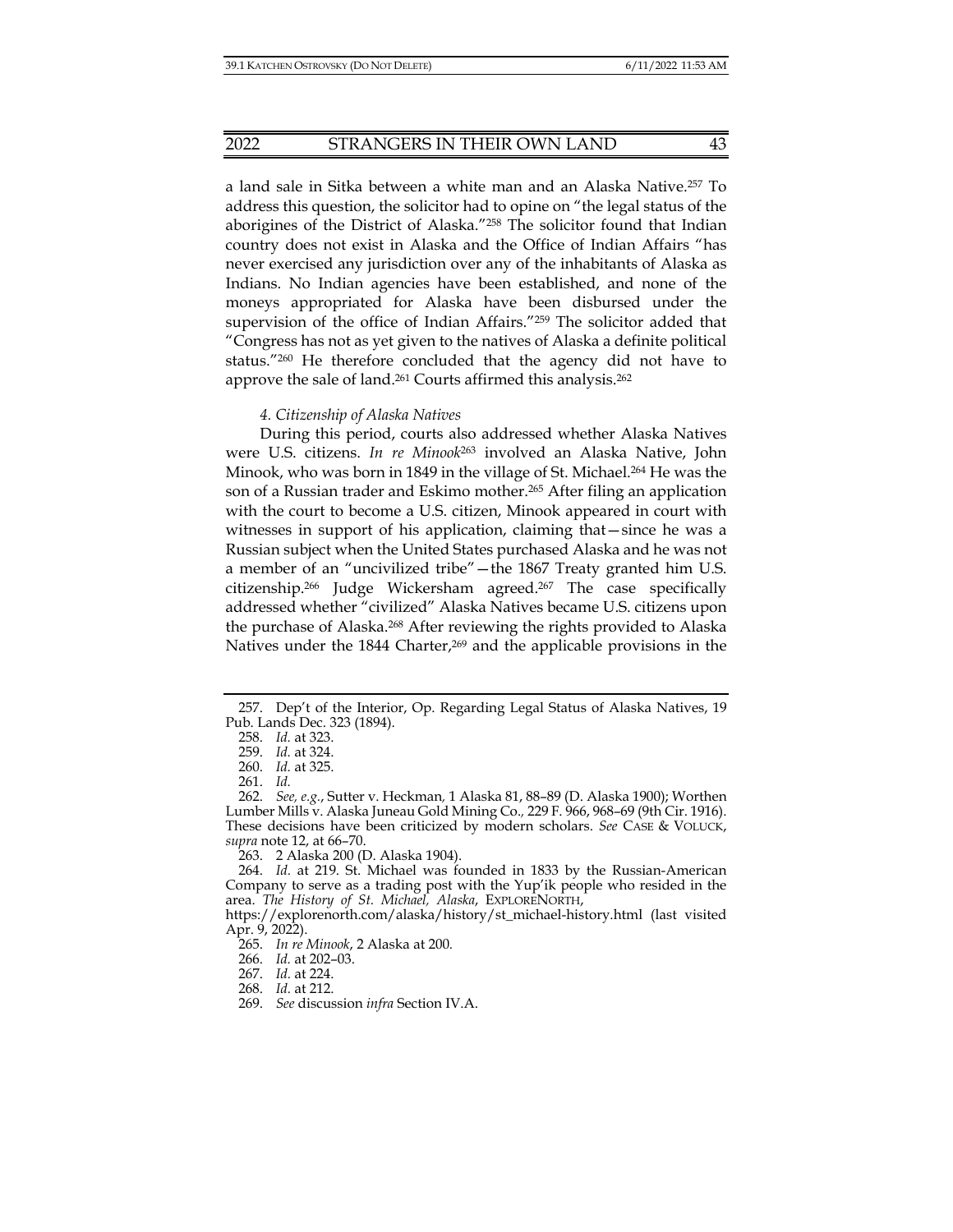1867 Treaty, Judge Wickersham found that (1) the 1867 Treaty granted all Russian subjects citizenship; (2) Minook, as a member of a settled tribe, was a Russian subject under the 1844 Charter; and, therefore, (3) Minook was a U.S. citizen.270 Judge Wickersham explained that Russia specifically negotiated in the treaty for the U.S. to admit as citizens "Russian colonists, creoles, and settled tribes" and to ensure that these Russian subjects were protected "in the free enjoyment of their liberty, property, and religion."271 Judge Wickersham then held: "It is my judgment that . . . the settled tribes, designed in the imperial ukase of 1844, *both from an ethnological and a legal standpoint*, were civilized people at the date of the treaty of cession . . . and upon accepted its provisions became, *ipso facto*, citizens of the United States."272

Similarly, in *Nagle v. United States*, 273 another federal court was willing to categorize an Alaska Native as "civilized" and, therefore, a U.S. citizen.274 In *Nagle,* the Ninth Circuit addressed whether a non-Native citizen could be criminally prosecuted for selling liquor to an Alaska Native, Billie Hooker.275 The case turned on whether Hooker was a U.S. citizen, for, if he was, the defendant could not be prosecuted for selling him liquor.<sup>276</sup> After analyzing the 1867 Treaty, territorial laws, and case law, the court concluded:

Two classes of Indians born within the territorial limits are declared to be citizens thereof, namely, Indians who have received allotments under any act or treaty, and Indians who have severed their tribal relations by taking their residence separate and apart from any tribe and have adopted the habits of civilization.277

The court then found that the jury should have been able to address whether Hooker had become a citizen "and, if found to be such, then the

 <sup>270.</sup> *In re Minook*, 2 Alaska at 218–19.

 <sup>271.</sup> *Id.* at 219.

 <sup>272.</sup> *Id.* (emphasis added). Judge Wickersham erred, however, in stating that only those settled tribes who embraced Christianity were deemed to be Russian subjects. *Id.* at 218. "The view that the Christian faith was a prerequisite for the recognition of a tribe as settled does not find any support in the Russians laws. These definitely provided for the possibility of existence of pagans among the tribes, who, otherwise, were considered settled and enjoyed the status of the same.... Moreover, the exercise of native faith was expressly guaranteed (sections 271–273)." GSOVSKI ET AL., *supra* note 91, at 12.

 <sup>273. 191</sup> F. 141 (9th Cir. 1911).

 <sup>274.</sup> Some scholars claim that, during this era, there was a widespread judicial practice of categorizing "nearly all Alaska Natives" as "uncivilized." CASE & VOLUCK, *supra* note 12, at 24, 63–65.

 <sup>275.</sup> *Nagle,* 191 F. at 141.

 <sup>276.</sup> *Id.*

 <sup>277.</sup> *Id.* at 145–46.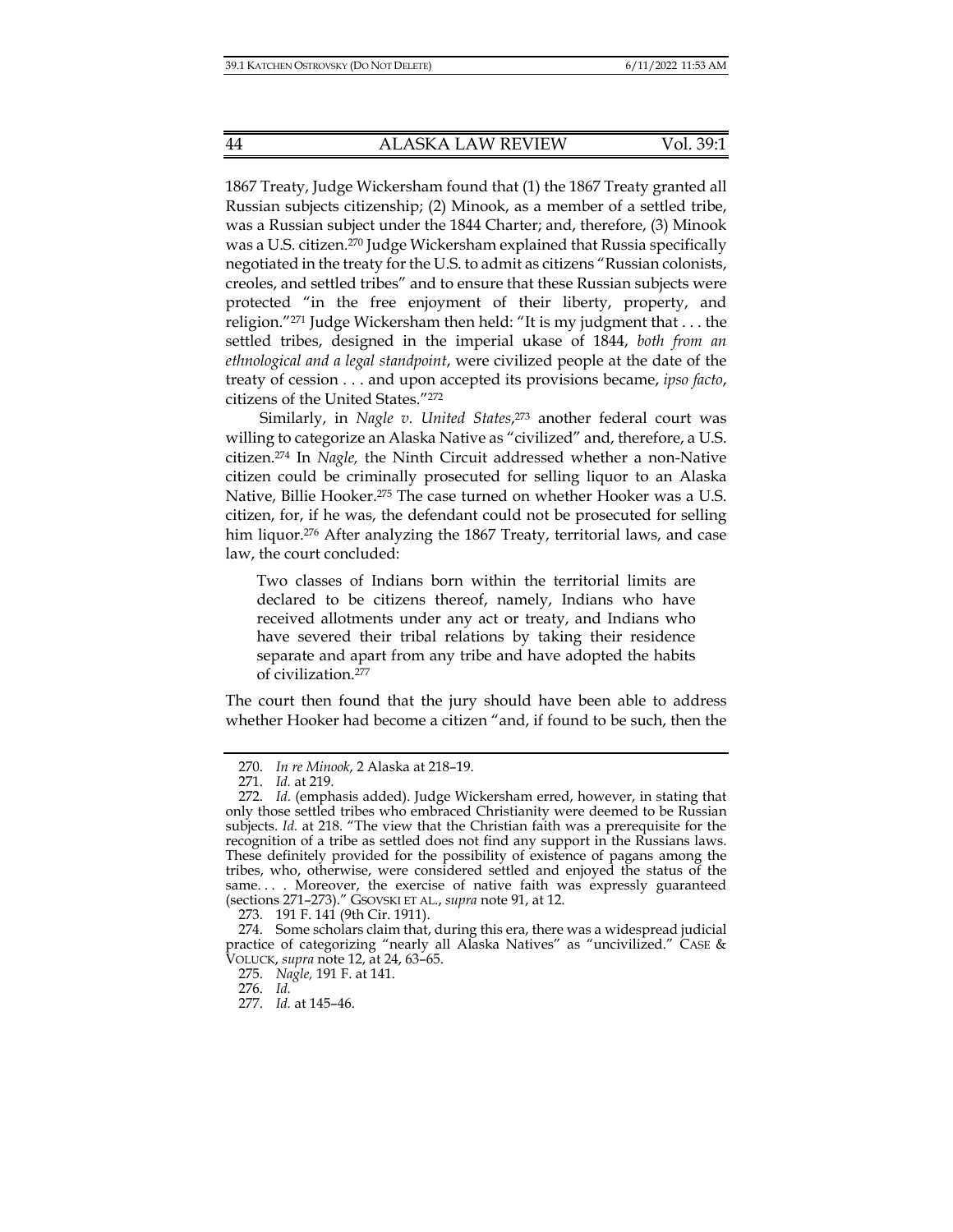acquittal of the accused should follow."278 The case, therefore, illustrates that courts broadened the test provided in the treaty to determine who qualified as a citizen and thus allowed any Alaska Native who took "up the pursuits of civilized life" to be deemed a U.S. citizen who was to be treated differently under federal law than Alaska Natives who remained with their tribe.<sup>279</sup>

#### *5. Scope of the Federal Government's Trust Responsibility*

By the end of the nineteenth century, the federal government began to assert a trust responsibility for Alaska Natives despite the absence of treaties and reservations and little guidance from Congress. A seminal case heralding a shift in federal policy involved Athabascans living in a village lying at the confluence of the Tanana and Little Delta rivers.280 The tribe had long occupied this site when a group of white settlers trespassed on their land, claimed the parcels after offering a nominal sum of money, and ejected the Alaska Natives from their land and homes.281 The federal government, through the district attorney, filed suit on behalf of the tribe to remove the settlers and return the land to the tribe.282 The defendants responded to the suit by claiming that they purchased the land "for a nominal sum and the promise to pay a larger sum in the future."283

Judge Wickersham found that the "Indians have good-naturedly accepted all sums and signed every paper offered and it was not until the whites had wholly occupied their land, cut their wood, and entered into their cabins and excluded them that they complained."284 Notably, the court also recognized that "[t]he Indians were camped in a tent on a sand bar above their old homes when the evidence was taken, while the defendants occupied their homes and lands."285 The Government's case centered on its contention that it had a duty to protect these Alaska Natives, who they characterized as "illiterate, uneducated, [and with] no knowledge of property values" and who "were cheated and wronged out

 <sup>278.</sup> *Id.* at 146.

 <sup>279.</sup> *Id.*; *see also* Metlakatla Indian Cmty. v. Egan, 362 P.2d 901, 918 (Alaska 1961) (discussing how certain Alaska Natives gained citizenship over time), *vacated sub nom.* Metlakatla Indian Cmty., Annette Islands Rsrv. v. Egan, 369 U.S. 45 (1962), *aff'd sub nom.* Organized Vill. of Kake v. Egan, 369 U.S. 60 (1962).

 <sup>280.</sup> United States v. Berrigan, 2 Alaska 442, 444 (D. Alaska 1905).

 <sup>281.</sup> *Id.*

 <sup>282.</sup> *Id.* "From an administrative standpoint, it is most significant that the United States brought this suit in the first place; it indicates an executive determination that the federal government had an obligation to protect Alaska Native aboriginal possession from non-Native encroachment." CASE & VOLUCK, *supra* note 12, at 26.

 <sup>283.</sup> *Berrigan*, 2 Alaska at 444.

 <sup>284.</sup> *Id.*

 <sup>285.</sup> *Id.* at 445.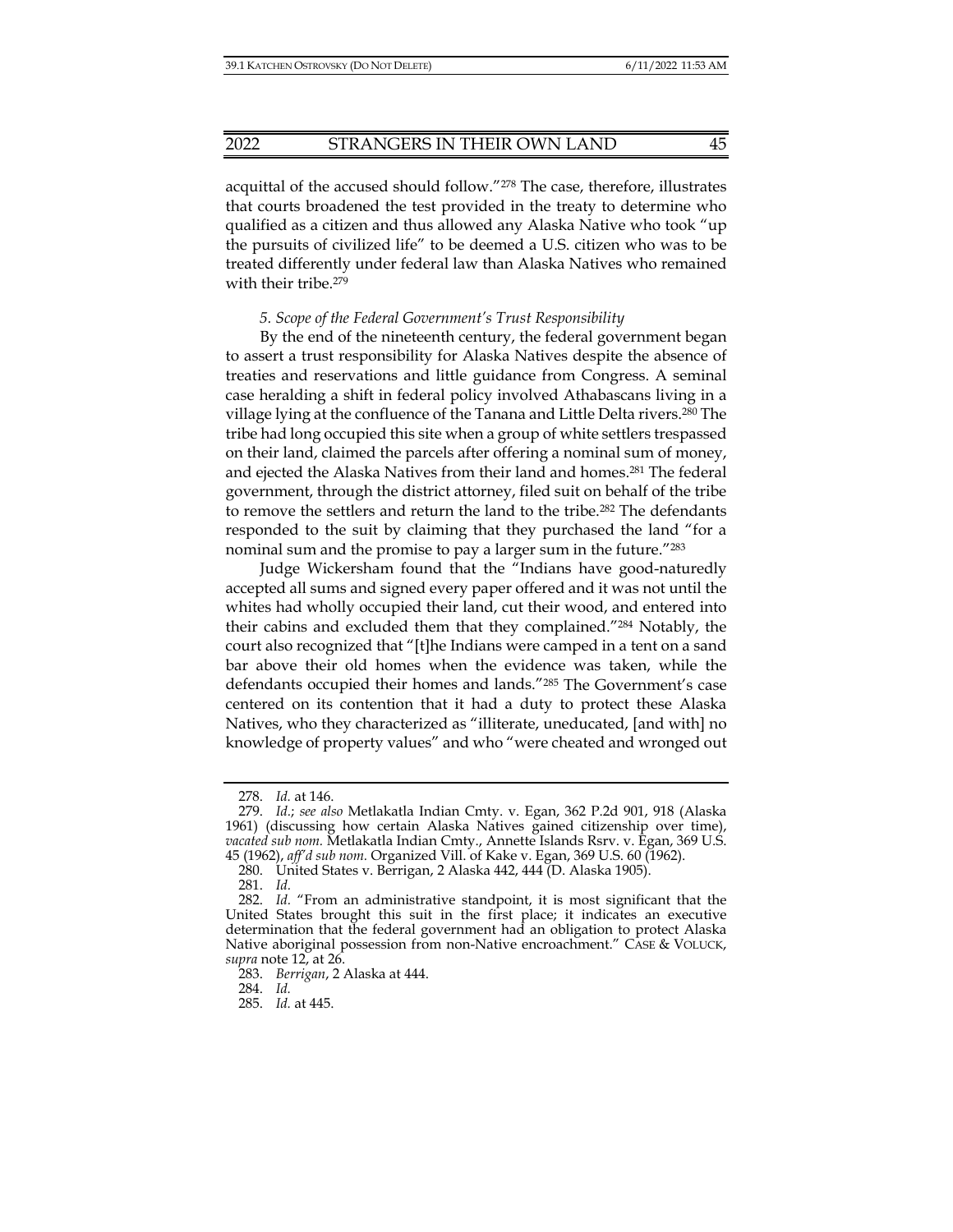of their lands and homes."286 Judge Wickersham agreed.

The court first found that these Alaska Natives "were uncivilized native tribes at the date of the treaty with Russia, and the evidence in this case shows that the band for which this suit is brought still occupies that plane of culture."287 Given this status, the court ruled that this tribe was entitled to "equal protection of the law which the United States affords to similar aboriginal tribes within its borders."288

Next, the court reviewed the laws enacted by Congress between 1867 and 1900, which "provided for the protection of the Indian right of occupancy upon the public domain in Alaska."289 The court concluded that the settlers were prohibited from acquiring any lands occupied by Alaska Natives or undertaking "any other act which shall disturb their possession," and that "all attempts to dispossess them by deed or contract" were "void."290 In reaching this conclusion, Judge Wickersham, using a strategy that had been rejected by some earlier decisions, analogized the situation of Alaska Natives to the situation of Indians generally: "The United States has the right, and it is its duty, to protect the property rights of its Indian wards."291

#### **VII. CONCLUSION**

In *Yellen v. Confederated Tribes of the Chehalis Reservation*, a number of federally recognized tribes attempted to prevent thousands of Alaska Natives from receiving critical funding to respond to the COVID-19 pandemic. The plaintiffs' case centered on the proposition that Indian policies developed for the lower-forty-eight tribes apply to Alaska Native groups. The United States Supreme Court rejected these arguments, however, because Congress has long understood that Alaska is different. In particular, the status of Alaska Natives under federal Indian law is *sui generis* and federal policies developed for lower-forty-eight tribes do not

290. *Id.* at 449–50.

 <sup>286.</sup> *Id.*

 <sup>287.</sup> *Id.* at 447–48.

 <sup>288.</sup> *Id.* at 448. While the court's analysis was predicated on a finding that this tribe was "uncivilized"—that is, it was not a settled tribe under the 1844 Charter and its members were, therefore, not naturalized as U.S. citizens—this did not dissolve the United States' trust responsibility to Alaska Natives who became citizens. *See, e.g.*, United States v. City of Kodiak, 132 F. Supp. 574, 577, 582 (D. Alaska 1955) (rejecting argument that members of a "civilized tribe" could not be made wards of the state); CASE & VOLUCK, *supra* note 12, at 69.

 <sup>289.</sup> *Berrigan*, 2 Alaska at 448–50 (discussing various laws providing that Alaska Natives were not to be disturbed).

 <sup>291.</sup> *Id.* at 450. Judge Wickersham also declined to follow an early ruling providing that Alaska Natives do have the power to enter into contracts and convey rights. *Id.* at 451.